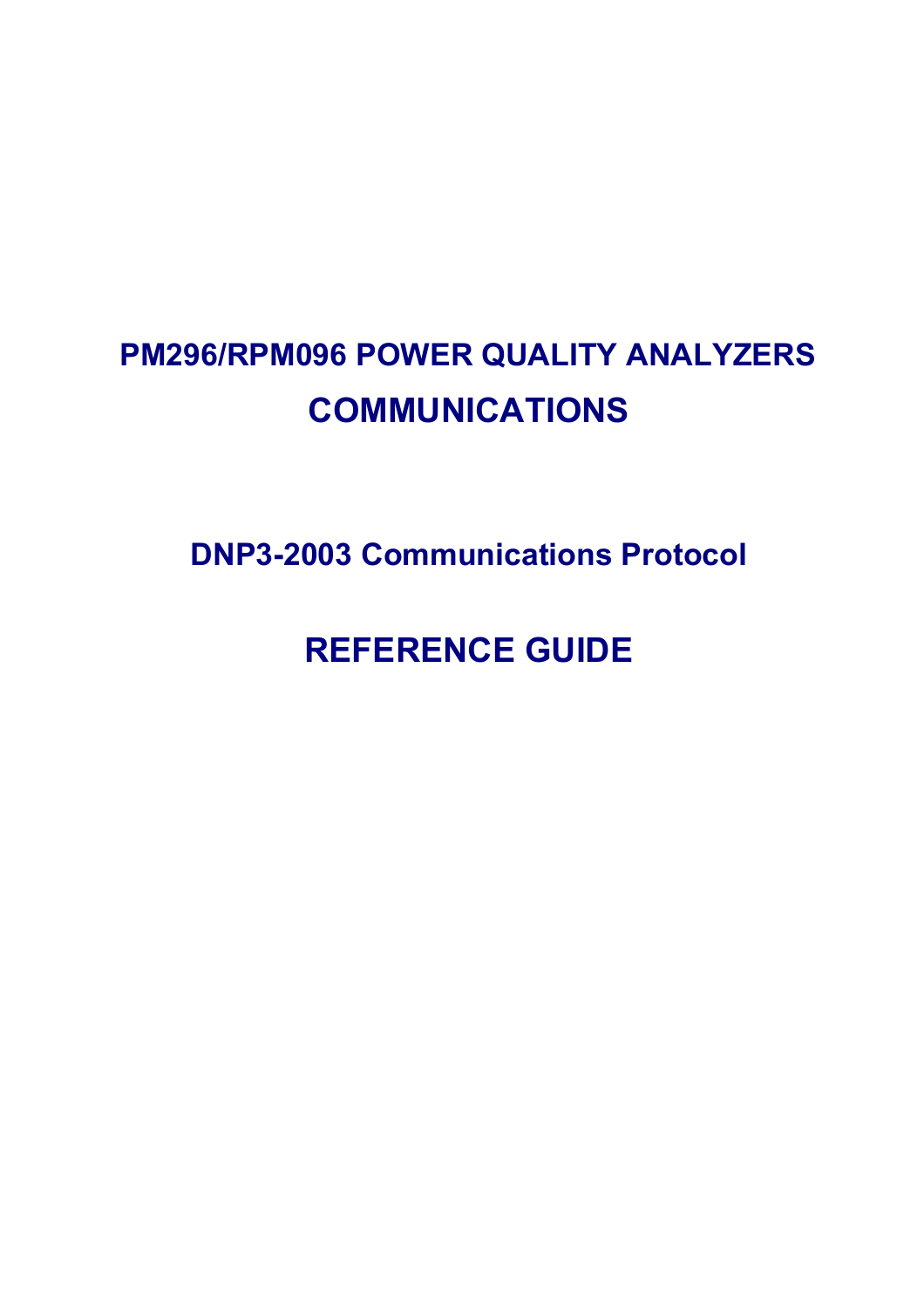Every effort has been made to ensure that the material herein is complete and accurate. However, the manufacturer is not responsible for any mistakes in printing or faulty instructions contained in this book. Notification of any errors or misprints will be received with appreciation.

For further information regarding a particular installation, operation or maintenance of equipment, contact the manufacturer or your local representative or distributor.

This book is copyrighted. No part of this book may be reproduced, stored in a retrieval system, or transmitted in any form or by any means, electronic, mechanical, photocopying, recording or otherwise without the prior written permission of the manufacturer.

REVISION HISTORY

Rev.A6 (F/W Versions 2.26.3/2.36.3 and 2.27.2/2.37.2 or later):

Added point AI:43 for DC Voltage (see Table 3-1). Added BO Object 10 Variation 1 (see Tables 3-32, A-1). Added points BC:4 and BC:5 for kvarh imp/exp energy counters (see Tables 3-1, 3-11).

Rev.A5 (F/W Versions 2.26.2/2.36.2 and 2.27.2/2.37.2 or later):

For revision changes, see Sections "DNP Options Setup" and "DNP Event Setpoints Setup".

Rev.A4 (F/W Versions 2.26/2.36 and 2.27/2.37 or later):

The revision complies with the requirements of the DNP3-2003 Intelligent Electronic Device (IED) Certification Procedure.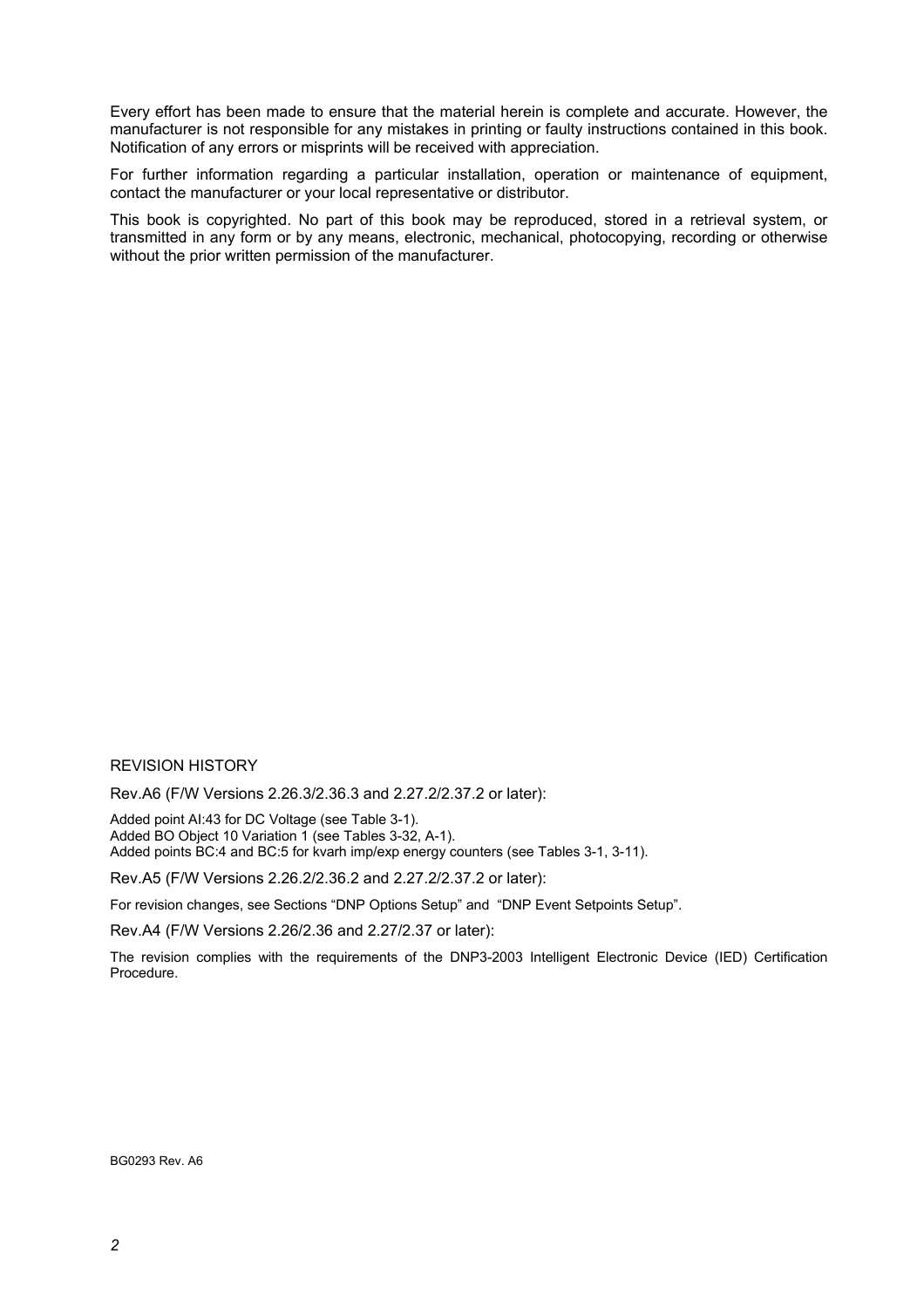## **Table of Contents**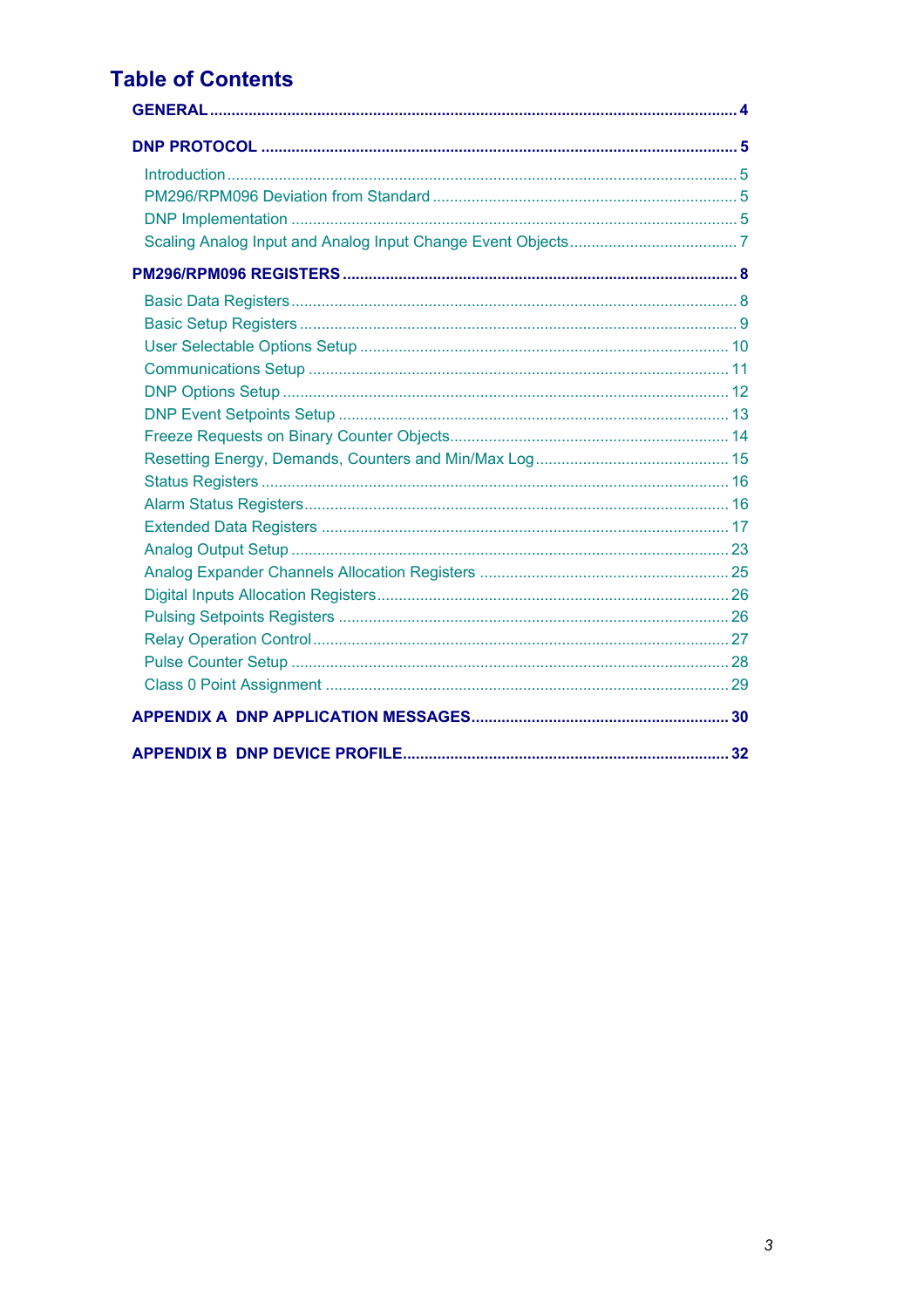## **1 GENERAL**

<span id="page-3-0"></span>This document specifies a subset of the DNP3-2000 serial communications protocol used to transfer data between a master computer station and the PM296/RPM096 Power Quality Analyzers. The document provides all necessary information for developing third-party communications software capable of communicating with the PM296/RPM096.

Additional information concerning communications operation, configuration of communications parameters, and communications connections is found in the PM296/RPM096 Installation and Operation Manual.

#### **IMPORTANT**

- 1. The voltage parameters throughout the protocol can represent line-to-neutral or line-to-line voltages depending on the wiring mode selected in the instrument. When the 4LN3 or 3LN3 wiring mode is selected, the voltages will be line-to-neutral; for any other wiring mode, they will be line-to-line voltages. In 4LN3, 4LL3, 3LN3 and 3LL3 wiring modes, harmonic voltages will represent line-toneutral voltages. In a 3-wire direct connection, harmonic voltages will represent line-to-neutral voltages as they appear on the instrument's input transformers. In a 3-wire open delta connection, harmonic voltages will comprise L12 and L23 line-to-line voltages.
- 2. In 3-wire connection schemes, the unbalanced current and phase readings for power factor, active power, and reactive power will be zero, because they have no meaning. Only the total three-phase power values can be used.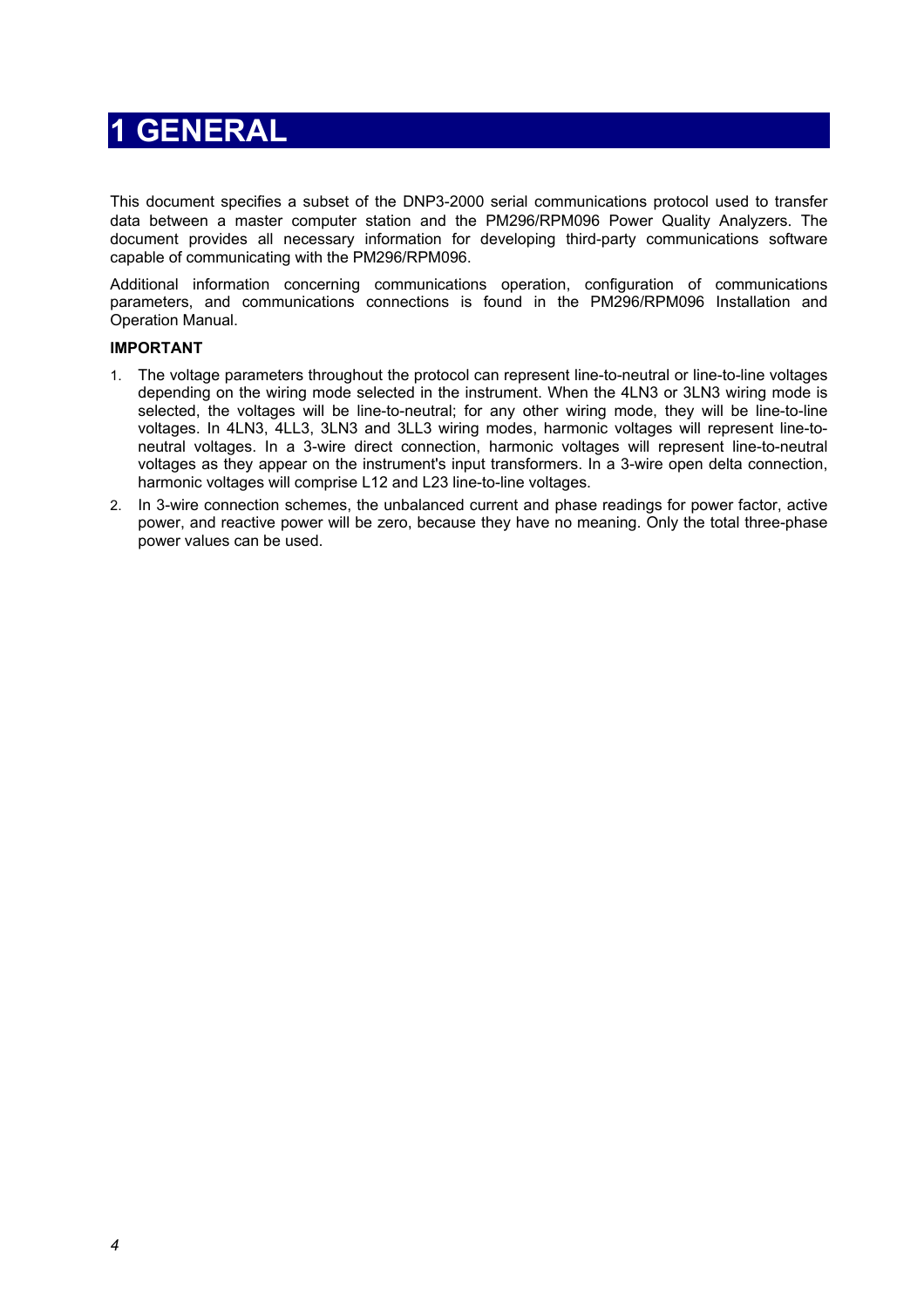## **2 DNP PROTOCOL**

## <span id="page-4-1"></span><span id="page-4-0"></span>**Introduction**

DNP3-2000 (Distributed Network Protocol) is an open standard designed by Harris Control Division. DNP defines a command-response method of communicating digital information between a master and slave device. Detailed information regarding DNP3-2000 is available in the "Basic 4 Document Set" which can obtain from the DNP USER GROUP. This document describes a LEVEL 2 DNP3-2000 communication protocol implemented between a master station and a slave PM296/RPM096 instrument*.*

## <span id="page-4-2"></span>**PM296/RPM096 Deviation from Standard**

The PM296/RPM096 does not support unsolicited requests or hardware collision avoidance.

The data link layer differs from the Basic 4 specifications because of the master-slave relationship between devices. When the Powermeter receives a request, no further requests can be sent until the Powermeter makes the appropriate response.

## <span id="page-4-3"></span>**DNP Implementation**

#### **Overview**

The PM296/RPM096, like most devices, retrieves regular analog and binary data from the instrument by executing a directed (non-broadcast) Read request.

Binary-Output-Status objects and Analog-Output-Status objects are sent with flags that always indicate ONLINE.

A Binary-Output-Status object that indicates the current state of a control digital point (relay) uses *remote forced data* as well as *local forced data* bits. The value of a *state* bit indicates the current state of the digital output point.

The PM296/RPM096 executes the parameter clear function and demands resets using the Direct-Operate (or SBO/Operate or Direct-Operate-No-Acknowledge) command to specified points of the Control-Relay-Output-Block object.

Issuing the Direct-Operate (or SBO/Operate or Direct-Operate-No-Acknowledge) command to appropriative points of the Analog-Output-Block object can change the setup parameters. The DNP functions Write, Cold-Restart and Delay Measurement are also supported by the PM296/RPM096. Refer to *Appendix A* for specific requests and responses. *Appendix B* contains the standard DNP Device Profile Document.

The Powermeter attempts to respond with the same object variation and qualifier as those in the request. Exceptions to this rule include changing variation 0 to a specific variation and changing qualifier code 6 to 1.

If the Powermeter receives an invalid request, it sets the internal indication to the error code. The following internal indication bits are supported:

| <b>Octet</b><br><b>Position</b> | Bit<br><b>Position</b> | <b>Description</b>                                                                                                                                                                                                                                  |
|---------------------------------|------------------------|-----------------------------------------------------------------------------------------------------------------------------------------------------------------------------------------------------------------------------------------------------|
| 0                               | 0                      | Set when a request received with a broadcast destination address. Cleared after next response.                                                                                                                                                      |
| 0                               |                        | Device restart - set when the instrument powers up or after executing Cold Restart, cleared by writing<br>zero to object 80.                                                                                                                        |
| 0                               | 4                      | Time-synchronization required from the master. Cleared when master sets the time.                                                                                                                                                                   |
| 0                               |                        | Set when the instrument is in the Local state (is being programmed via the front panel). Cleared when<br>the instrument is in the Remote state.                                                                                                     |
|                                 | 5.                     | Set when the current configuration in the instrument is corrupted. May also be set as a result of the<br>legal changes in the setup configuration whenever another setup is affected by the changes made.<br>Cleared when either setup is reloaded. |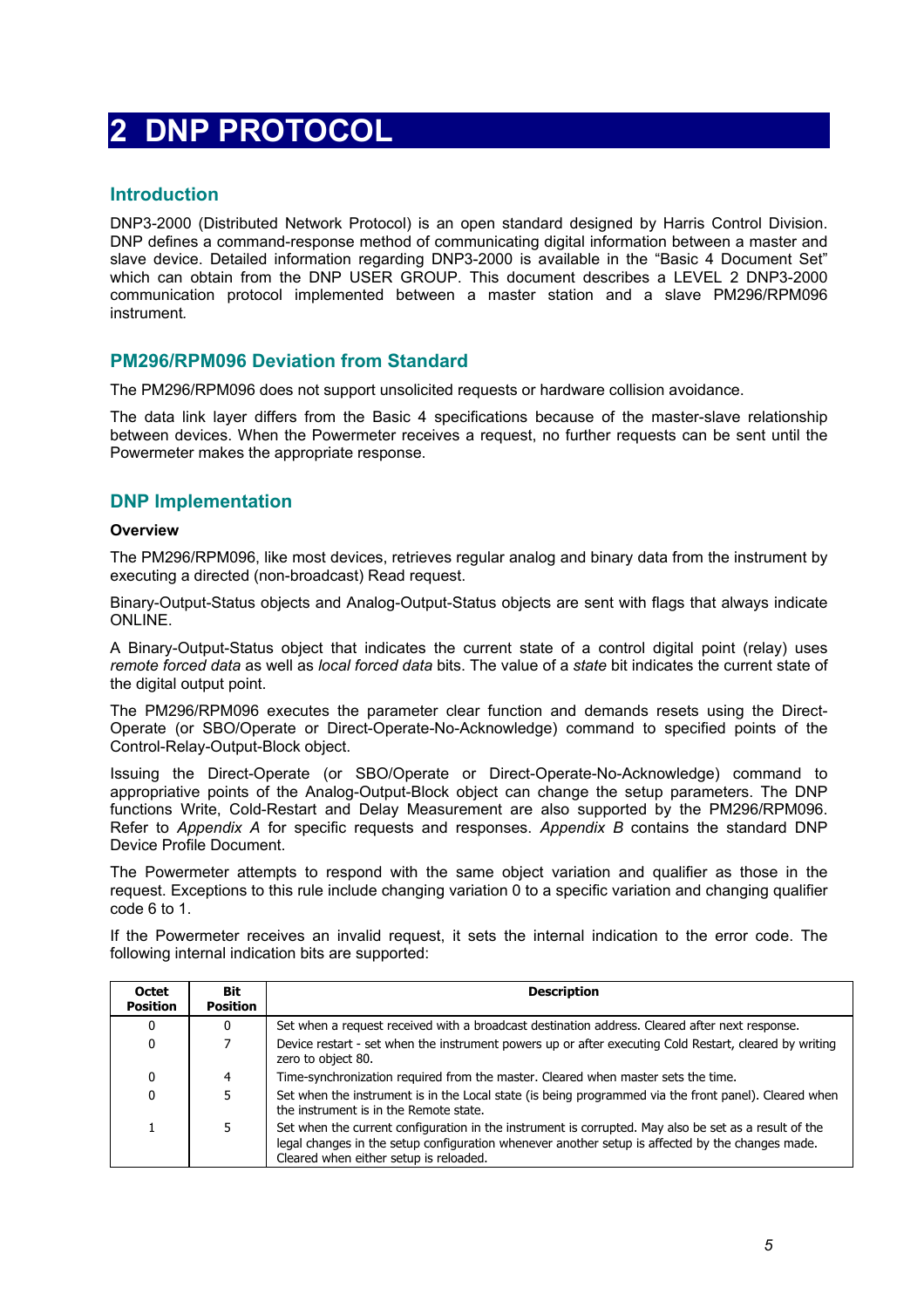#### **Class 0 Response**

The PM296/RPM096 DNP implementation supports a wide variety of messages. The most common method to extract DNP static object information is to issue a Read Class-0 request.

There is an option for assigning objects to be polled via Class 0 requests. When this option is used, the Class 0 response includes all static object points specified by the Class 0 Point Assignment Setup Registers (see Table 3-30). By default, the following points are specified by the Class 0 Point Assignment setup: 32 first Analog Input points from Table 3-1, 12 Analog Output points from Table 3-2, 2 Binary Input points represented Status Inputs and 2 Binary Input points represented Relay Status (see Table 3-13).

### **Object Point Mapping and Event Objects**

The PM296/RPM096 has a special mapping mechanism allowing you to map either static object point onto predefined point range. A total of 64 points are available for mapping. DNP static objects can be accessed directly by using the dedicated object point number. DNP event objects can be generated and accessed only through a mapping mechanism.

You can map any of the 64 mapping points to either Analog Input, Binary Input or Binary Counter object point. By default those are factory mapped to the first 64 points of the Analog Input object: 43 points from the Basic Data Registers (see Table 3-1) and last 21 mapping points are filled with the repeated AI:0 from the same table. To re-map these, you must define the required number of points for each allowable DNP object in the DNP Options Setup (see Table 3-8), and then configure each point individually to be polled as an event source, via the DNP Event Setpoints Setup (see Table 3-9). For any mapped static object point, you can enable a corresponding event object point. Note that any changes made to the DNP Options Setup cause a reset of the DNP Event Options Setup points to their defaults.

All event options are disabled by default. Since a mapped static point is configured to create DNP Event objects, events are generated for this point as its value or state changes. Two different scan time rates are used for polling events:

- 200 ms for Binary Counter and Analog Input points;
- 50 ms for Binary Input points.

The memory consumption for keeping events depends on the event objects variation (DNP object size). The maximum buffer size (MBS) per DNP Event Object/ Event Class is 612 byte. The maximum number of events that the instrument can hold can be calculated as follows:

Maximum Events Number = MBS / (DNP Event Object Size + 1)

For example, the instrument can hold up to 51 measures of the 32-bit Analog Change Event With Time Object: (612 / 12) or up to 76 measures of the 8-bit Binary Change Event With Time Object: (612 / 8).

To suppress mapping, explicitly set all registers that specify the number of the Analog Input, Binary Input and/or Binary Counter objects to 0. In this case PM296/RPM096 supports Static Operation Polling only.

### **DNP Address**

The instrument on a DNP link must have a unique address. The *PM296/RPM096* allows one of 256 addresses to be selected. The selectable addresses have a range of 0-255. DNP uses the address 65535 for broadcast function. Note that a broadcast request never generates a DNP response.

#### **Transaction Timing**

To allow the master to switch the communication link, the Powermeter minimum response time must be at least 3.5-character time (depending on the baud rate) and at least 5 ms. Table 2-1 shows the actual response time measured at 9600 bps.

| <b>Number of</b><br><b>Parameters</b> | Typical response time, ms | Maximum response time, ms |
|---------------------------------------|---------------------------|---------------------------|
|                                       |                           |                           |
|                                       |                           |                           |
|                                       |                           |                           |
| 43 (Object 30:3)                      |                           |                           |

#### **Table 2-1 Response Time**

Note that Direct-Operate (Direct-Operate-No-Acknowledge) requests for reset/clear registers and setpoint changing are immediately confirmed.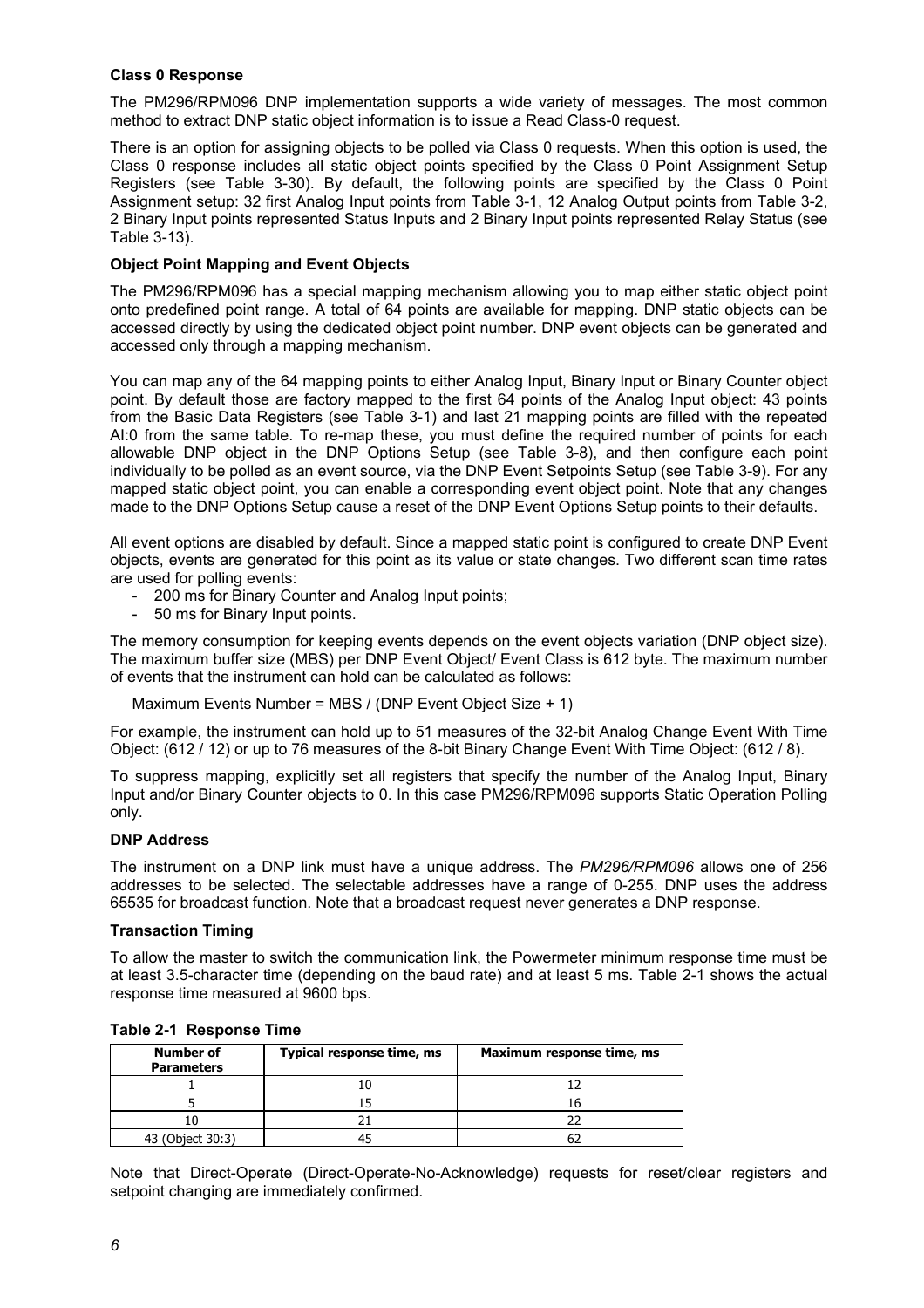## <span id="page-6-0"></span>**Scaling Analog Input and Analog Input Change Event Objects**

With the Analog-Input and Analog-Input-Change-Event objects, any of variations 1 through 4 can be used. Variations specified in the tables in Section 3 show those that should be used to read a full-range value without a possible over-range error when no scaling is used to accommodate the value to the requested object size.

When over-range occurs, a positive value is reported as 32767 and a negative value as -32768, with the over-range bit being set to 1 in the flag octet if variation 2 is requested. To avoid over-range errors when variation 2 or 4 is required, a liner scaling may be used (see Section *DNP Options Setup*) to scale 32-bit analog readings to 16-bit Analog Input objects. By default, scaling is disabled.

When scaling is enabled, either analog input requested with variation 2 or 4 will be scaled to the range of -32768 to 32767 for bi-directional parameters (such as power and power factor), and to the range of 0 to 32767 for single-ended positive parameters (voltage, current, frequency, etc.). To get a true reading, the reverse conversion should be done using the following formula:

 $Y = ((X - DNP LO) \times (HI - LO)) / (DNP HI - DNP LO) + LO$ 

where:

|        | - the true reading in engineering units                                                                    |
|--------|------------------------------------------------------------------------------------------------------------|
| х      | - the raw input data in the range of DNP $LO - DNP$ HI                                                     |
| LO. HI | - the data low and high scales in engineering units (specified for each Analog-Input point, see Section 3) |
| DNP LO | - DNP low conversion scale: DNP LO = -32768 for a point with a negative LO scale, DNP LO = 0 for           |
|        | a point with a zero or positive LO scale                                                                   |
| DNP HI | - DNP high conversion scale: DNP HI = 32767                                                                |
|        |                                                                                                            |

#### **EXAMPLE**

Suppose you have read a value of 201 for point 3 that contains a current reading (see *Table 3-1*). If your instrument has CT primary current set to 5000 A, then the current high scale is HI =  $2 \times 5000 = 10000$ , and in accordance with the above formula, the current reading in engineering units will be as follows:

 $(201 - 0) \times (10000 - 0)/(32767 - 0) + 0 = 61A$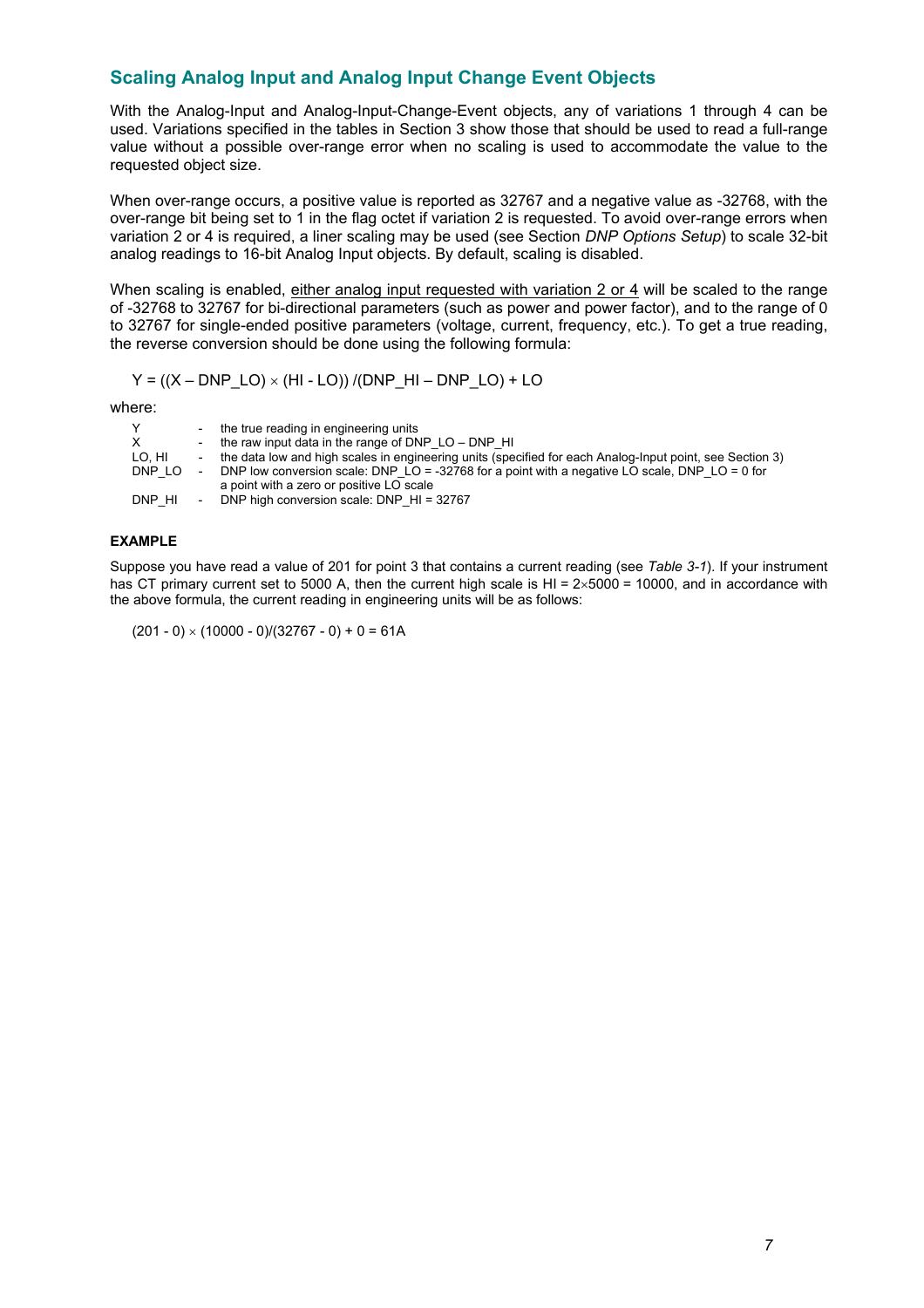## **3 PM296/RPM096 Registers**

## <span id="page-7-1"></span><span id="page-7-0"></span>**Basic Data Registers**

These registers are used to retrieve a predefined set of the data measured by the Powermeter. All electrical parameters are averaged values over the specified number of real-time measurements.

| Object/Var. $5$ Parameter |                                     | Object/Point Unit 2 |               | Value range 1                  |
|---------------------------|-------------------------------------|---------------------|---------------|--------------------------------|
| 30:3                      | Voltage L1/L12 4                    | AI:0                | V             | 0 to Vmax                      |
| 30:3                      | Voltage L2/L23 <sup>4</sup>         | AI:1                | V             | 0 to Vmax                      |
| 30:3                      | Voltage L3/L31 <sup>4</sup>         | AI:2                | ٧             | 0 to Vmax                      |
| 30:3                      | Current L1                          | AI:3                | A             | 0 to Imax                      |
| 30:3                      | Current L <sub>2</sub>              | AI:4                | A             | 0 to Imax                      |
| 30:3                      | Current L3                          | AI:5                | A             | 0 to Imax                      |
| 30:3                      | kW L1                               | AI:6                | kW            | -Pmax to Pmax                  |
|                           | kW <sub>L2</sub>                    | AI:7                | kW            | -Pmax to Pmax                  |
| 30:3                      | kW <sub>L3</sub>                    | AI:8                | kW            | -Pmax to Pmax                  |
| 30:3<br>30:3              |                                     | AI:9                |               |                                |
| 30:3                      | kvar L1<br>kvar L2                  | AI:10               | kvar<br>kvar  | -Pmax to Pmax<br>-Pmax to Pmax |
| 30:3                      |                                     |                     |               | -Pmax to Pmax                  |
|                           | kvar L3                             | AI:11               | kvar          |                                |
| 30:3                      | kVA L1                              | AI:12               | <b>kVA</b>    | 0 to Pmax                      |
| 30:3                      | kVA L2                              | AI:13               | kVA           | 0 to Pmax                      |
| 30:3                      | kVA L3                              | AI:14               | <b>kVA</b>    | 0 to Pmax                      |
| 30:4                      | Power factor L1                     | AI:15               | 0.001         | -999 to 1000                   |
| 30:4                      | Power factor L2                     | AI:16               | 0.001         | -999 to 1000                   |
| 30:4                      | Power factor L3                     | AI:17               | 0.001         | -999 to 1000                   |
| 30:4                      | <b>Total Power factor</b>           | AI:18               | 0.001         | -999 to 1000                   |
| 30:3                      | <b>Total kW</b>                     | AI:19               | kW            | -Pmax to Pmax                  |
| 30:3                      | Total kvar                          | AI:20               | kvar          | -Pmax to Pmax                  |
| 30:3                      | Total kVA                           | AI:21               | kVA           | 0 to Pmax                      |
| 30:3                      | Neutral (unbalanced) current        | AI:22               | А             | 0 to Imax                      |
| 30:4                      | Frequency                           | AI:23               | $0.01$ Hz     | 0 to 10000                     |
| 30:3                      | Maximum sliding window kW demand 3  | AI:24               | kW            | 0 to Pmax                      |
| 30:3                      | Accumulated kW demand               | AI:25               | kW            | 0 to Pmax                      |
| 30:3                      | Maximum sliding window kVA demand 3 | AI:26               | <b>kVA</b>    | 0 to Pmax                      |
| 30:3                      | Accumulated kVA demand              | AI:27               | kVA           | 0 to Pmax                      |
| 30:3                      | Maximum ampere demand L1            | AI:28               | A             | 0 to Imax                      |
| 30:3                      | Maximum ampere demand L2            | AI:29               | А             | 0 to Imax                      |
| 30:3                      | Maximum ampere demand L3            | AI:30               | А             | 0 to Imax                      |
| 30:3                      | Present sliding window kW demand 3  | AI:31               | kW            | 0 to Pmax                      |
| 30:3                      | Present sliding window kVA demand 3 | AI:32               | <b>kVA</b>    | 0 to Pmax                      |
| 30:4                      | PF (import) at maximum kVA demand   | AI:33               |               | 0 to 1000                      |
| 30:4                      | Voltage THD L1/L12                  | AI:34               | $\%$          | 0 to 9999                      |
| 30:4                      | Voltage THD L2/L23                  | AI:35               | $\frac{0}{0}$ | 0 to 9999                      |
| 30:4                      | Voltage THD L3                      | AI:36               | $\%$          | 0 to 9999                      |
| 30:4                      | Current THD L1                      | AI:37               | $\frac{0}{0}$ | 0 to 9999                      |
| 30:4                      | Current THD L2                      | AI:38               | $\frac{0}{0}$ | 0 to 9999                      |
| 30:4                      | Current THD L3                      | AI:39               | %             | 0 to 9999                      |
| 30:4                      | Current TDD L1                      | AI:40               | $\%$          | $0$ to $1000\,$                |
| 30:4                      | Current TDD L2                      | AI:41               | $\%$          | 0 to 1000                      |
| 30:4                      | Current TDD L3                      | AI:42               | $\%$          | 0 to 1000                      |
| 30:4                      | DC Voltage 6                        | AI:43               | 0.01V         | 0 to 999900                    |
| 20:5                      | kWh import                          | BC:0                | kWh           | 0 to 999,999,999               |
| 20:5                      | kWh export                          | BC:1                | kWh           | 0 to 999,999,999               |
| 20:5                      | kvarh net                           | BC:2                | kvarh         | -999,999,999 to<br>999,999,999 |
| 20:5                      | kVAh                                | BC:3                | kVAh          | 0 to 999,999,999               |
| 20:5                      | kvarh import                        | BC:4                | kvarh         | 0 to 999,999,999               |
| 20:5                      | kvarh export                        | BC:5                | kvarh         | 0 to 999,999,999               |
| 20:5                      | Reserved                            | BC:6-15             |               | 0                              |

**Table 3-1 Basic Data Parameters** 

AI indicates Analog-Input point, BC - Binary Counter point.

1 The parameter limits are as follows: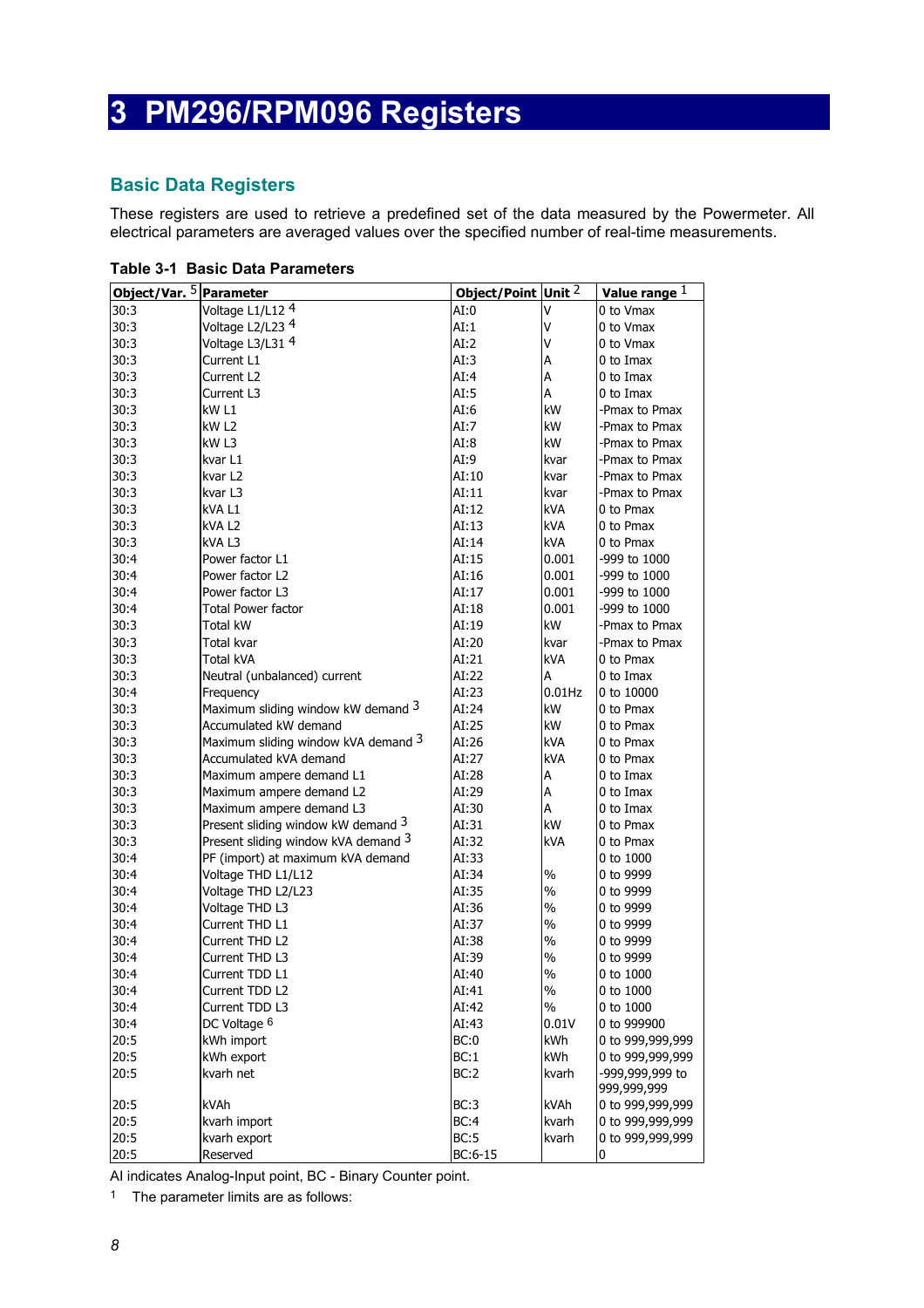**Imax** (100% over-range) =  $2 \times CT$  primary current [A] **Imax aux** (100% over-range) =  $2 \times$  Auxiliary CT primary current [A/mA] Direct wiring (PT Ratio = 1):

**Vmax** (690 V input option) = 828.0 V **Vmax** (120 V input option) = 144.0 V **Pmax** = (Imax  $\times$  Vmax  $\times$  3) [kW x 0.001] if wiring mode is 4LN3 or 3LN3 **Pmax** = (Imax  $\times$  Vmax  $\times$  2) [kW  $\times$  0.001] if wiring mode is 4LL3, 3OP2, 3DIR2, 3OP3 or 3LL3

**NOTE: Pmax** is rounded to whole kilowatts. If **Pmax** is greater than 9,999,000 W, it is truncated to 9,999,000 W.

Wiring via PTs (PT Ratio > 1):

```
Vmax (690 V input option) = 144 \times PT Ratio [V]
Vmax (120 V input option) = 144 \times PT Ratio [V]
Pmax = (Imax \times Vmax \times 3)/1000 [MW x 0.001] if wiring mode is 4LN3 or 3LN3
Pmax = (Imax \times Vmax \times 2)/1000 [MW \times 0.001] if wiring mode is 4LL3, 3OP2, 3DIR2, 3OP3 or 3LL3
```
- 2 When using direct wiring (PT Ratio = 1), voltages are transmitted in 0.1 V units, currents in 0.01 A units, and powers in 0.001 kW/kvar/kVA units. For wiring via PT (PT Ratio > 1), voltages are transmitted in 1V units, currents in 0.01 A units, and powers in 1 kW/kvar/kVA units.
- 3 To get block interval demand readings, set the number of demand periods equal to 1 (see Table 3-2).
- 4 When the 4LN3 or 3LN3 wiring mode is selected, the voltages will be line-to-neutral; for any other wiring mode, they will be line-to-line voltages.
- 5 Variations specified in the table show those that should be used to read a full-range value without a possible over-range error when no scaling is used to accommodate the value to the requested object size (see Section 2).
- 6 Available starting with F/W Versions 2.26.3/2.36.3 and 2.27.2/2.37.2 or later.

## <span id="page-8-0"></span>**Basic Setup Registers**

These registers are used to access the basic setup parameters. In the event that the modulus field is not equal to 1, the value received from the Powermeter must be multiplied by the modulus. When written, such a number should be divided by the modulus. The basic setup registers (Object 40, Variation 2) are assigned to Class 0 by default.

| Object/          | <b>Parameter</b><br>Object/      |              | Range                                    |
|------------------|----------------------------------|--------------|------------------------------------------|
| <b>Variation</b> |                                  | <b>Point</b> |                                          |
| 40:2 (read)      | Wiring mode 1                    | AO:0         | $0 = 30P2$ , $1 = 4LN3$ , $2 = 3DIR2$ ,  |
| 41:2 (write)     |                                  |              | $3 = 4LL3$ , $4 = 3OP3$ , $5 = 3LN3$ ,   |
|                  |                                  |              | $6 = 3LL3$                               |
| 40:1 (read)      | PT ratio                         | AO:1         | 10 to 65000 x 0.1                        |
| 41:1 (write)     |                                  |              |                                          |
| 40:2 (read)      | CT primary current               | AO:2         | 1 to 10000 A                             |
| 41:2 (write)     |                                  |              |                                          |
| 40:2 (read)      | Power demand period              | AO:3         | 1,2,5,10,15,20,30,60 min                 |
| 41:2 (write)     |                                  |              | $255$ = external synchronization         |
| 40:2 (read)      | Volt/ampere demand period        | AO:4         | 0 to 1800 sec                            |
| 41:2 (write)     |                                  |              |                                          |
| 40:2 (read)      | Averaging buffer size            | AO:5         | 8, 16, 32                                |
| 41:2 (write)     |                                  |              |                                          |
| 40:2 (read)      | Reset enable/disable             | AO:6         | $0 =$ disable, $1 =$ enable              |
| 41:2 (write)     |                                  |              |                                          |
| 40:2 (read)      | Auxiliary CT primary current     | AO:7         | 1 to 10000 A                             |
| 41:2 (write)     |                                  |              |                                          |
| 40:2 (read)      | The number of demand periods     | AO:8         | 1 to 15                                  |
| 41:2 (write)     |                                  |              |                                          |
| 40:2 (read)      | Thermal demand time constant     | AO:9         | 10 to 36000 x 0.1sec                     |
| 41:2 (write)     |                                  |              |                                          |
| 40:2 (read)      | The number of pre-event waveform | AO:10        | $1$ to $8$                               |
| 41:2 (write)     | cycles                           |              |                                          |
| 40:2 (read)      | Nominal frequency                | AO:11        | 50, 60 Hz                                |
| 41:2 (write)     |                                  |              |                                          |
| 40:2 (read)      | Maximum demand load current      | AO:12        | 0 to 10000 A ( $0 = CT$ primary current) |
| 41:2 (write)     |                                  |              |                                          |
| 40:1 (read)      | Reserved                         | AO:13        | Read as 65535                            |
| 40:2 (read)      | DC voltage offset 2              | AO:14        | 0 to 9999 (default 0)                    |
| 41:2 (write)     |                                  |              |                                          |
| 40:2 (read)      | DC voltage full scale 2          | AO:15        | 0 to 9999 (default 20,100 or 300)        |
| 41:2 (write)     |                                  |              |                                          |

### **Table 3-2 Basic Setup Registers**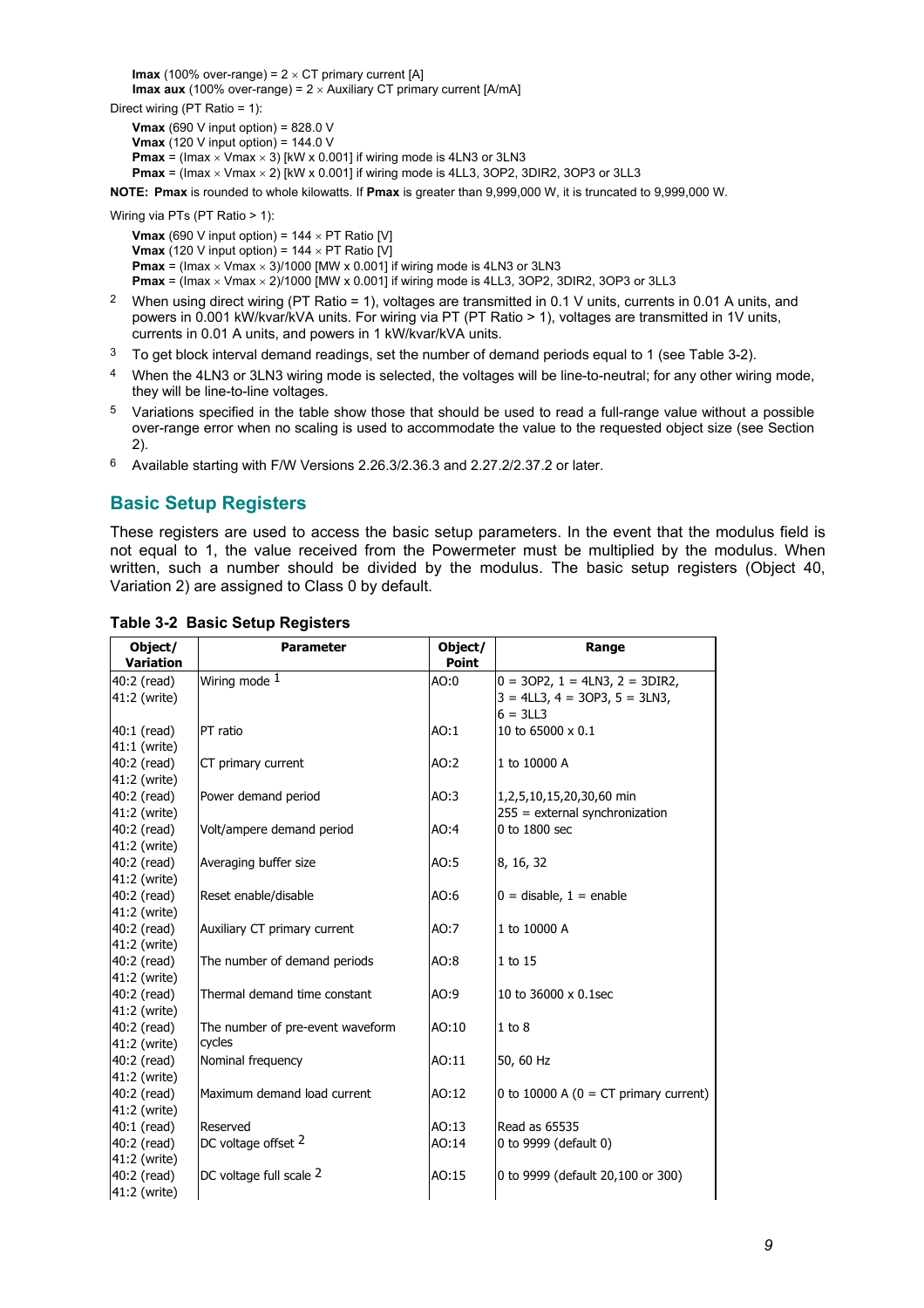| Object/<br>Variation | <b>Parameter</b>                     | Object/<br>Point | Range             |
|----------------------|--------------------------------------|------------------|-------------------|
| 40:2 (read)          | The number of waveform cycles to log | AO:16            | $ 0 \t{to} 2560 $ |
| $ 41:2$ (write)      |                                      |                  | $0 =$ auto-select |

AO indicates Analog-Output-Status (Read) and Analog-Output-Block (Write) points.

- 1 The wiring mode options are as follows:
	- 3OP2 3-wire open delta using 2 CTs (2 element)
	- 4LN3 4-wire WYE using 3 PTs (3 element), line to neutral voltage readings
	- 3DIR2 3-wire direct connection using 2 CTs (2 element)
	- 4LL3 4-wire WYE using 3 PTs (3 element), line to line voltage readings
	- 3OP3 3-wire open delta using 3 CTs (2 1/2 element)
	- 3LN3 4-wire WYE using 2 PTs (2 1/2 element), line to neutral voltage readings
	- 3LL3 4-wire WYE using 2 PTs (2 1/2 element), line to line voltage readings
- <sup>2</sup> To get true DC voltage readings, set the offset to zero and the full scale to 20, 100 or 300 V according to your order.

## <span id="page-9-0"></span>**User Selectable Options Setup**

**Table 3-3 User Selectable Options Registers** 

| Object/<br><b>Variation</b> | <b>Parameter</b>                  | Object/<br><b>Point</b> | Range                                                                                                                                      |
|-----------------------------|-----------------------------------|-------------------------|--------------------------------------------------------------------------------------------------------------------------------------------|
| 40:2 (read)<br>41:2 (write) | Power calculation mode            | AO:92                   | $0 =$ using reactive power,<br>$1 =$ using non-active power                                                                                |
| 40:2 (read)<br>41:2 (write) | Energy roll value                 | AO:93                   | $0 = 1 \times 10^{4}$<br>$1 = 1 \times 10^5$<br>$2 = 1 \times 10^6$<br>$3 = 1 \times 10^{7}$<br>$4 = 1 \times 10^8$<br>$5 = 1 \times 10^9$ |
| 40:2 (read)<br>41:2 (write) | Phase energy calculation mode     | AO:94                   | $0 =$ disabled, $1 =$ enabled                                                                                                              |
| 40:2 (read)<br>41:2 (write) | Analog output option              | AO:95                   | $0 = none$ $3 = 0.1$ mA<br>$1 = 0-20$ mA $4 = \pm 1$ mA<br>$2 = 4-20$ mA                                                                   |
| 40:2 (read)<br>41:2 (write) | Analog expander output 1          | AO:96                   | $0 = none$ $3 = 0.1$ mA<br>$1 = 0-20$ mA $4 = +1$ mA<br>$2 = 4-20$ mA                                                                      |
| 40:2 (read)                 | Battery option                    | AO:97                   | 0-battery OFF, 1-battery ON                                                                                                                |
| 40:2 (read)<br>40:2 (read)  | Reserved<br>Thermal demand option | AO:98<br>AO:99          | 0-disabled, 1-enabled                                                                                                                      |

<sup>1</sup> Do not enable the analog expander output if the analog expander is not connected to the instrument, otherwise the computer communications will become garbled.

The registers shown in Table 3*-*4 are used to retrieve the firmware version number and instrument options.

| Table 3-4 Firmware and Instrument Option Registers |  |  |  |  |  |
|----------------------------------------------------|--|--|--|--|--|
|----------------------------------------------------|--|--|--|--|--|

| Object/          | <b>Parameter</b>          | Object/      | Read/ | Range                    |
|------------------|---------------------------|--------------|-------|--------------------------|
| <b>Variation</b> |                           | <b>Point</b> | Write |                          |
| 30:4             | Firmware build number 1   | AI:1023      | Read  | 0-65535                  |
| 30:4             | Firmware version number   | AI:1024      | Read  | 0-65535                  |
| 30:3             | Instrument option 1       | AI:1025      | Read  | See Table 3-5            |
| 30:3             | Instrument option 2       | AI:1026      | Read  | See Table 3-5            |
| 30:4             | Active serial port number | AI:1027      | Read  | $0 =$ Port 1, 1 = Port 2 |

AI indicates Analog-Input points. Scaling mechanism is not supported for these registers.

1 Available starting with F/W Versions 2.26.2/2.36.2 and 2.27.1/2.37.1 or later.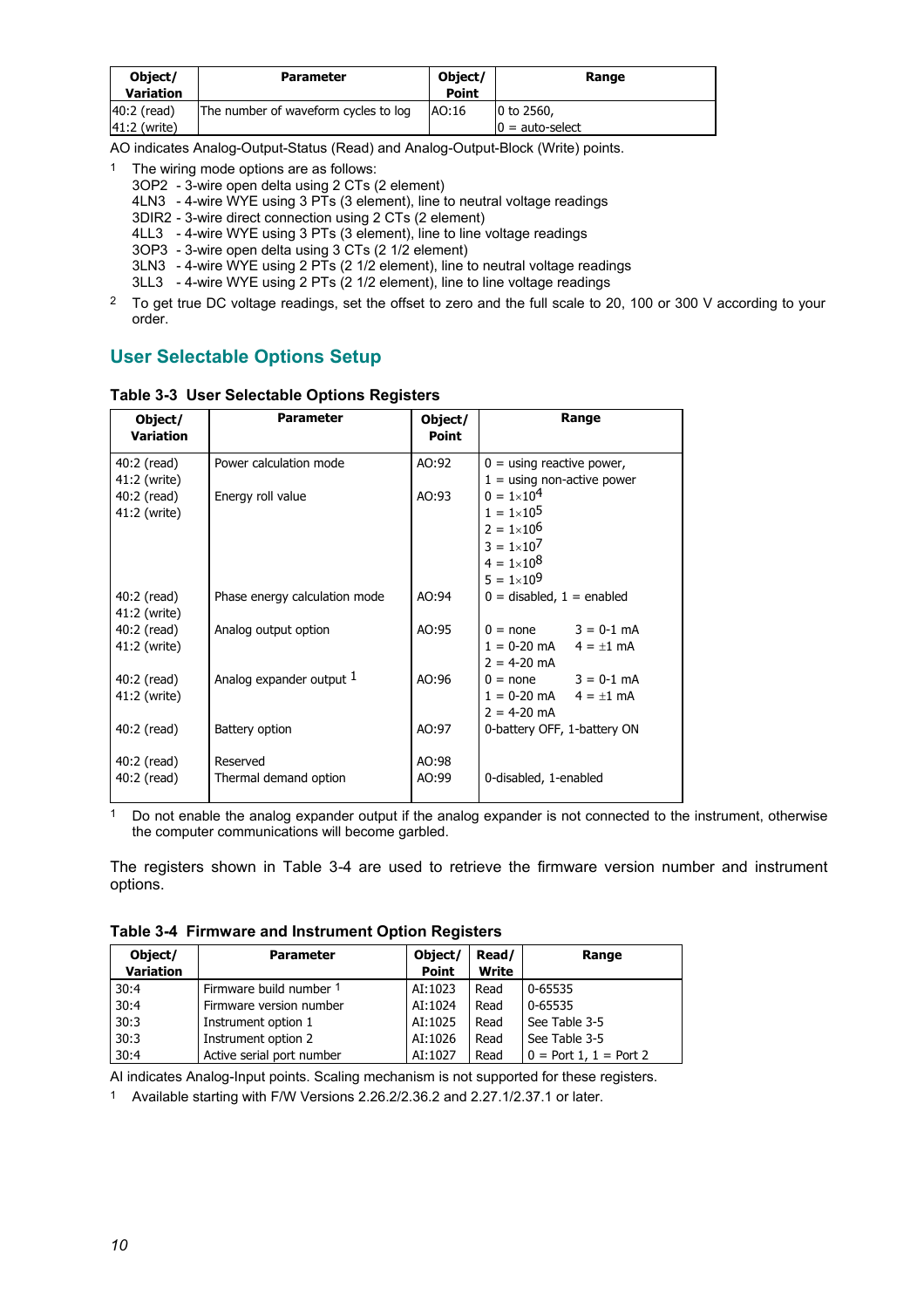### **Table 3-5 Instrument Options**

| <b>Options</b><br>point | Bit<br>number | <b>Description</b>                                        |
|-------------------------|---------------|-----------------------------------------------------------|
| Options 1               | 0             | 120V option                                               |
| (AI:1025)               | 1             | 690V option                                               |
|                         | 2-3           | Reserved                                                  |
|                         | 4             | 100% current over-range                                   |
|                         | 5             | Reserved                                                  |
|                         | 6             | Analog output 0/4-20 mA                                   |
|                         | 7             | Analog output 0-1 mA                                      |
|                         | 8             | Analog output $\pm 1$ mA                                  |
|                         | 9             | Relays option                                             |
|                         | 10            | Digital inputs option                                     |
|                         | 11            | Auxiliary current option                                  |
|                         | $12 - 13$     | Reserved                                                  |
|                         | 14            | Analog expander output $\pm 1$ mA                         |
|                         | 15            | Reserved                                                  |
| Options 2               | $0 - 2$       | Number of relays - 1                                      |
| (AI:1026)               | $3-6$         | Number of digital inputs - 1                              |
|                         | $7-8$         | Number of analog outputs -1                               |
|                         | $9 - 10$      | Reserved                                                  |
|                         | $11 - 12$     | DC voltage input option: $01=20V$ , $10=100V$ , $11=300V$ |
|                         | 13-15         | Reserved                                                  |

## <span id="page-10-0"></span>**Communications Setup**

These registers are used to access the communications setup parameters.

#### **NOTE**

When changing the instrument address, baud rate or data format, the new communications parameters will take effect 100 ms after the instrument responds to the master's request.

| Comm.<br>Port                | Object/<br><b>Variation</b> | <b>Parameter</b>  | Object/<br>Point     | Range                                          |                 |
|------------------------------|-----------------------------|-------------------|----------------------|------------------------------------------------|-----------------|
| Port $#1$                    | 40:2 (read)                 | Protocol          | AO:64                | $0 = ASCII$                                    |                 |
|                              | 41:2 (write)                |                   |                      | $1 =$ Modbus RTU                               |                 |
|                              |                             |                   |                      | $2 = DNP3.0$                                   |                 |
|                              | 40:2 (read)                 | Interface         | AO:65                | $0 = RS-232$ , $1 = RS-422$ , $2 = RS-485$     |                 |
|                              | 41:2 (write)                |                   |                      |                                                |                 |
|                              | 40:2 (read)                 | <b>Address</b>    | AO:66                | 0 to 255                                       |                 |
|                              | 41:2 (write)                |                   |                      |                                                |                 |
|                              | 40:2 (read)                 | <b>Baud</b> rate  | AO:67                | $0 = 110$ bps                                  | $4 = 2400$ bps  |
|                              | 41:2 (write)                |                   |                      | $1 = 300$ bps                                  | $5 = 4800$ bps  |
|                              |                             |                   |                      | $2 = 600$ bps                                  | $6 = 9600$ bps  |
|                              |                             |                   |                      | $3 = 1200$ bps                                 | $7 = 19200$ bps |
|                              | 40:2 (read)                 | Data format       | AO:68                | $1 = 8$ bits/no parity                         |                 |
|                              | 41:2 (write)                |                   |                      | $2 = 8$ bits/even parity                       |                 |
| 40:2 (read)<br>Incoming flow |                             | AO:69             | $0 = no$ handshaking |                                                |                 |
|                              | 41:2 (write)                | control           |                      | $1 =$ software handshaking (XON/XOFF protocol) |                 |
|                              |                             | (handshaking)     |                      | $2 =$ hardware handshaking (CTS protocol)      |                 |
|                              | 40:2 (read)                 | Outgoing flow     | AO:70                | $0 = RTS$ signal not used                      |                 |
|                              | 41:2 (write)                | control (RTS/DTR) |                      | $1 =$ RTS permanently asserted (DTR mode)      |                 |
|                              |                             |                   |                      | $2 = RTS$ asserted during the transmission     |                 |
| Port #2                      | 40:2 (read)                 | Protocol          | AO:80                | $0 = ASCII$                                    |                 |
|                              | 41:2 (write)                |                   |                      | $1 =$ Modbus RTU                               |                 |
|                              |                             |                   |                      | $2 = DNP3.0$                                   |                 |
|                              | 40:2 (read)                 | Interface         | AO:81                | $1 = RS-422$ , $2 = RS-485$                    |                 |
|                              | 41:2 (write)                |                   |                      |                                                |                 |
|                              | 40:2 (read)                 | <b>Address</b>    | AO:82                | 0 to 255                                       |                 |
|                              | 41:2 (write)                |                   |                      |                                                |                 |
|                              | 40:2 (read)                 | Baud rate         | AO:83                | $0 = 110$ bps                                  | $4 = 2400$ bps  |
|                              | 41:2 (write)                |                   |                      | $1 = 300$ bps                                  | $5 = 4800$ bps  |
|                              |                             |                   |                      | $2 = 600$ bps                                  | $6 = 9600$ bps  |
|                              |                             |                   |                      | $3 = 1200$ bps                                 | $7 = 19200$ bps |
|                              | 40:2 (read)                 | Data format       | AO:84                | $1 = 8$ bits/no parity                         |                 |
|                              | 41:2 (write)                |                   |                      | $2 = 8$ bits/even parity                       |                 |
|                              | 40:1 (read)                 | Reserved          | AO:85                | Read as 65535                                  |                 |

**Table 3-6 Communications Setup Registers**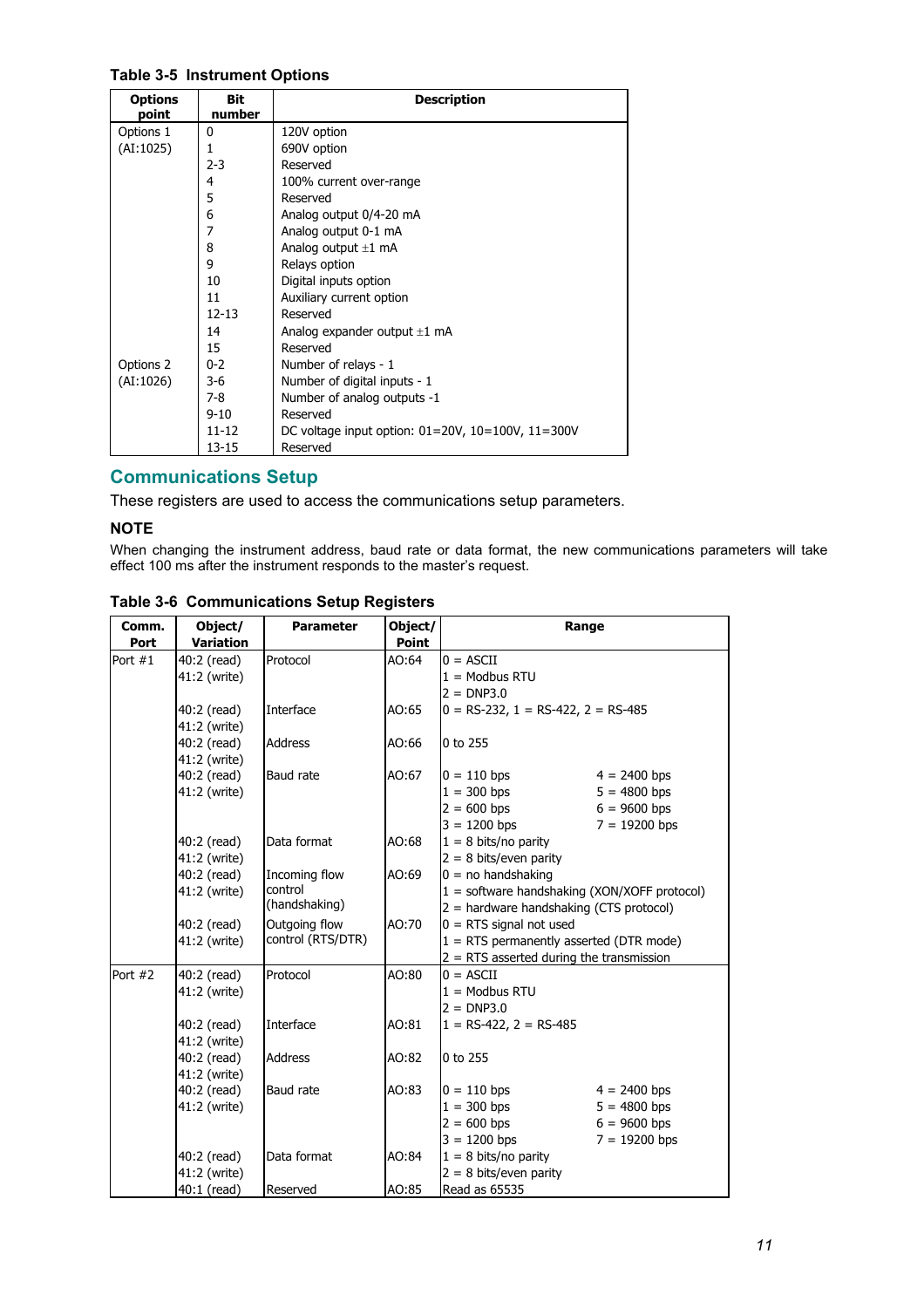## <span id="page-11-0"></span>**DNP Options Setup**

This section describes the general DNP setup registers related to DNP timing and events processing.

The following static objects generate the corresponding DNP change events:

| <b>Static Object</b>               |       | <b>Change Object</b>              |      |  |  |
|------------------------------------|-------|-----------------------------------|------|--|--|
| <b>Name</b>                        | Obj.  | <b>Name</b>                       | Obj. |  |  |
|                                    | var.  |                                   | var. |  |  |
| Single-Bit Binary Input            | 01:1  | Binary Input Change Without Time  | 02:1 |  |  |
| Binary Input With Status           | 01:2  | Binary Input Change With Time     | 02:2 |  |  |
| 32-bit:                            |       | 32-bit:                           |      |  |  |
| <b>Binary Counter</b>              | 20:1  | Counter Change Event Without Time | 22:1 |  |  |
| Binary Counter Without Flag        | 20:5  | Counter Change Event With Time    | 22:5 |  |  |
| 16-bit:                            |       | 16-bit                            |      |  |  |
| <b>Binary Counter</b>              | 20:2  | Counter Change Event Without Time | 22:2 |  |  |
| Binary Counter Without Flag        | 20:6  | Counter Change Event With Time    | 22:6 |  |  |
| 32-bit:                            |       |                                   |      |  |  |
| <b>Frozen Counter</b>              | 21:1  |                                   |      |  |  |
| Frozen Counter Without Flag        | 21:9  |                                   |      |  |  |
| Frozen Counter With Time of Freeze | 21:5  |                                   |      |  |  |
| 16-bit:                            |       |                                   |      |  |  |
| <b>Frozen Counter</b>              | 21:2  |                                   |      |  |  |
| Frozen Counter Without Flag        | 21:10 |                                   |      |  |  |
| Frozen Counter With Time of Freeze | 21:6  |                                   |      |  |  |
| 32-bit:                            |       | 32-bit:                           |      |  |  |
| Analog Input                       | 30:1  | Analog Change Event Without Time  | 32:1 |  |  |
| Analog Input Without Flag          | 30:3  | Analog Change Event With Time     | 32:3 |  |  |
| 16-bit:                            |       | 16-bit:                           |      |  |  |
| Analog Input                       | 30:2  | Analog Change Event Without Time  | 32:2 |  |  |
| Analog Input Without Flag          | 30:4  | Analog Change Event With Time     | 32:4 |  |  |

The following registers are used to access the DNP Options Setup parameters. The value range of points 32 to 41 reflects the elements number of the corresponding DNP object/variation list described above. For instance, the default value for the frozen Binary Counter is the Frozen Counter Without Flag obj21var10.

### **Table 3-8 DNP Options Setup Registers**

| Object/       | <b>Parameter</b>                    | Object/      | Range                                     |
|---------------|-------------------------------------|--------------|-------------------------------------------|
| Variation     |                                     | <b>Point</b> |                                           |
| 40:2 (read)   | <b>Binary Input Static</b>          | AO:32        | 0 to 1, 0 by default                      |
| 41:2 (write)  |                                     |              |                                           |
| 40:2 (read)   | <b>Binary Input Change</b>          | AO:33        | 0 to 1, 1 by default                      |
| 41:2 (write)  |                                     |              |                                           |
| 40:2 (read)   | <b>Binary Counter</b>               | AO:34        | 0 to 3, 3 by default                      |
| 41:2 (write)  |                                     |              |                                           |
| 40:2 (read)   | Frozen Binary Counter               | AO:35        | 0 to 5, 4 by default                      |
| 41:2 (write)  |                                     |              |                                           |
| 40:2 (read)   | Reserved                            | AO:36        |                                           |
| 41:2 (write)  |                                     |              |                                           |
| 40:2 (read)   | Binary Counter Change Event         | AO:37        | 0 to 3, 2 by default                      |
| 41:2 (write)  |                                     |              |                                           |
| 40:2 (read)   | Analog Input                        | AO:38        | 0 to 3, 3 by default                      |
| 41:2 (write)  |                                     |              |                                           |
| 40:2 (read)   | Reserved                            | AO:39        |                                           |
| 41:2 (write)  |                                     |              |                                           |
| 40:2 (read)   | Reserved                            | AO:40        |                                           |
| 41:2 (write)  |                                     |              |                                           |
| 40:2 (read)   | Analog Input Change Event           | AO:41        | 0 to 3, 2 by default                      |
| 41:2 (write)  |                                     |              |                                           |
| $40:1$ (read) | Reserved                            | AO:42-43     | Read as 65535                             |
| 40:2 (read)   | <b>DNP Scaling</b>                  | AO:44        | $0 =$ scaling is OFF, $1 =$ scaling is ON |
| 41:2 (write)  |                                     |              |                                           |
| 40:2 (read)   | Number mapped points for the Analog | AO:45        | 0 to 64 (default 64/40/32) <sup>2</sup>   |
| 41:2 (write)  | Input objects $1$                   |              |                                           |
| 40:2 (read)   | Number mapped points for the Binary | AO:46        | 0 to 64 (default 0) $2$                   |
| 41:2 (write)  | Input objects $1$                   |              |                                           |
| 40:2 (read)   | Number mapped points for the Binary | AO:47        | 0 to 64 (default 0) 2                     |
| 41:2 (write)  | Counter objects 1                   |              |                                           |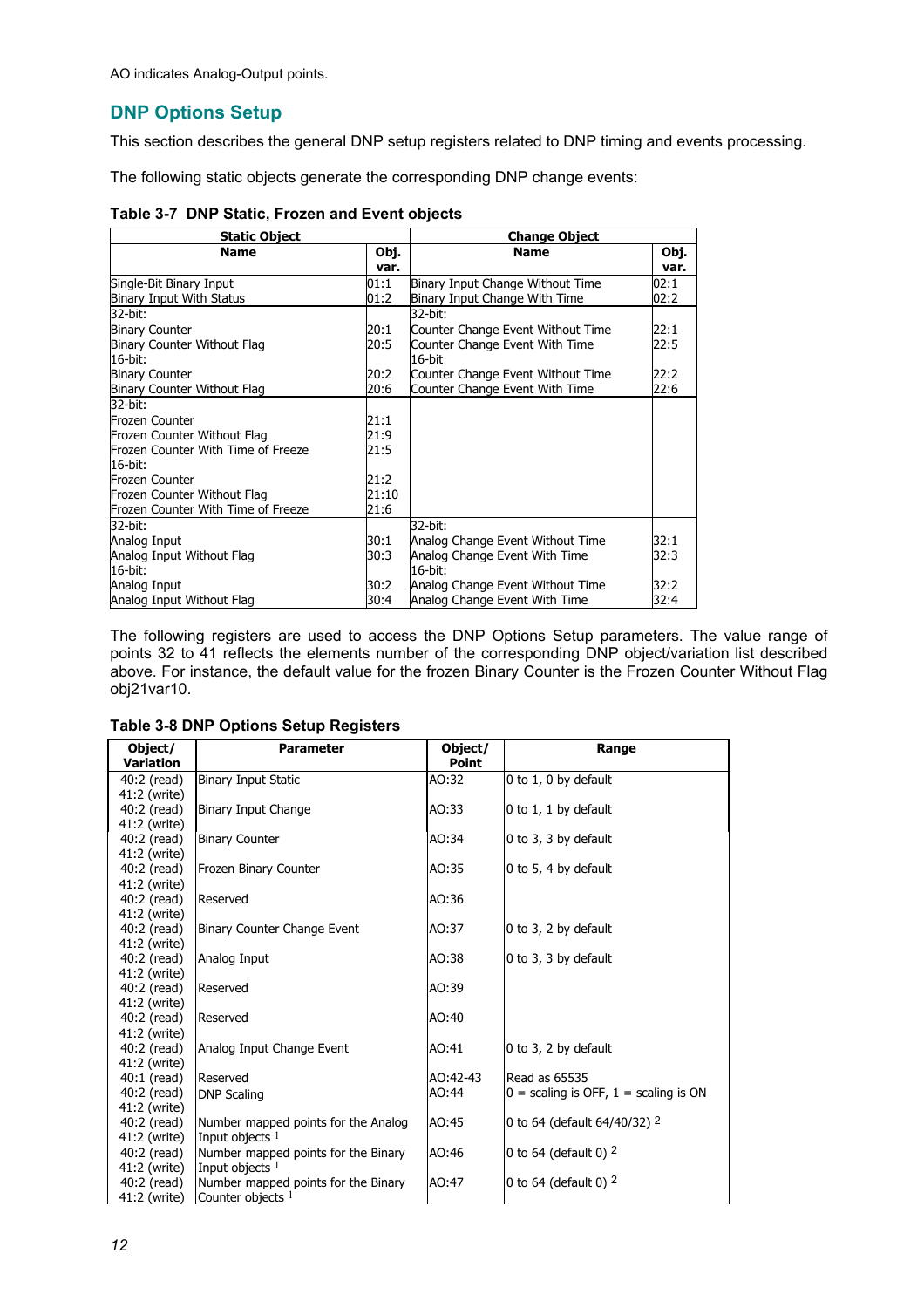| Object/<br><b>Variation</b> | <b>Parameter</b>        | Object/<br><b>Point</b> | Range                                 |
|-----------------------------|-------------------------|-------------------------|---------------------------------------|
| 40:2 (read)                 | Select/Operate Timeout  | AO:48                   | 2 to 30 seconds (the default 10       |
| 41:2 (write)                |                         |                         | seconds)                              |
| 40:2 (read)                 | Multi Fragment Interval | AO:49                   | 50 to 500 ms (the default 50 ms)      |
| 41:2 (write)                |                         |                         |                                       |
| 40:2 (read)                 | Reserved                | AO:50-52                | Read as 65535                         |
| 40:2 (read)                 | Time Sync Period        | AO:53                   | 1 to 86400 seconds (the default 86400 |
| 41:2 (write)                |                         |                         | (sec                                  |

AO indicates Analog-Output points.

1 The sum of the mapped points cannot exceed the total number of the DNP map space. If the total number of the mapped points equals 0, the report-by-exception mode is not supported.

2 The total number of the event setpoints is limited to:

64 with F/W 2.26.2/2.36.2 or later,

40 with F/W 2.27.2/2.37.2 or later,

32 with older F/W revisions.

The Analog Input variation defines the default variation of the Analog Input object that is selected when no specific variation is requested for the Analog Input object by a master station, with the Analog Input object requests using Qualifier code 06 (variation 0). By default it is set to the 16-bit Analog Input object without flag (object 30, variation 4).

The DNP Scaling is used to control the scaling mechanism. The scaling is turned ON if this parameter is set to 1. By default this parameter is set to 0 and scaling is OFF. Choosing 32-bit Analog Input objects (object 30, variation 1, 3) disables this parameter.

The DNP map space contains 64 event definition register groups (see Table 3-9), which may describe up to 64 points of the static objects: Analog Input, Binary Input and Binary Counter. The points 0 to 42 of the Analog Input object (see Table 3-1) are mapped by the default. The default map does not contain the Binary Input and Binary Counter objects. To re-map the current setting, the user must write new values into points 45-47 of the Analog Output object. If the new values of these parameters are accepted by PM296/RPM096, the new content of the event definition register groups is created automatically. All registers of this group are described below (see Table 3-9). Note here that for every mapped point the object type and sequence number from the range 0 to (number of points - 1) are defined automatically. The type of object cannot be changed manually and is defined from the DNP Options Setup Registers only.

The Select Before Operate command causes the PM296/RPM096 to start a timer. The Operate command must be received correctly before the value specified by the Select/Operate Timeout parameter expires.

The PM296/RPM096 requests time syncs when the time specified by the Time Sync Period parameter has elapsed. The bit 4 of the first octet of the internal indication word is set. The master synchronizes the time by writing the DNP Time and Date object to the meter.

## <span id="page-12-0"></span>**DNP Event Setpoints Setup**

These registers are used to define the DNP Event Setpoints for generating events.

| Event No. | Object/Var          | <b>Register contents</b> | <b>Object/Point</b> | Range/scale                    |
|-----------|---------------------|--------------------------|---------------------|--------------------------------|
|           | #0 40:2(read)       | DNP point number         | AO:896              | Any actual DNP point number of |
|           | 41:2(write)         |                          |                     | the selected object 1          |
|           | $40:1$ (read)       | Dead band                | AO:897              | 0 to $4.3 \times 10^9$         |
|           | 41:1(write)         |                          |                     |                                |
|           | $40:2$ (read)       | Control field            | AO:898              | See Table 3-10                 |
|           | 41:2(write)         |                          |                     |                                |
|           | $\cdots$            |                          | $\cdots$            |                                |
|           | #63 $2 40:2$ (read) | DNP point number         | AO:1085             | Any actual DNP point number of |
|           | 41:2(write)         |                          |                     | the selected object $1$        |
|           | $40:2$ (read)       | Threshold/Deadband       | AO:1086             | -2147483848 to 2147483647 (not |
|           | 41:2(write)         |                          |                     | used for BI change events)     |
|           |                     |                          |                     |                                |
|           | $40:2$ (read)       | Control field            | AO:1087             | See Table 3-10                 |
|           | 41:2(write)         |                          |                     |                                |

### **Table 3-9 DNP Event Setpoints Registers**

1 Analog Input (AI), Binary Input (BI) or Binary Counter (BC).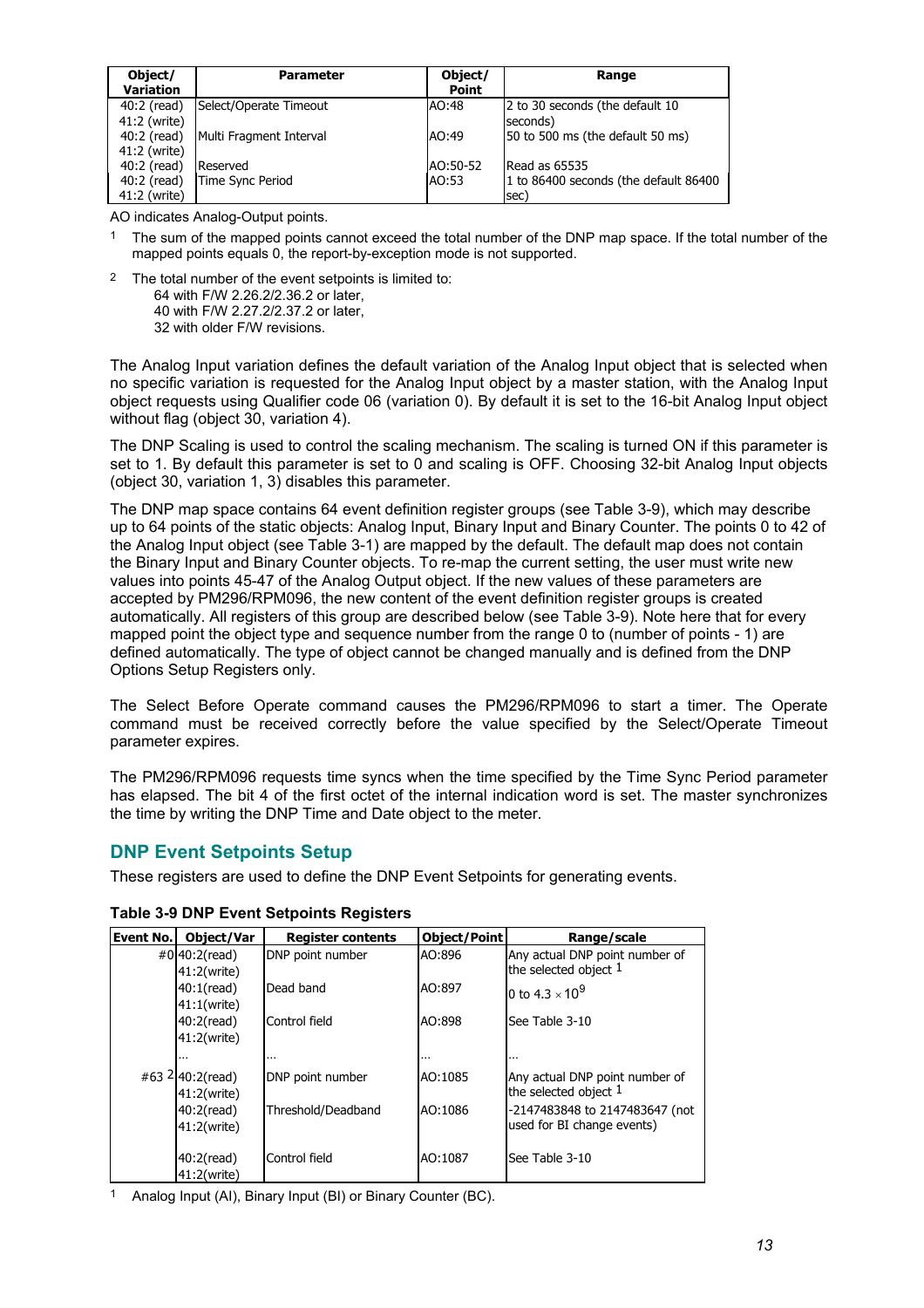2 The total number of the event setpoints is limited to: 64 with F/W 2.26.2/2.36.2 or later, 40 with F/W 2.27.2/2.37.2 or later, 32 with older F/W revisions.

## **Table 3-10 DNP Event Control Field**

| <b>Bits</b> | <b>Name</b>                     | Range                                                             |
|-------------|---------------------------------|-------------------------------------------------------------------|
|             | 0-1 DNP object                  | $0 =$ none, $1 = AI$ change event, $2 = BI$ change event, $3 =  $ |
|             |                                 | BC change event                                                   |
|             | 2 Object change event scan      | $0 =$ disabled, $1 =$ enabled                                     |
|             | 3-4 Not used                    |                                                                   |
|             | 5-6 DNP event poll class        | $0 = Class 1, 1 = Class 2, 2 = Class 3$                           |
|             | 7 Event log on an event $1,2$   | $0 =$ disabled, $1 =$ enabled                                     |
|             | 8-9 Threshold/Deadband relation | $0 =$ Delta, 1 = More than (over threshold) $1, 3 =$ Less         |
|             |                                 | than (under threshold) $1$                                        |
|             | 10-15 Not used                  |                                                                   |

1 Available with F/W Versions 2.26.2/2.36.2 and 2.27.2/2.37.2 or later.

<sup>2</sup> The source of the DNP events recorded to the device Event log is identified as the general Setpoint #17.

Either an operating threshold, or deadband should be specified to generate events for numeric (AI and BC) objects, using one of the three allowable relations:

- 1. Delta a new event is generated when the absolute value of the difference between the last reported value of the point and its current value exceeds the specified deadband value.
- 2. More than (Over) a new event is generated when the point value rises over the specified threshold, and then when the point value returns below the threshold taking into consideration a predefined hysteresis.
- 3. Less than (Under) a new event is generated when the point value drops below the specified threshold, and then when the point value returns above the threshold taking into consideration a predefined hysteresis.

A hysteresis for the point return threshold is 0.05 Hz for frequency and 2% of the operating threshold for all other points.

The scan time for binary input change events is 50 ms with a timestamp precision at +/-10 ms. The scan time for analog input and binary counter change events is 200 ms.

## <span id="page-13-0"></span>**Freeze Requests on Binary Counter Objects**

Acceptable object variation and qualifier combinations included in the device response are specified in Table 3-7. The Immediate Freeze, Immediate Freeze-No Acknowledgement, Freeze and Clear, Freeze and Clear-No Acknowledgement DNP commands can be applied to all Binary Counters objects supported by the PM296/RPM096. These registers are used to access the Frozen Binary Counters.

| <b>Object/Variation</b> | <b>Parameter</b>  | Object/Point | Unit  | Value range                 |
|-------------------------|-------------------|--------------|-------|-----------------------------|
| (See Table 3-7)         |                   |              |       |                             |
| Total energies          |                   |              |       |                             |
| 21:10                   | kWh import        | FBC:0        | kWh   | 0 to 999,999,999            |
| 21:10                   | kWh export        | FBC:1        | kWh   | 0 to 999,999,999            |
| 21:10                   | kvarh net         | FBC:2        | kvarh | -999,999,999 to 999,999,999 |
| 21:10                   | kVAh total        | FBC:3        | kVAh  | 0 to 999,999,999            |
| 21:10                   | kvarh import $1$  | FBC:4        | kvarh | 0 to 999,999,999            |
| 21:10                   | kvarh export $1$  | FBC:5        | kvarh | 0 to 999,999,999            |
| 21:10                   | Reserved          | FBC:6-15     |       | 0                           |
| <b>Pulse counters</b>   |                   |              |       |                             |
| 21:10                   | Pulse counter #1  | FBC:35328    | n/a   | $10$ to 10 <sup>9</sup> -1  |
| 21:10                   | Pulse counter #2  | FBC:35329    | n/a   | 0 to $10^{9} - 1$           |
| 21:10                   | Pulse counter #3  | FBC:35330    | n/a   | 0 to $10^{9-1}$             |
| 21:10                   | Pulse counter #4  | FBC:35331    | n/a   | 0 to $10^{9} - 1$           |
| 21:10                   | Pulse counter #5  | FBC:35332    | n/a   | 0 to $10^{9} - 1$           |
| 21:10                   | Pulse counter #6  | FBC:35333    | n/a   | 0 to $10^{9} - 1$           |
| 21:10                   | Pulse counter #7  | FBC:35334    | n/a   | 0 to $10^{9-1}$             |
| 21:10                   | Pulse counter #8  | FBC:35335    | n/a   | 0 to $10^{9} - 1$           |
| 21:10                   | Pulse counter #9  | FBC:35336    | n/a   | 10 to 10 <sup>9</sup> -1    |
| 21:10                   | Pulse counter #10 | FBC:35337    | n/a   | 0 to $10^{9-1}$             |
| 21:10                   | Pulse counter #11 | FBC:35338    | n/a   | 0 to $10^{9-1}$             |

#### **Table 3-11 Frozen Binary Counters**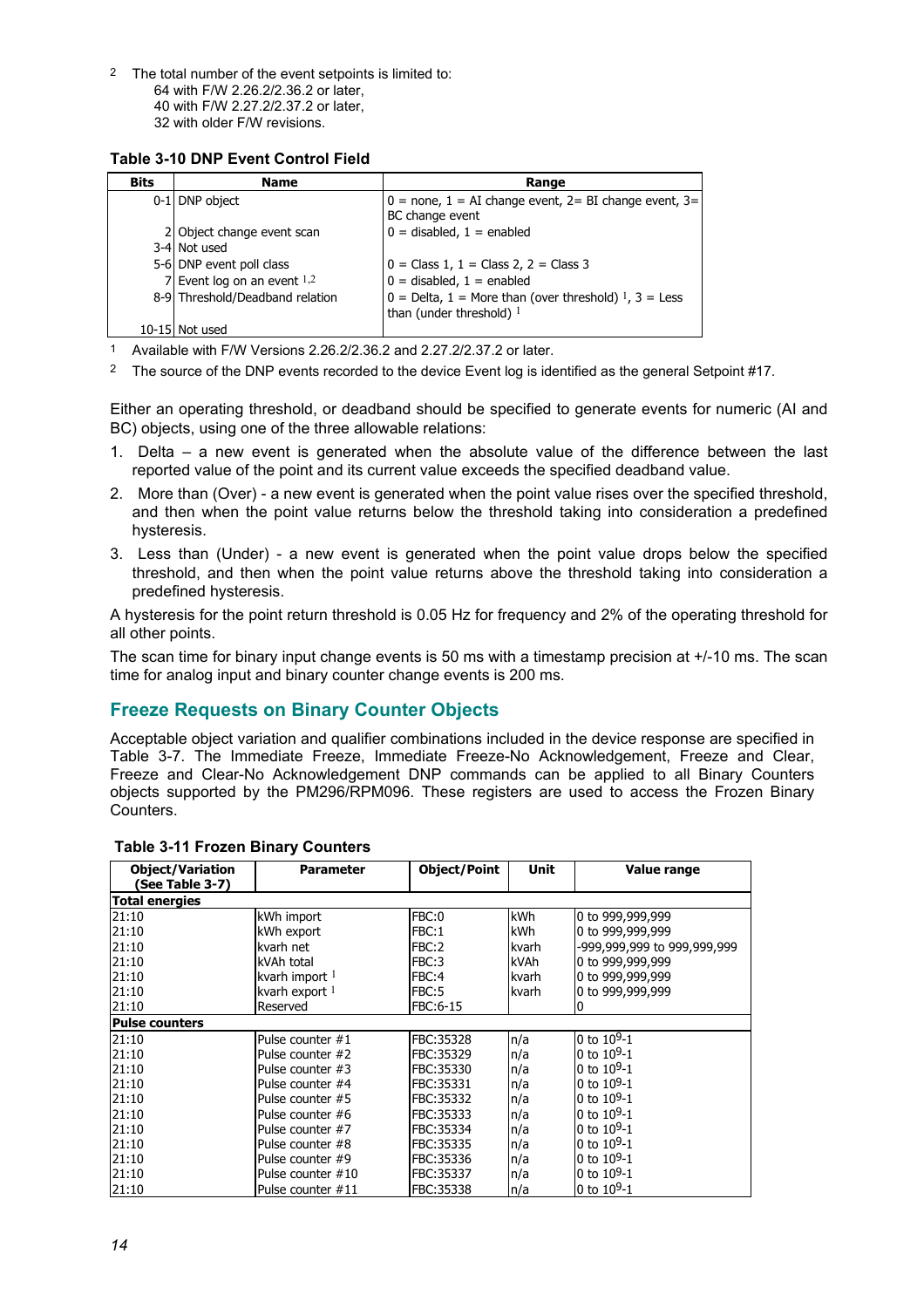| <b>Object/Variation</b><br>(See Table 3-7) | <b>Parameter</b>  | <b>Object/Point</b> | Unit       | Value range                              |
|--------------------------------------------|-------------------|---------------------|------------|------------------------------------------|
| 21:10                                      | Pulse counter #12 | FBC:35339           | n/a        | 0 to $10^{9} - 1$                        |
| 21:10                                      | Pulse counter #13 | FBC:35340           | n/a        | 0 to $10^{9} - 1$                        |
| 21:10                                      | Pulse counter #14 | FBC:35341           | n/a        | 0 to $10^{9} - 1$                        |
| 21:10                                      | Pulse counter #15 | FBC:35342           | n/a        | 0 to $10^{9} - 1$                        |
| 21:10                                      | Pulse counter #16 | FBC:35343           | n/a        | 0 to $10^{9} - 1$                        |
| Total energies                             |                   |                     |            |                                          |
| 21:10                                      | kWh import        | FBC:38656           | <b>kWh</b> | 0 to 999,999,999                         |
| 21:10                                      | kWh export        | FBC:38657           | <b>kWh</b> | 0 to 999,999,999                         |
| 21:10                                      | kWh net           | FBC:38658           | <b>kWh</b> | -10 <sup>9</sup> +1 to10 <sup>9</sup> -1 |
| 21:10                                      | kWh total         | FBC:38659           | <b>kWh</b> | 0 to 999,999,999                         |
| 21:10                                      | kvarh import      | FBC:38660           | kvarh      | 0 to 999,999,999                         |
| 21:10                                      | kvarh export      | FBC:38661           | kvarh      | 0 to 999,999,999                         |
| 21:10                                      | kvarh net         | FBC:38662           | kWh        | $-10^9$ +1 to 10 <sup>9</sup> -1         |
| 21:10                                      | kvarh total       | FBC:38663           | kvarh      | 0 to 999,999,999                         |
| 21:10                                      | kVAh total        | FBC:38664           | kVAh       | 0 to 999,999,999                         |

<sup>1</sup> Available starting with F/W Versions 2.26.3/2.36.3 and 2.27.2/2.37.2 or later.

FBC - indicates Frozen-Binary-Counter points.

#### **Warning**

Any attempt to issue a freeze and clear (or freeze and clear - No acknowledgement) to object 20 variation 0 using function code 0x09 (or 0x10) and the data qualifier 0x06 causes all counters specified in this manual to be reset to zero.

## <span id="page-14-0"></span>**Resetting Energy, Demands, Counters and Min/Max Log**

The energy value can be reset to zero by issuing the Direct-Operate (or SBO/Operate or Direct-Operate-No-Acknowledge) command using the Control-Relay-Output-Block object to point 0. The request must use the operation Pulse-On. Issuing the same parameters and Direct-Operate (or SBO/Operate or Direct-Operate-No-Acknowledge) command to points 1-3 can reset the maximum demands.

| Object/<br>Var. | <b>Register function</b>                  | Object/<br><b>Point</b> | Read/<br>Write | <b>Description</b> |
|-----------------|-------------------------------------------|-------------------------|----------------|--------------------|
| 10:2            | Clear total energy registers              | BO:0                    | Read           | Return zero        |
| 12:1            |                                           | CROB:0                  | Write          | <b>PULSE ON</b>    |
| 10:2            | Clear total maximum demand registers (all | BO:1                    | Read           | Return zero        |
| 12:1            | demands)                                  | CROB:1                  | Write          | <b>PULSE ON</b>    |
| 10:2            | Clear power demands                       | BO:2                    | Read           | Return zero        |
| 12:1            |                                           | CROB:2                  | Write          | Pulse on           |
| 10:2            | Clear volt/ampere demands                 | BO:3                    | Read           | Return zero        |
| 12:1            |                                           | CROB:3                  | Write          | <b>PULSE ON</b>    |
| 10:2            | Reserved                                  | $BO:4-11$               | Read           | Return zero        |
| 12:1            |                                           | CROB:4-11               | Write          |                    |
| 10:2            | Clear pulse counters (all counters)       | BO:12                   | Read           | Return zero        |
| 12:1            |                                           | CROB:12                 | Write          | <b>PULSE ON</b>    |
| 10:2            | Clear pulse counters 1-8                  | BO:13-20                | Read           | Return zero        |
| 12:1            |                                           | CROB:13-20              | Write          | <b>PULSE ON</b>    |
| 10:2            | Clear Min/Max log                         | BO:21                   | Read           | Return zero        |
| 12:1            |                                           | CROB:21                 | Write          | <b>PULSE ON</b>    |
| 10:2            | Reserved                                  | BO:22-29                | Read           | Return zero        |
| 12:1            |                                           | CROB:22-29              | Write          | <b>PULSE ON</b>    |
| 10:2            | Clear pulse counters 9-16                 | BO:30-37                | Read           | Return zero        |
| 12:1            |                                           | CROB: 30-37             | Write          | <b>PULSE ON</b>    |

#### **Table 3-12 Reset/Clear Registers**

BO indicates Binary Output Status. CROB indicates Control-Relay-Output-Block point.

The following restriction should be noted when using object 12 to control the listed points.

- The Count byte is ignored. The Control Code byte is checked for the following:
	- Pulse On (1) is valid for all points; other codes are invalid and will be rejected.
- The On Time and Off Time fields are ignored.
- The status byte in the response will reflect the success or failure of the control operation:
	- Request Accepted (0) will be returned if the command was accepted;
	- Request not Accepted due to Formatting Errors (3) will be returned if the Control Code byte was incorrectly formatted or if an invalid code was present in the command;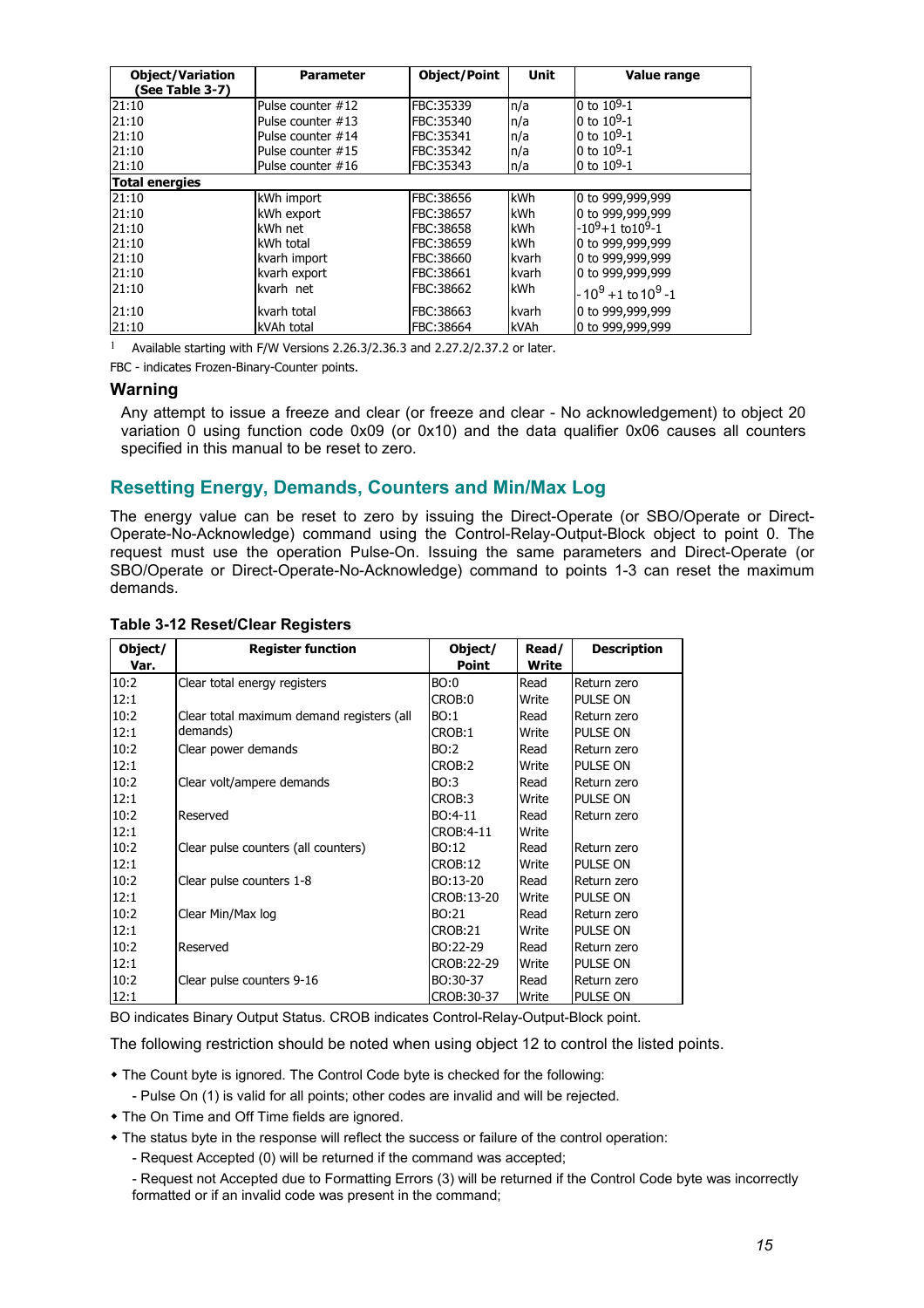- Control Operation not Supported for this Point (4) will be returned if the Control Point was out of control (for instance, reset is disabled via Basic Setup).

Issuing the same parameters and Direct-Operate (or SBO/Operate or Direct-Operate-No-Acknowledge) command to point 12-16 can clear the Pulse Counters.

Issuing the same parameters and Direct-Operate (or SBO/Operate or Direct-Operate-No-Acknowledge) command to point 21 can reset the Min/Max log.

## <span id="page-15-0"></span>**Status Registers**

These registers are used to retrieve the status of digital input/output points (hardware or software) from the instrument.

| Object/Var. | <b>Description</b> | <b>Object/Point</b> | <b>Bit meaning</b>              |
|-------------|--------------------|---------------------|---------------------------------|
| 01:1        | Relay $#1$ status  | BI:0                | $0 =$ released, $1 =$ operated  |
| 01:1        | Relay #2 status    | BI:1                | $0 =$ released, $1 =$ operated  |
| 01:1        | Relay #3 status    | BI:2                | $0 =$ released, $1 =$ operated  |
| 01:1        | Relay #4 status    | BI:3                | $0 =$ released, $1 =$ operated  |
| 01:1        | Relay #5 status    | BI:4                | $0 =$ released, $1 =$ operated  |
| 01:1        | Relay #6 status    | BI:5                | $0 =$ released, $1 =$ operated  |
| 01:1        | Reserved           | $BI:6-15$           | Not used (permanently set to 0) |
| 01:1        | Status input #1    | BI:16               | $0 =$ open, $1 =$ closed        |
| 01:1        | Status input #2    | BI:17               | $0 =$ open, $1 =$ closed        |
| 01:1        | Status input #3    | BI:18               | $0 =$ open, $1 =$ closed        |
| 01:1        | Status input #4    | BI:19               | $0 =$ open, $1 =$ closed        |
| 01:1        | Status input #5    | BI:20               | $0 =$ open, $1 =$ closed        |
| 01:1        | Status input #6    | BI:21               | $0 =$ open, $1 =$ closed        |
| 01:1        | Status input #7    | BI:22               | $0 =$ open, $1 =$ closed        |
| 01:1        | Status input #8    | BI:23               | $0 =$ open, $1 =$ closed        |
| 01:1        | Status input #9    | BI:24               | $0 =$ open, $1 =$ closed        |
| 01:1        | Status input #10   | BI:25               | $0 =$ open, $1 =$ closed        |
| 01:1        | Status input #11   | BI:26               | $0 =$ open, $1 =$ closed        |
| 01:1        | Status input #12   | BI:27               | $0 =$ open, $1 =$ closed        |
| 01:1        | Reserved           | BI:28-31            | Not used (permanently set to 0) |
| 01:1        | Reserved           | BI:32-47            | Not used (permanently set to 0) |
| 01:1        | Battery status     | BI:48               | $0 = low, 1 = normal$           |
|             | Reserved           | BI:49-63            | Not used (permanently set to 0) |

**Table 3-13 Status Registers (Read)**

BI indicates Single-Bit Binary-Input points (Read).

## <span id="page-15-1"></span>**Alarm Status Registers**

These registers are used to retrieve the status alarm parameters from the instrument.

## **NOTE**

The PM296/RPM096 provides a self-check alarm register.

The self-check alarm points indicate possible problems with the instrument hardware or setup configuration. The hardware problems are indicated by the appropriate points, which are set whenever the instrument fails self-test diagnostics, or in the event of loss of power. The dedicated binary point indicates the setup configuration problems, which is set when either configuration register is corrupted. In this event, the instrument will use the default configuration. The configuration corrupt bit may also be set as a result of the legal changes in the setup configuration since the instrument might implicitly change or clear other setups if they are affected by the changes made.

Issuing the Direct-Operate (or SBO/Operate or Direct-Operate-No-Acknowledge) command using the Control-Relay-Output-Block object (with the code operation Latch-Off) to points from range 64 to 75 can reset hardware fault points. The configuration corrupt status point is also reset automatically when you change setup either via the front panel or through communications.

**Table 3-14 Alarm Status Registers** 

| Object/Var.   | <b>Description</b>        | <b>Object/Point</b> | <b>Bit meaning</b>                |
|---------------|---------------------------|---------------------|-----------------------------------|
|               | Self-check Alarm Register |                     | $1 =$ alarm has been asserted     |
|               |                           |                     | $10 =$ alarm hasn't been asserted |
| $10:2$ (read) | Reserved                  | B0:64               | Reading returns 0                 |
| 12:1(write)   |                           | ICROB:64            |                                   |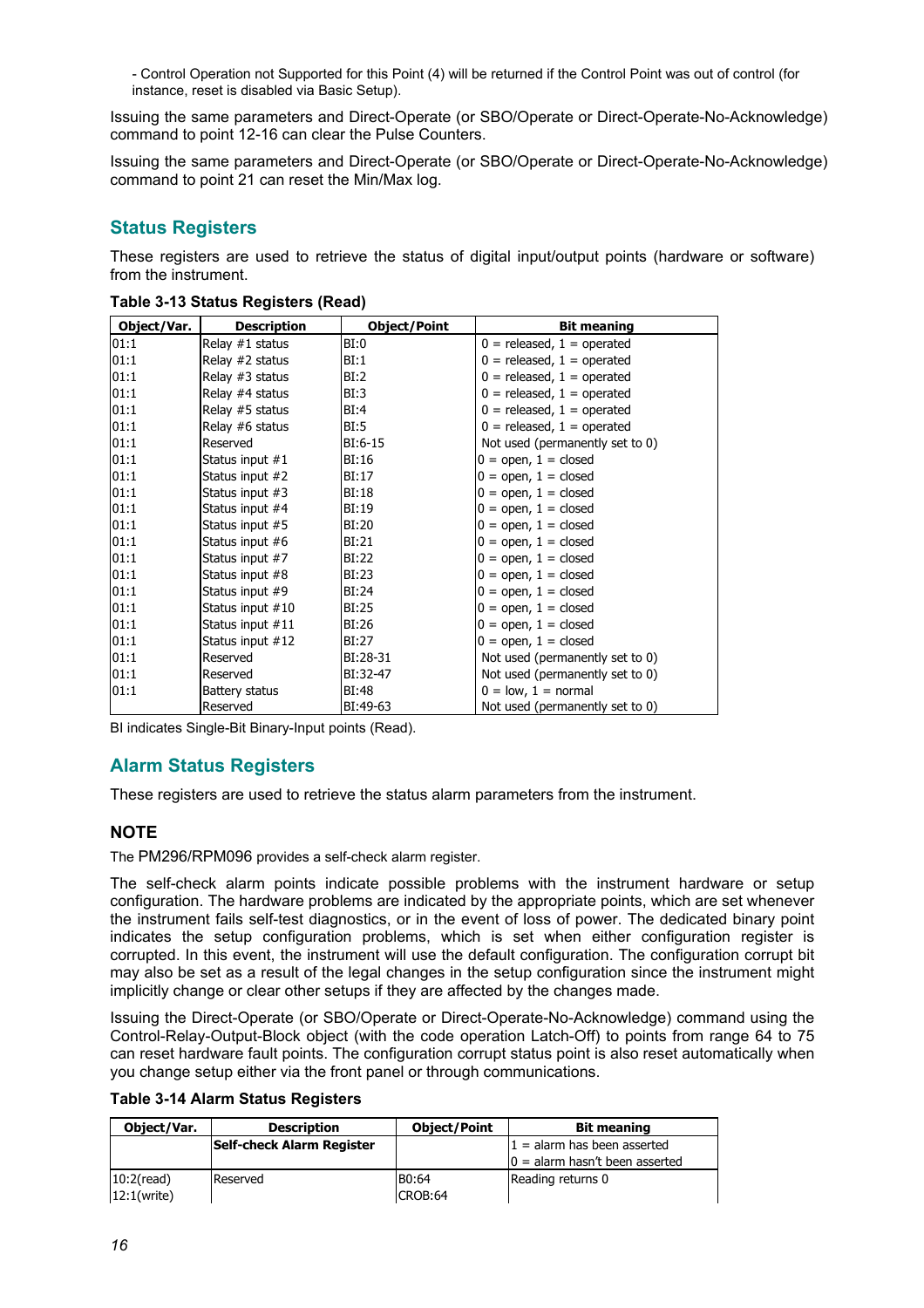| Object/Var.   | <b>Description</b>              | <b>Object/Point</b> | <b>Bit meaning</b> |
|---------------|---------------------------------|---------------------|--------------------|
| $10:2$ (read) | <b>ROM</b> error                | B0:65               |                    |
| 12:1(write)   |                                 | CROB:65             |                    |
| $10:2$ (read) | <b>RAM</b> error                | B0:66               |                    |
| 12:1(write)   |                                 | CROB:66             |                    |
| $10:2$ (read) | Watchdog timer reset            | B0:67               |                    |
| 12:1(write)   |                                 | <b>CROB:67</b>      |                    |
| $10:2$ (read) | Sampling failure                | B0:68               |                    |
| 12:1(write)   |                                 | CROB:68             |                    |
| $10:2$ (read) | Out of control trap             | B0:69               |                    |
| 12:1(write)   |                                 | CROB:69             |                    |
| $10:2$ (read) | Reserved                        | BI:70               | Reading returns 0  |
| 12:1(write)   |                                 | <b>CROB:70</b>      |                    |
| $10:2$ (read) | Timing failure                  | B0:71               |                    |
| 12:1(write)   |                                 | <b>CROB:71</b>      |                    |
| $10:2$ (read) | Loss of power (power up)        | B0:72               |                    |
| 12:1(write)   |                                 | <b>CROB:72</b>      |                    |
| $10:2$ (read) | External reset (Cold Restart) 1 | B0:73               |                    |
| 12:1(write)   |                                 | <b>CROB:73</b>      |                    |
| $10:2$ (read) | Configuration corrupted 1       | B0:74               |                    |
| 12:1(write)   |                                 | CROB:74             |                    |
| $10:2$ (read) | Time synchronization required 1 | B0:75               |                    |
| 12:1(write)   |                                 | CROB:75             |                    |
| $10:2$ (read) | Low battery 2                   | B0:76               |                    |
| 12:1(write)   |                                 | CROB:76             |                    |
| $10:2$ (read) | Reserved                        | 77-79               | Reading returns 0  |
| 12:1(write)   |                                 | 77-79               |                    |

BO indicates Binary-Output-Status (Read) or Control-Relay-Output Block (Write) points.

- <sup>1</sup> These self-check alarms are doubled with the corresponding internal indication bits.
- 2 Available starting with F/W Versions 2.26.3/2.36.3 and 2.27.2/2.37.2 or later.

The following restrictions should be noted when using object 12 to control the listed points:

- The Count byte is ignored.
- The Control Code byte is checked:
	- Latch Off is valid for all points; other codes are invalid and will be rejected.
- The On Time and Off Time fields are ignored.
- The status byte in the response will reflect the success or failure of the control operation:
	- Request Accepted (0) will be return if the command was accepted;
	- Request not Accepted due to Formatting Errors (3) will be returned if the Control Code byte was incorrectly formatted or if an invalid Code was present in the command.

## <span id="page-16-0"></span>**Extended Data Registers**

These registers are used to retrieve any data measured by the instrument. A list of the extended data parameters, their points and value ranges are shown in Table 3-15.

| <b>Table 3-15 Extended Data Registers</b> |  |  |
|-------------------------------------------|--|--|
|                                           |  |  |

| Obj/Var $7$           | <b>Parameter</b>                 | <b>Object/Point</b> | Unit $2$      | Value, range $1$ | Comment |
|-----------------------|----------------------------------|---------------------|---------------|------------------|---------|
| 30:4                  | None                             | AI:32768            | n/a           | 10               |         |
| <b>Special inputs</b> |                                  |                     |               |                  |         |
| 30:4                  | Voltage disturbance <sup>6</sup> | BI:33024            | $\frac{0}{0}$ | $0$ to $100$     |         |
| 30:4                  | Phase rotation                   | BI:33025            |               | 0=ERR, 1=POS,    |         |
|                       |                                  |                     |               | $2 = NEG$        |         |
| <b>Status inputs</b>  |                                  |                     |               |                  |         |
| 01:1                  | Status input $#1$                | BI:34304            | n/a           | 0/1              |         |
| 01:1                  | Status input #2                  | BI:34305            | n/a           | 0/1              |         |
| 01:1                  | Status input #3                  | BI:34306            | n/a           | 0/1              |         |
| 01:1                  | Status input #4                  | BI:34307            | n/a           | 0/1              |         |
| 01:1                  | Status input #5                  | BI:34308            | n/a           | 0/1              |         |
| 01:1                  | Status input #6                  | BI:34309            | n/a           | 0/1              |         |
| 01:1                  | Status input #7                  | BI:34310            | n/a           | 0/1              |         |
| 01:1                  | Status input #8                  | BI:34311            | n/a           | 0/1              |         |
| 01:1                  | Status input #9                  | BI:34312            | n/a           | 0/1              |         |
| 01:1                  | Status input #10                 | BI:34313            | n/a           | 0/1              |         |
| 01:1                  | Status input #11                 | BI:34314            | n/a           | 0/1              |         |
| 01:1                  | Status input #12                 | BI:34315            | n/a           | 0/1              |         |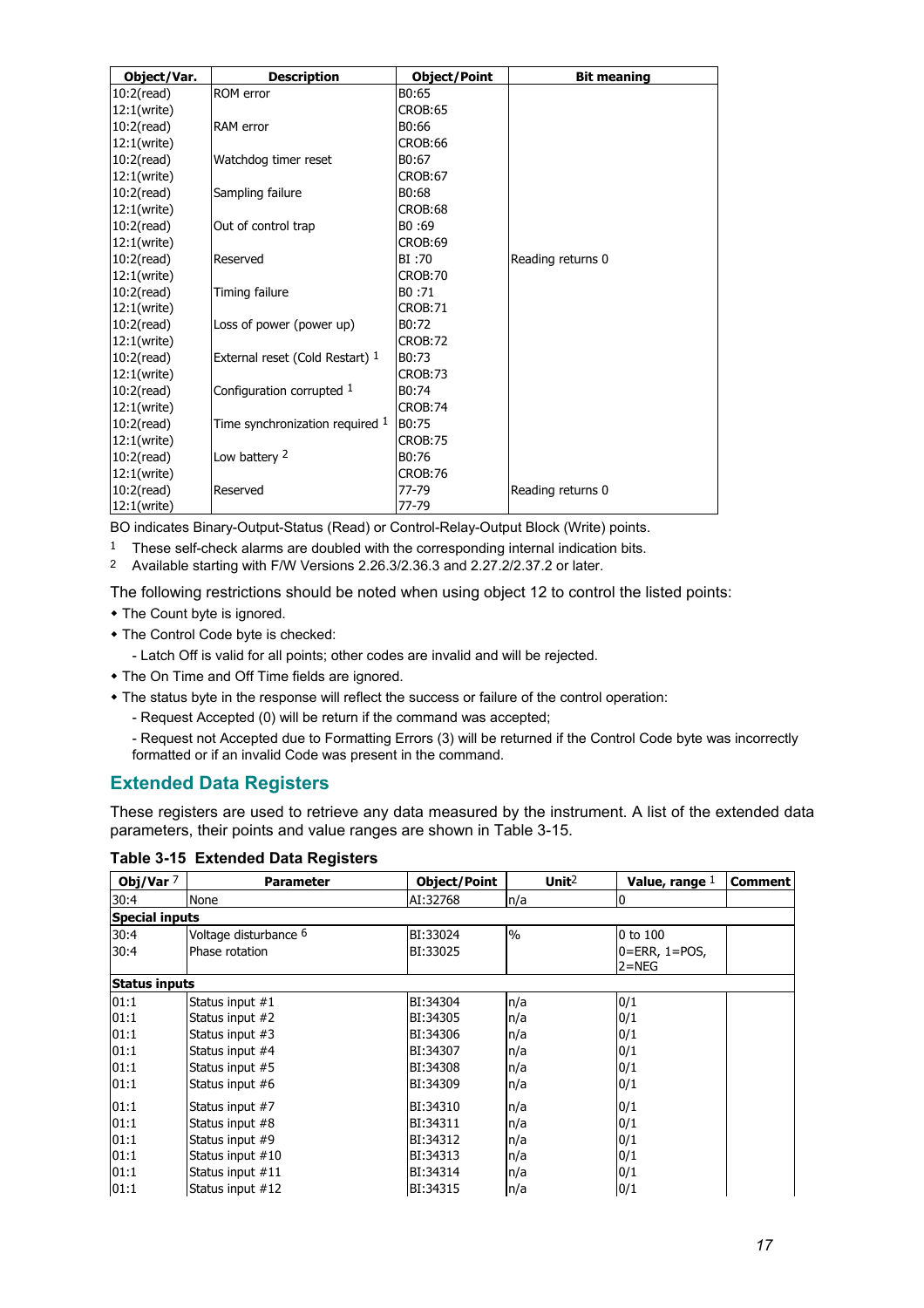| Obj/Var $^7$          | <b>Parameter</b>                  | <b>Object/Point</b>  | Unit $2$               | Value, range 1            | <b>Comment</b> |
|-----------------------|-----------------------------------|----------------------|------------------------|---------------------------|----------------|
| 01:1                  | Reserved                          | BI:34316-            | n/a                    | 0/0                       |                |
|                       |                                   | 34319                |                        |                           |                |
| <b>Relay status</b>   |                                   |                      |                        |                           |                |
| 01:1                  | Relay #1 status                   | BI:34816             | n/a                    | 0/1                       |                |
| 01:1                  | Relay #2 status                   | BI:34817             | n/a                    | 0/1                       |                |
| 01:1                  | Relay #3 status                   | BI:34818             | n/a                    | 0/1                       |                |
| 01:1                  | Relay #4 status                   | BI:34819             | n/a                    | 0/1                       |                |
| 01:1                  | Relay #5 status                   | BI:34820             | n/a                    | 0/1                       |                |
| 01:1                  | Relay #6 status                   | BI:34821             | n/a                    | 0/1                       |                |
| 01:1                  | Reserved                          | BI:34822-<br>34831   | n/a                    | 0/0                       |                |
| <b>Pulse counters</b> |                                   |                      |                        |                           |                |
|                       | Pulse counter #1                  |                      |                        | 0 to $10^{9} - 1$         |                |
| 20:5<br>20:5          | Pulse counter #2                  | BC:35328<br>BC:35329 | n/a<br>n/a             | 0 to $10^{9-1}$           |                |
| 20:5                  | Pulse counter #3                  | BC:35330             | n/a                    | 0 to $10^{9-1}$           |                |
| 20:5                  | Pulse counter #4                  | BC:35331             | n/a                    | 0 to $10^{9} - 1$         |                |
| 20:5                  | Pulse counter #5                  | BC:35332             | n/a                    | 0 to $10^{9-1}$           |                |
| 20:5                  | Pulse counter #6                  | BC:35333             | n/a                    | 0 to $10^{9-1}$           |                |
| 20:5                  | Pulse counter #7                  | BC:35334             | n/a                    | 0 to $10^{9} - 1$         |                |
| 20:5                  | Pulse counter #8                  | BC:35335             | n/a                    | 0 to $10^{9-1}$           |                |
| 20:5                  | Pulse counter #9                  | BC:35336             | n/a                    | 0 to $10^{9-1}$           |                |
| 20:5                  | Pulse counter #10                 | BC:35337             | n/a                    | 0 to $10^{9} - 1$         |                |
| 20:5                  | Pulse counter #11                 | BC:35338             | n/a                    | 0 to $10^{9-1}$           |                |
| 20:5                  | Pulse counter #12                 | BC:35339             | n/a                    | 0 to $10^{9-1}$           |                |
| 20:5                  | Pulse counter #13                 | BC:35340             | n/a                    | 0 to $10^{9} - 1$         |                |
| 20:5                  | Pulse counter #14                 | BC:35341             | n/a                    | 0 to $10^{9-1}$           |                |
| 20:5                  | Pulse counter #15                 | BC:35342             | n/a                    | 0 to $10^{9} - 1$         |                |
| 20:5                  | Pulse counter #16                 | BC:35343             | n/a                    | 0 to $10^{9-1}$           |                |
|                       | Real-time values per phase        |                      |                        |                           |                |
| 30:3                  | Voltage L1/L12 5                  | AI:35840             | 0.1V/1V                | 0 to Vmax                 |                |
| 30:3                  | Voltage L2/L23 5                  | AI:35841             | 0.1V/1V                | 0 to Vmax                 |                |
| 30:3                  | Voltage L3/L31 5                  | AI:35842             | 0.1V/1V                | 0 to Vmax                 |                |
| 30:3                  | Current L1                        | AI:35843             | 0.01A/1A               | 0 to Imax                 |                |
| 30:3                  | Current L2                        | AI:35844             | 0.01A/1A               | 0 to Imax                 |                |
| 30:3                  | Current L3                        | AI:35845             | 0.01A/1A               | 0 to Imax                 |                |
| 30:3                  | kW L1                             | AI:35846             | 0.001kW/1kW            | -Pmax to Pmax             |                |
| 30:3                  | kW L2                             | AI:35847             | 0.001kW/1kW            | -Pmax to Pmax             |                |
| 30:3                  | kW <sub>L3</sub>                  | AI:35848             | 0.001kW/1kW            | Pmax to Pmax              |                |
| 30:3                  | kvar L1                           | AI:35849             | 0.001kvar/1kvar        | -Pmax to Pmax             |                |
| 30:3                  | kvar L2                           | AI:35850             | 0.001kvar/1kvar        | -Pmax to Pmax             |                |
| 30:3                  | kvar L3                           | AI:35851             | 0.001kvar/1kvar        | -Pmax to Pmax             |                |
| 30:3                  | kVA L1                            | AI:35852             | 0.001kVA/1kVA          | 0 to Pmax                 |                |
| 30:3                  | kVA L2                            | AI:35853             | 0.001kVA/1kVA          | 0 to Pmax                 |                |
| 30:3<br>30:4          | kVA L3<br>Power factor L1         | AI:35854<br>AI:35855 | 0.001kVA/1kVA<br>0.001 | 0 to Pmax<br>-999 to 1000 | $\times 0.001$ |
| 30:4                  | Power factor L2                   | AI:35856             | 0.001                  | -999 to 1000              | $\times 0.001$ |
| 30:4                  | Power factor L3                   | AI:35857             | 0.001                  | -999 to 1000              | $\times 0.001$ |
| 30:4                  | Voltage THD L1/L12                | AI:35858             | 0.1%                   | 0 to 9999                 | $\times 0.1$   |
| 30:4                  | Voltage THD L2/L23                | AI:35859             | 0.1%                   | 0 to 9999                 | $\times 0.1$   |
| 30:4                  | Voltage THD L3                    | AI:35860             | 0.1%                   | 0 to 9999                 | $\times 0.1$   |
| 30:4                  | Current THD L1                    | AI:35861             | 0.1%                   | 0 to 9999                 | $\times 0.1$   |
| 30:4                  | Current THD L2                    | AI:35862             | 0.1%                   | 0 to 9999                 | $\times 0.1$   |
| 30:4                  | Current THD L3                    | AI:35863             | 0.1%                   | 0 to 9999                 | $\times 0.1$   |
| 30:4                  | K-Factor L1                       | AI:35864             | 0.1                    | 10 to 9999                | $\times 0.1$   |
| 30:4                  | K-Factor L2                       | AI:35865             | 0.1                    | 10 to 9999                | $\times 0.1$   |
| 30:4                  | K-Factor L3                       | AI:35866             | 0.1                    | 10 to 9999                | $\times 0.1$   |
| 30:4                  | Current TDD L1                    | AI:35867             | 0.1%                   | 0 to 1000                 | $\times 0.1$   |
| 30:4                  | Current TDD L2                    | AI:35868             | 0.1%                   | 0 to 1000                 | $\times 0.1$   |
| 30:4                  | Current TDD L3                    | AI:35869             | 0.1%                   | 0 to 1000                 | $\times 0.1$   |
| 30:3                  | Voltage L12                       | AI:35870             | 0.1V/1V                | 0 to Vmax                 |                |
| 30:3                  | Voltage L23                       | AI:35871             | 0.1V/1V                | 0 to Vmax                 |                |
| 30:3                  | Voltage L31                       | AI:35872             | 0.1V/1V                | 0 to Vmax                 |                |
|                       | Real-time low values on any phase |                      |                        |                           |                |
| 30:3                  | Low voltage 5                     | AI:36096             | 0.1V/1V                | 0 to Vmax                 |                |
| 30:3                  | Low current                       | AI:36097             | 0.01A/1A               | 0 to Imax                 |                |
| 30:3                  | Low kW                            | AI:36098             | 0.001kW/1kW            | -Pmax to Pmax             |                |
| 30:3                  | Low kvar                          | AI:36099             | 0.001kvar/1kvar        | -Pmax to Pmax             |                |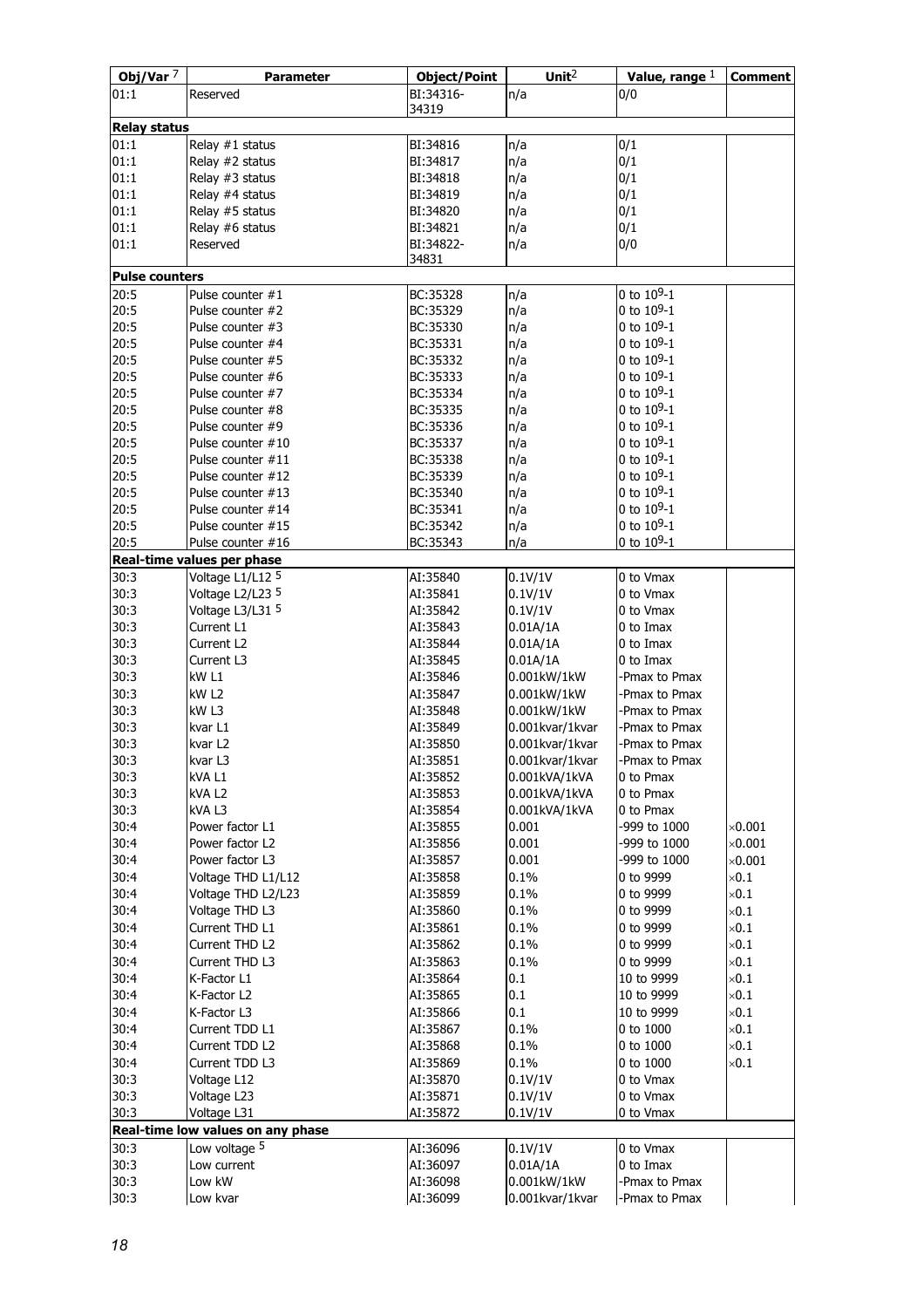| Obj/Var $7$                   | <b>Parameter</b>                                       | <b>Object/Point</b>  | Unit $2$                   | Value, range $1$               | <b>Comment</b> |
|-------------------------------|--------------------------------------------------------|----------------------|----------------------------|--------------------------------|----------------|
| 30:3                          | Low kVA                                                | AI:36100             | 0.001kvar/1kvar            | -Pmax to Pmax                  |                |
| 30:4                          | Low PF Lag                                             | AI:36101             | 0.001                      | 0 to 1000                      | $\times 0.001$ |
| 30:4                          | Low PF Lead                                            | AI:36102             | 0.001                      | 0 to 1000                      | $\times 0.001$ |
| 30:4                          | Low voltage THD                                        | AI:36103             | 0.1%                       | 0 to 9999                      | $\times 0.1$   |
| 30:4                          | Low current THD                                        | AI:36104             | 0.1%                       | 0 to 9999                      | $\times 0.1$   |
| 30:4                          | Low K-Factor                                           | AI:36105             | 0.1                        | 10 to 9999                     | $\times 0.1$   |
| 30:4                          | Low current TDD                                        | AI:36106             | 0.1%                       | 0 to 1000                      | $\times 0.1$   |
| 30:4                          | Low L-L voltage                                        | AI:36107             | 0.1V/1V                    | 0 to Vmax                      |                |
|                               | Real-time high values on any phase                     |                      |                            |                                |                |
| 30:3<br>30:3                  | High voltage 5<br>High current                         | AI:36352<br>AI:36353 | 0.1V/1V                    | 0 to Vmax<br>0 to Imax         |                |
| 30:3                          | High kW                                                | AI:36354             | 0.01A/1A<br>0.001kW/1kW    | -Pmax to Pmax                  |                |
| 30:3                          | High kvar                                              | AI:36355             | 0.001kvar/1kvar            | -Pmax to Pmax                  |                |
| 30:3                          | High kVA                                               | AI:36356             | 0.001kvar/1kvar            | -Pmax to Pmax                  |                |
| 30:4                          | High PF Lag                                            | AI:36357             | 0.001                      | 0 to 1000                      | $\times 0.001$ |
| 30:4                          | High PF Lead                                           | AI:36358             | 0.001                      | 0 to 1000                      | $\times 0.001$ |
| 30:4                          | High voltage THD                                       | AI:36359             | 0.1%                       | 0 to 9999                      | $\times 0.1$   |
| 30:4                          | High current THD                                       | AI:36360             | 0.1%                       | 0 to 9999                      | $\times 0.1$   |
| 30:4                          | High K-Factor                                          | AI:36361             | 0.1                        | 10 to 9999                     | $\times 0.1$   |
| 30:4                          | High current TDD                                       | AI:36362             | 0.1%                       | 0 to 1000                      | $\times 0.1$   |
| 30:4                          | High L-L voltage                                       | AI:36363             | 0.1V/1V                    | 0 to Vmax                      |                |
| <b>Real-time total values</b> |                                                        |                      |                            |                                |                |
| 30:3                          | <b>Total kW</b>                                        | AI:36608             | 0.001kW/1kW                | -Pmax to Pmax                  |                |
| 30:3                          | Total kvar                                             | AI:36609             | 0.001kvar/1kvar            | -Pmax to Pmax                  |                |
| 30:3                          | <b>Total kVA</b>                                       | AI:36610             | 0.001kVA/1kVA              | 0 to Pmax                      |                |
| 30:4                          | <b>Total PF</b>                                        | AI:36611             | 0.001                      | -999 to 1000                   | $\times 0.001$ |
| 30:4                          | Total PF Lag                                           | AI:36612             | 0.001                      | 0 to 1000                      | $\times 0.001$ |
| 30:4                          | <b>Total PF Lead</b>                                   | AI:36613             | 0.001                      | 0 to 1000                      | $\times 0.001$ |
| 30:3                          | Total kW import                                        | AI:36614             | 0.001kW/1kW                | -Pmax to Pmax                  |                |
| 30:3                          | Total kW export                                        | AI:36615             | 0.001kW/1kW                | -Pmax to Pmax                  |                |
| 30:3                          | Total kvar import                                      | AI:36616             | 0.001kW/1kW                | -Pmax to Pmax                  |                |
| 30:3                          | Total kvar export                                      | AI:36617             | 0.001kW/1kW                | -Pmax to Pmax                  |                |
| 30:3<br>30:3                  | 3-phase average voltage 5                              | AI:36618             | 0.1V/1V                    | 0 to Vmax<br>0 to Vmax         |                |
| 30:3                          | 3-phase average L-L voltage<br>3-phase average current | AI:36619<br>AI:36620 | 0.1V/1V<br>0.01A/1A        | 0 to Imax                      |                |
|                               | <b>Real-time auxiliary values</b>                      |                      |                            |                                |                |
| 30:3                          | Auxiliary current                                      | AI:36864             | 0.01A/mA                   | 0 to Imax aux                  |                |
| 30:3                          | Neutral current                                        | AI:36865             | 0.01A                      | 0 to Imax                      |                |
| 30:4                          | Frequency 3                                            | AI:36866             | $0.01$ Hz                  | 0 to 10000                     | $\times 0.01$  |
| 30:4                          | Voltage unbalance                                      | AI:36867             | $1\%$                      | 0 to 300                       |                |
| 30:4                          | Current unbalance                                      | AI:36868             | 1%                         | 0 to 300                       | $\times 0.01$  |
| 30:3                          | DC voltage                                             | AI:36869             | 0.01V                      | 0 to999900                     | $\times 0.01$  |
|                               | Average values per phase                               |                      |                            |                                |                |
| 30:3                          | Voltage L1/L12 <sup>5</sup>                            | AI:37120             | 0.1V/1V                    | 0 to Vmax                      |                |
| 30:3                          | Voltage L2/L23 5                                       | AI:37121             | 0.1V/1V                    | 0 to Vmax                      |                |
| 30:3                          | Voltage L3/L31 <sup>5</sup>                            | AI:37122             | 0.1V/1V                    | 0 to Vmax                      |                |
| 30:3                          | Current L1                                             | AI:37123             | 0.01A/1A                   | 0 to Imax                      |                |
| 30:3                          | Current L2                                             | AI:37124             | 0.01A/1A                   | 0 to Imax                      |                |
| 30:3                          | Current L3                                             | AI:37125             | 0.01A/1A                   | 0 to Imax                      |                |
| 30:3<br>30:3                  | kW L1<br>kW <sub>L2</sub>                              | AI:37126             | 0.001kW/1kW                | -Pmax to Pmax<br>-Pmax to Pmax |                |
| 30:3                          | kW L3                                                  | AI:37127<br>AI:37128 | 0.001kW/1kW<br>0.001kW/1kW | -Pmax to Pmax                  |                |
| 30:3                          | kvar L1                                                | AI:37129             | 0.001kvar/1kvar            | -Pmax to Pmax                  |                |
| 30:3                          | kvar L2                                                | AI:37130             | 0.001kvar/1kvar            | -Pmax to Pmax                  |                |
| 30:3                          | kvar L3                                                | AI:37131             | 0.001kvar/1kvar            | -Pmax to Pmax                  |                |
| 30:3                          | kVA L1                                                 | AI:37132             | 0.001kVA/1kVA              | 0 to Pmax                      |                |
| 30:3                          | kVA L2                                                 | AI:37133             | 0.001kVA/1kVA              | 0 to Pmax                      |                |
| 30:3                          | kVA L3                                                 | AI:37134             | 0.001kVA/1kVA              | 0 to Pmax                      |                |
| 30:4                          | Power factor L1                                        | AI:37135             | 0.001                      | -999 to 1000                   | $\times 0.001$ |
| 30:4                          | Power factor L2                                        | AI:37136             | 0.001                      | -999 to 1000                   | $\times 0.001$ |
| 30:4                          | Power factor L3                                        | AI:37137             | 0.001                      | -999 to 1000                   | $\times 0.001$ |
| 30:4                          | Voltage THD L1/L12                                     | AI:37138             | 0.1%                       | 0 to 9999                      | $\times 0.1$   |
| 30:4                          | Voltage THD L2/L23                                     | AI:37139             | 0.1%                       | 0 to 9999                      | $\times 0.1$   |
| 30:4                          | Voltage THD L3                                         | AI:37140             | 0.1%                       | 0 to 9999                      | $\times 0.1$   |
| 30:4                          | Current THD L1                                         | AI:37141             | 0.1%                       | 0 to 9999                      | $\times 0.1$   |
| 30:4                          | Current THD L2                                         | AI:37142             | 0.1%                       | 0 to 9999                      | $\times 0.1$   |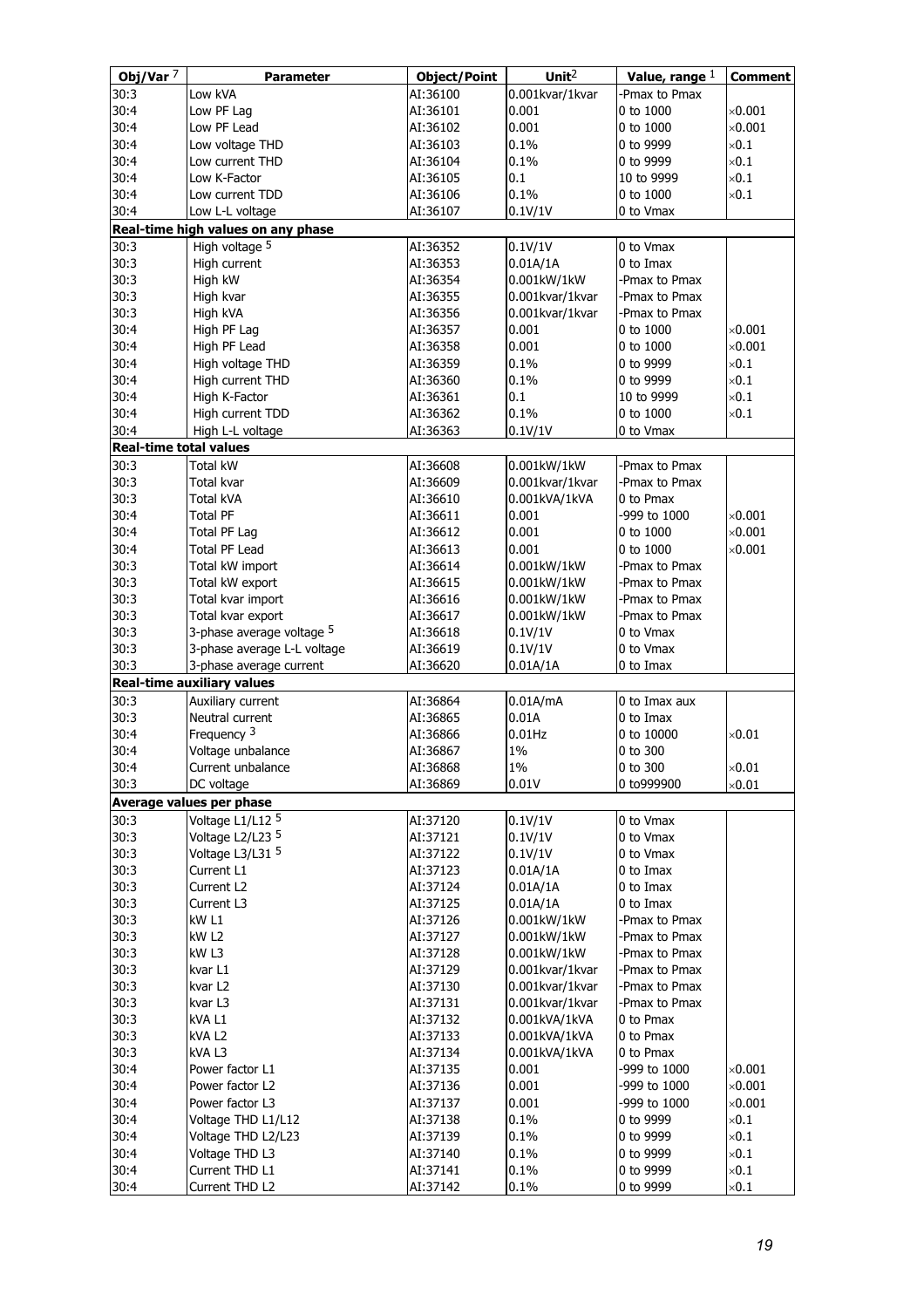| Obj/Var $7$                 | <b>Parameter</b>                     | <b>Object/Point</b>  | Unit $2$            | Value, range $1$           | <b>Comment</b> |
|-----------------------------|--------------------------------------|----------------------|---------------------|----------------------------|----------------|
| 30:4                        | Current THD L3                       | AI:37143             | 0.1%                | 0 to 9999                  | $\times 0.1$   |
| 30:4                        | K-Factor L1                          | AI:37144             | 0.1                 | 10 to 9999                 | $\times 0.1$   |
| 30:4                        | K-Factor L2                          | AI:37145             | 0.1                 | 10 to 9999                 | $\times 0.1$   |
| 30:4                        | K-Factor L3                          | AI:37146             | 0.1                 | 10 to 9999                 | $\times 0.1$   |
| 30:4                        | Current TDD L1                       | AI:37147             | 0.1%                | 0 to 1000                  | $\times 0.1$   |
| 30:4                        | Current TDD L2                       | AI:37148             | 0.1%                | 0 to 1000                  | $\times 0.1$   |
| 30:4                        | Current TDD L3                       | AI:37149             | 0.1%                | 0 to 1000                  | $\times 0.1$   |
| 30:3                        | Voltage L12                          | AI:37150             | 0.1V/1V             | 0 to Vmax                  |                |
| 30:3                        | Voltage L23                          | AI:37151             | 0.1V/1V             | 0 to Vmax                  |                |
| 30:3                        | Voltage L31                          | AI:37152             | 0.1V/1V             | 0 to Vmax                  |                |
|                             | Average low values on any phase      |                      |                     |                            |                |
| 30:3                        | Low voltage 5                        | AI:37376             | 0.1V/1V             | 0 to Vmax                  |                |
| 30:3                        | Low current                          | AI:37377             | 0.01A/1A            | 0 to Imax                  |                |
| 30:3                        | Low kW                               | AI:37378             | 0.001kW/1kW         | -Pmax to Pmax              |                |
| 30:3                        | Low kvar                             | AI:37379             | 0.001kvar/1kvar     | -Pmax to Pmax              |                |
| 30:3                        | Low kVA                              | AI:37380             | 0.001kvar/1kvar     | -Pmax to Pmax              |                |
| 30:4                        | Low PF Lag                           | AI:37381             | 0.001               | 0 to 1000                  | $\times 0.001$ |
| 30:4                        | Low PF Lead                          | AI:37382             | 0.001               | 0 to 1000                  | $\times$ 0.001 |
| 30:4                        | Low voltage THD                      | AI:37383             | 0.1%                | 0 to 9999                  | $\times 0.1$   |
| 30:4                        | Low current THD                      | AI:37384             | 0.1%                | 0 to 9999                  | $\times 0.1$   |
| 30:4                        | Low K-Factor                         | AI:37385             | 0.1                 | 10 to 9999                 | $\times 0.1$   |
| 30:4                        | Low current TDD                      | AI:37386             | 0.1%                | 0 to 1000                  | $\times 0.1$   |
| 30:4                        | Low L-L voltage                      | AI:37387             | 0.1V/1V             | 0 to Vmax                  |                |
|                             | Average high values on any phase     |                      |                     |                            |                |
| 30:3                        | High voltage 5                       | AI:37632             | 0.1V/1V             | 0 to Vmax                  |                |
| 30:3                        | High current                         | AI:37633             | 0.01A/1A            | 0 to Imax                  |                |
| 30:3                        | High kW                              | AI:37634             | 0.001kW/1kW         | -Pmax to Pmax              |                |
| 30:3                        | High kvar                            | AI:37635             | 0.001kvar/1kvar     | -Pmax to Pmax              |                |
| 30:3                        | High kVA                             | AI:37636             | 0.001kvar/1kvar     | -Pmax to Pmax              |                |
| 30:4                        | High PF Lag                          | AI:37637             | 0.001               | 0 to 1000                  | $\times 0.001$ |
| 30:4                        | High PF Lead                         | AI:37638             | 0.001               | 0 to 1000                  | $\times 0.001$ |
| 30:4                        | High voltage THD                     | AI:37639             | 0.1%                | 0 to 9999                  | $\times 0.1$   |
| 30:4                        | High current THD                     | AI:37640             | 0.1%                | 0 to 9999                  | $\times 0.1$   |
| 30:4                        | High K-Factor                        | AI:37641             | 0.1                 | 10 to 9999                 | $\times 0.1$   |
| 30:4                        | High current TDD                     | AI:37642             | 0.1%                | 0 to 1000                  | $\times 0.1$   |
| 30:4                        | High L-L voltage                     | AI:37643             | 0.1V/1V             | 0 to Vmax                  |                |
| <b>Average total values</b> |                                      |                      |                     |                            |                |
| 30:3                        | Total kW                             | AI:37888             | 0.001kW/1kW         | -Pmax to Pmax              |                |
| 30:3                        | Total kvar                           | AI:37889             | 0.001kvar/1kvar     | -Pmax to Pmax              |                |
| 30:3                        | Total kVA                            | AI:37890             | 0.001kVA/1kVA       | 0 to Pmax                  |                |
| 30:4                        | <b>Total PF</b>                      | AI:37891             | 0.001               | -999 to 1000               | $\times 0.001$ |
| 30:4                        | Total PF Lag                         | AI:37892             | 0.001               | 0 to 1000                  | $\times 0.001$ |
| 30:4                        | <b>Total PF Lead</b>                 | AI:37893             | 0.001               | 0 to 1000                  | $\times 0.001$ |
| 30:3                        | Total kW import                      | AI:37894             | 0.001kW/1kW         | -Pmax to Pmax              |                |
| 30:3                        | Total kW export                      | AI:37895             | 0.001kW/1kW         | -Pmax to Pmax              |                |
| 30:3                        | Total kvar import                    | AI:37896             | 0.001kW/1kW         | -Pmax to Pmax              |                |
| 30:3                        | Total kvar export                    | AI:37897             | 0.001kW/1kW         | -Pmax to Pmax              |                |
| 30:3                        | 3-phase average voltage 5            | AI:37898             | 0.1V/1V             | 0 to Vmax                  |                |
| 30:3<br>30:3                | 3-phase average L-L voltage          | AI:37899             | 0.1V/1V<br>0.01A/1A | 0 to Vmax<br>0 to Imax     |                |
|                             | 3-phase average current              | AI:37900             |                     |                            |                |
|                             | <b>Average auxiliary values</b>      |                      |                     |                            |                |
| 30:3                        | Auxiliary current<br>Neutral current | AI:38144             | 0.01A/mA            | 0 to Imax aux<br>0 to Imax |                |
| 30:3                        |                                      | AI:38145             | 0.01A               |                            |                |
| 30:4                        | Frequency <sup>3</sup>               | AI:38146             | $0.01$ Hz           | 0 to 10000                 | $\times 0.01$  |
| 30:4                        | Voltage unbalance                    | AI:38147             | $1\%$               | 0 to 300                   |                |
| 30:4                        | Current unbalance<br>DC voltage      | AI:38148             | $1\%$               | 0 to 300                   | $\times 0.01$  |
| 30:3                        |                                      | AI:38149             | 0.01V               | 0 to 999900                | $\times 0.01$  |
| <b>Present demands</b>      |                                      |                      |                     |                            |                |
| 30:3                        | Volt demand L1/L12 5                 | AI:38400             | 0.1V/1V             | 0 to Vmax                  |                |
| 30:3                        | Volt demand L2/L23 5                 | AI:38401             | 0.1V/1V             | 0 to Vmax                  |                |
| 30:3                        | Volt demand L3/L31 5                 | AI:38402             | 0.1V/1V             | 0 to Vmax                  |                |
| 30:3                        | Ampere Demand L1                     | AI:38403             | 0.01A               | 0 to Imax<br>0 to Imax     |                |
| 30:3<br>30:3                | Ampere Demand L2<br>Ampere Demand L3 | AI:38404<br>AI:38405 | 0.01A<br>0.01A      | 0 to Imax                  |                |
| 30:3                        | kW import block demand               | AI:38406             | 0.001kW/1kW         | 0 to Pmax                  |                |
| 30:3                        | kvar import block demand             | AI:38407             | 0.001kvar/1kvar     | 0 to Pmax                  |                |
|                             |                                      |                      |                     |                            |                |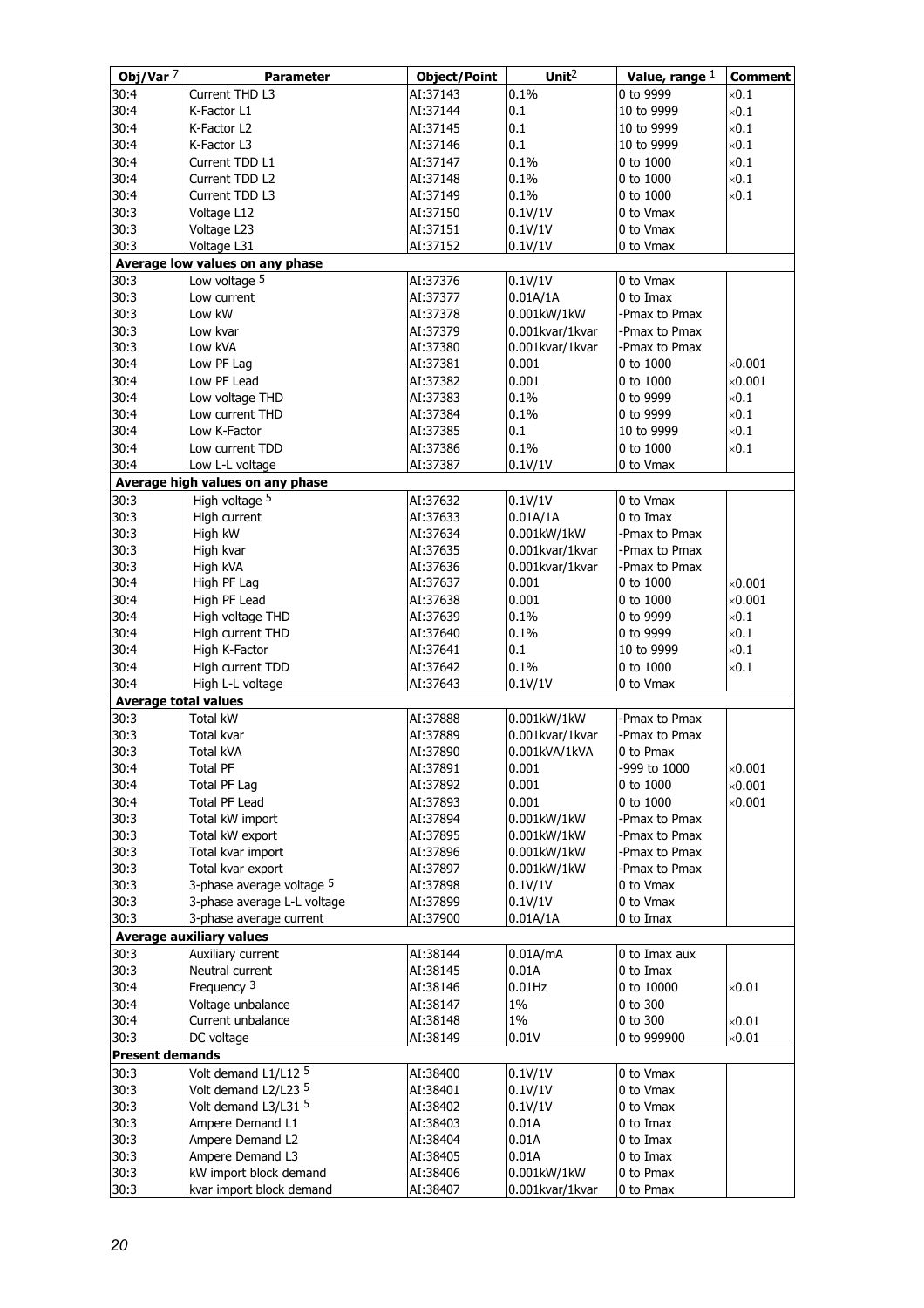| Obj/Var $7$           | Parameter                                           | <b>Object/Point</b> | Unit <sup>2</sup> | Value, range $1$        | <b>Comment</b> |
|-----------------------|-----------------------------------------------------|---------------------|-------------------|-------------------------|----------------|
| 30:3                  | kVA block demand                                    | AI:38408            | 0.001kVA/1kVA     | 0 to Pmax               |                |
| 30:3                  | kW import demand sliding window                     | AI:38409            | 0.001kW/1kW       | 0 to Pmax               |                |
| 30:3                  | kvar import demand sliding window                   | AI:38410            | 0.001kvar/1kar    | 0 to Pmax               |                |
| 30:3                  | kVA demand sliding window                           | AI:38411            | 0.001kVA/1kVA     | 0 to Pmax               |                |
| 30:4                  | kW import thermal demand                            | AI:38412            | 0.001kW/1kW       | 0 to Pmax               |                |
| 30:4                  | kvar import thermal demand                          | AI:38413            | 0.001kvar/1kar    | 0 to Pmax               |                |
| 30:4                  | kVA thermal demand                                  | AI:38414            | 0.001kVA/1kVA     | 0 to Pmax               |                |
| 30:3                  | kW import accumulated demand                        | AI:38415            | 0.001kW/1kW       | 0 to Pmax               |                |
| 30:3                  | kvar import accumulated demand                      | AI:38416            | 0.001kvar/1kvar   | 0 to Pmax               |                |
| 30:3                  | kVA accumulated demand                              | AI:38417            | 0.001kVA/1kVA     | 0 to Pmax               |                |
| 30:3                  | kW import predicted sliding window<br>demand        | AI:38418            | 0.001kW/1kW       | 0 to Pmax               |                |
| 30:3                  | kvar import predicted sliding window<br>demand      | AI:38419            | 0.001kvar/1kvar   | 0 to Pmax               |                |
| 30:3                  | kVA predicted sliding window demand                 | AI:38420            | 0.001kVA/1kVA     | 0 to Pmax               |                |
| 30:4                  | PF (import) at maximum sliding<br>window kVA demand | AI:38421            | 0.001             | 0 to 1000               | $\times$ 0.001 |
| 30:3                  | kW export block demand                              | AI:38422            | 0.001kW/1kW       | 0 to Pmax               |                |
| 30:3                  | kvar export block demand                            | AI:38423            | 0.001kvar/1kvar   | 0 to Pmax               |                |
| 30:3                  | kW export sliding window demand                     | AI:38424            | 0.001kW/1kW       | 0 to Pmax               |                |
| 30:3                  | kvar export sliding window demand                   | AI:38425            | 0.001kvar/1kvar   | 0 to Pmax               |                |
| 30:3                  | kW export accumulated demand                        | AI:38426            | 0.001kW/1kW       | 0 to Pmax               |                |
| 30:3                  | kvar export accumulated demand                      | AI:38427            | 0.001kvar/1kvar   | 0 to Pmax               |                |
| 30:3                  | kW export predicted sliding window<br>demand        | AI:38428            | 0.001kW/1kW       | 0 to Pmax               |                |
| 30:3                  | kvar export predicted sliding window<br>demand      | AI:38429            | 0.001kvar/1kvar   | 0 to Pmax               |                |
| 30:3                  | kW export thermal demand                            | AI:38428            | 0.001kW/1kW       | 0 to Pmax               |                |
| 30:3                  | kvar export thermal demand                          | AI:38429            | 0.001kvar/1kvar   | 0 to Pmax               |                |
| <b>Total energies</b> |                                                     |                     |                   |                         |                |
| 20:5                  | kWh import                                          | BC:38656            | kWh               | 0 to 999,999,999        |                |
| 20:5                  | kWh export                                          | BC:38657            | kWh               | 0 to 999,999,999        |                |
| 20:5                  | kWh net                                             | BC:38658            | kWh               | $-109 + 1$ to $109 - 1$ |                |
| 20:5                  | kWh total                                           | BC:38659            | kWh               | 0 to 999,999,999        |                |
| 20:5                  | kvarh import                                        | BC:38660            | kvarh             | 0 to 999,999,999        |                |
| 20:5                  | kvarh export                                        | BC:38661            | kvarh             | 0 to 999,999,999        |                |
| 20:5                  | kvarh net                                           | BC:38662            | kWh               | $-109+1$ to $109-1$     |                |
| 20:5                  | kvarh total                                         | BC:38663            | kvarh             | 0 to 999,999,999        |                |
| 20:5                  | kVAh total                                          | BC:38664            | kVAh              | 0 to 999,999,999        |                |
|                       | Minimum real-time values per phase (M)              |                     |                   |                         |                |
| 30:3                  | Voltage L1/L12 5                                    | AI:44032            | 0.1V/1V           | 0 to Vmax               |                |
| 30:3                  | Voltage L2/L23 <sup>5</sup>                         | AI:44033            | 0.1V/1V           | 0 to Vmax               |                |
| 30:3                  | Voltage L3/L31 5                                    | AI:44034            | 0.1V/1V           | 0 to Vmax               |                |
| 30:3                  | Current L1                                          | AI:44035            | 0.01A/1A          | 0 to Imax               |                |
| 30:3                  | Current L2                                          | AI:44036            | 0.01A/1A          | 0 to Imax               |                |
| 30:3                  | Current L3                                          | AI:44037            | 0.01A/1A          | 0 to Imax               |                |
| 30:3                  | kW L1                                               | AI:44038            | 0.001kW/1kW       | -Pmax to Pmax           |                |
| 30:3                  | kW L2                                               | AI:44039            | 0.001kW/1kW       | -Pmax to Pmax           |                |
| 30:3                  | kW L3                                               | AI:44040            | 0.001kW/1kW       | -Pmax to Pmax           |                |
| 30:3                  | kvar L1                                             | AI:44041            | 0.001kvar/1kvar   | -Pmax to Pmax           |                |
| 30:3                  | kvar L2                                             | AI:44042            | 0.001kvar/1kvar   | -Pmax to Pmax           |                |
| 30:3                  | kvar L3                                             | AI:44043            | 0.001kvar/1kvar   | -Pmax to Pmax           |                |
| 30:3                  | kVA L1                                              | AI:44044            | 0.001kVA/1kVA     | 0 to Pmax               |                |
| 30:3                  | kVA L2                                              | AI:44045            | 0.001kVA/1kVA     | 0 to Pmax               |                |
| 30:3                  | kVA L3                                              | AI:44046            | 0.001kVA/1kVA     | 0 to Pmax               |                |
| 30:4                  | Power factor L1                                     | AI:44047            | 0.001             | -999 to 1000            | $\times 0.001$ |
| 30:4                  | Power factor L2                                     | AI:44048            | 0.001             | -999 to 1000            | $\times 0.001$ |
| 30:4                  | Power factor L3                                     | AI:44049            | 0.001             | -999 to 1000            | $\times 0.001$ |
| 30:4                  | Voltage THD L1/L12                                  | AI:44050            | 0.1%              | 0 to 9999               | $\times 0.1$   |
| 30:4                  | Voltage THD L2/L23                                  | AI:44051            | 0.1%              | 0 to 9999               | $\times 0.1$   |
| 30:4                  | Voltage THD L3                                      | AI:44052            | 0.1%              | 0 to 9999               | $\times 0.1$   |
| 30:4                  | Current THD L1                                      | AI:44053            | 0.1%              | 0 to 9999               | $\times 0.1$   |
| 30:4                  | Current THD L2                                      | AI:44054            | 0.1%              | 0 to 9999               | $\times 0.1$   |
| 30:4                  | Current THD L3                                      | AI:44055            | 0.1%              | 0 to 9999               | $\times 0.1$   |
| 30:4                  | K-Factor L1                                         | AI:44056            | 0.1               | 10 to 9999              | $\times 0.1$   |
| 30:4                  | K-Factor L2                                         | AI:44057            | 0.1               | 10 to 9999              | $\times 0.1$   |
| 30:4                  | K-Factor L3                                         | AI:44058            | 0.1               | 10 to 9999              | $\times 0.1$   |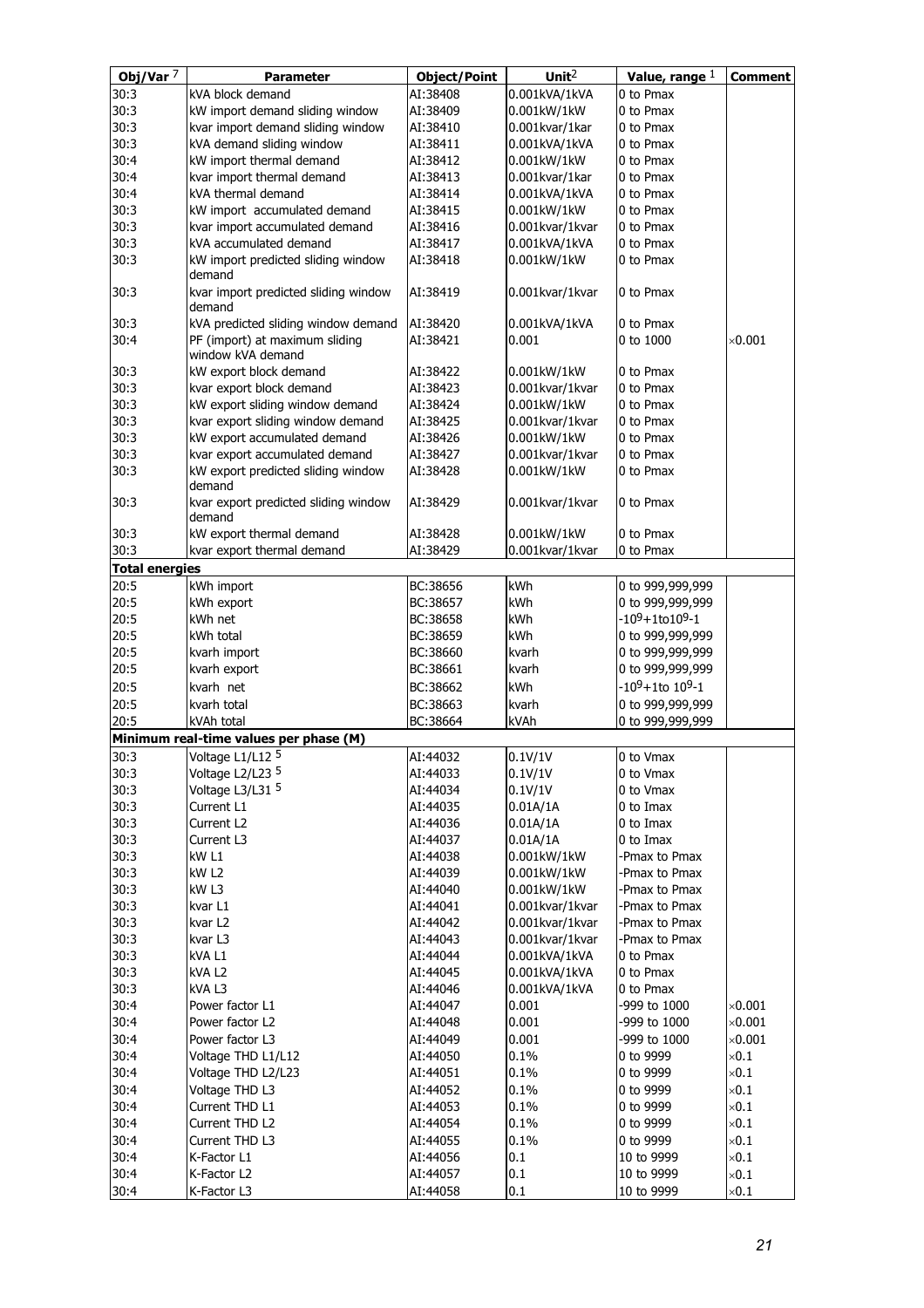| Current TDD L1<br>AI:44059<br>0.1%<br>0 to 1000<br>$\times 0.1$<br>0.1%<br>0 to 1000<br>$\times 0.1$<br>Current TDD L2<br>AI:44060<br>30:4<br>0.1%<br>0 to 1000<br>$\times 0.1$<br>Current TDD L3<br>AI:44061<br>30:3<br>Voltage L12<br>0.1V/1V<br>0 to Vmax<br>AI:44062<br>30:3<br>Voltage L23<br>0 to Vmax<br>AI:44063<br>0.1V/1V<br>30:3<br>Voltage L31<br>0 to Vmax<br>AI:44064<br>0.1V/1V<br>Minimum real-time total values (M)<br>Total kW<br>30:3<br>AI:44288<br>0.001kW/1kW<br>-Pmax to Pmax<br>30:3<br>0.001kvar/1kvar<br>Total kvar<br>AI:44289<br>-Pmax to Pmax<br>30:3<br>Total kVA<br>0.001kVA/1kVA<br>0 to Pmax<br>AI:44290<br>30:4<br>Total PF <sup>4</sup><br>0.001<br>0 to 1000<br>AI:44291<br>$\times 0.001$<br>0.001<br>$\times 0.001$<br>30:4<br>0 to 1000<br>Total PF lag<br>AI:44292<br>30:4<br>0.001<br>Total PF lead<br>AI:44293<br>0 to 1000<br>$\times 0.001$<br>Minimum real-time auxiliary values (M)<br>30:3<br>AI:44544<br>Auxiliary current<br>0.01A/mA<br>0 to Imax aux<br>30:3<br>0.01A<br>Neutral current<br>AI:44545<br>0 to Imax<br>Frequency <sup>3</sup><br>$0.01$ Hz<br>0 to 10000<br>$\times 0.01$<br>AI:44546<br>Voltage unbalance<br>1%<br>AI:44547<br>0 to 300<br>$1\%$<br>Current unbalance<br>0 to 300<br>$\times 0.01$<br>AI:44548<br>0 to999900<br>DC voltage<br>AI:44549<br>0.01V<br>$\times 0.01$<br>Minimum demands (M)<br>AI:44800-<br>$\bf{0}$<br>Reserved<br>AI:44816<br>Maximum real-time values per phase (M)<br>Voltage L1/L12 5<br>30:3<br>0.1V/1V<br>AI:46080<br>0 to Vmax<br>30:3<br>Voltage L2/L23 5<br>AI:46081<br>0.1V/1V<br>0 to Vmax<br>30:3<br>Voltage L3/L31 5<br>AI:46082<br>0.1V/1V<br>0 to Vmax<br>30:3<br>Current L1<br>0.01A<br>0 to Imax<br>AI:46083<br>30:3<br>0.01A<br>0 to Imax<br>Current L2<br>AI:46084<br>30:3<br>0.01A<br>0 to Imax<br>Current L3<br>AI:46085<br>30:3<br>kW L1<br>0.001kW/1kW<br>-Pmax to Pmax<br>AI:46086<br>kW L2<br>AI:46087<br>0.001kW/1kW<br>-Pmax to Pmax<br>kW L3<br>-Pmax to Pmax<br>AI:46088<br>0.001kW/1kW<br>0.001kvar/1kvar<br>-Pmax to Pmax<br>kvar L1<br>AI:46089<br>0.001kvar/1kvar<br>-Pmax to Pmax<br>kvar L2<br>AI:46090<br>30:3<br>AI:46091<br>0.001kvar/1kvar<br>-Pmax to Pmax<br>kvar L3<br>30:3<br>kVAL1<br>0 to Pmax<br>AI:46092<br>0.001kVA/1kVA<br>30:3<br>kVA L2<br>0.001kVA/1kVA<br>0 to Pmax<br>AI:46093<br>30:3<br>kVA L3<br>0.001kVA/1kVA<br>0 to Pmax<br>AI:46094<br>0.001<br>$\times 0.001$<br>30:4<br>-999 to 1000<br>Power factor L1<br>AI:46095<br>AI:46096<br>0.001<br>-999 to 1000<br>$\times 0.001$<br>30:4<br>Power factor L2<br>30:4<br>0.001<br>$\times 0.001$<br>Power factor L3<br>AI:46097<br>-999 to 1000<br>30:4<br>Voltage THD L1/L12<br>0.1%<br>0 to 9999<br>$\times 0.1$<br>AI:46098<br>30:4<br>Voltage THD L2/L23<br>0.1%<br>0 to 9999<br>$\times 0.1$<br>AI:46099<br>30:4<br>Voltage THD L3<br>0.1%<br>0 to 9999<br>$\times 0.1$<br>AI:46100<br>30:4<br>Current THD L1<br>AI:46101<br>0.1%<br>0 to 9999<br>$\times 0.1$<br>0.1%<br>Current THD L2<br>AI:46102<br>0 to 9999<br>$\times 0.1$<br>Current THD L3<br>AI:46103<br>0.1%<br>0 to 9999<br>$\times 0.1$<br>0.1<br>K-Factor L1<br>10 to 9999<br>$\times 0.1$<br>AI:46104<br>0.1<br>K-Factor L2<br>AI:46105<br>10 to 9999<br>$\times 0.1$<br>0.1<br>K-Factor L3<br>AI:46106<br>10 to 9999<br>$\times 0.1$<br>0.1%<br>Current TDD L1<br>0 to 1000<br>AI:46107<br>$\times 0.1$<br>30:4<br>0.1%<br>0 to 1000<br>Current TDD L2<br>AI:46108<br>$\times 0.1$<br>30:4<br>Current TDD L3<br>0.1%<br>0 to 1000<br>AI:46109<br>$\times 0.1$<br>30:3<br>Voltage L12<br>0.1V/1V<br>0 to Vmax<br>AI:46110<br>30:3<br>Voltage L23<br>AI:46111<br>0.1V/1V<br>0 to Vmax<br>30:3<br>Voltage L31<br>AI:46112<br>0.1V/1V<br>0 to Vmax<br>Maximum real-time total values (M)<br>Total kW<br>AI:46336<br>0.001kW/1kW<br>-Pmax to Pmax<br>30:3<br>0.001kvar/1kvar<br>30:3<br>Total kvar<br>AI:46337<br>-Pmax to Pmax<br>30:3<br>0 to Pmax<br>Total kVA<br>AI:46338<br>0.001kVA/1kVA<br>Total PF <sup>4</sup><br>0.001<br>$\times 0.001$<br>AI:46339<br>0 to 1000<br>0.001<br>Total PF lag<br>AI:46340<br>0 to 1000<br>$\times 0.001$<br>Total PF lead<br>0.001<br>0 to 1000<br>AI:46341<br>$\times 0.001$<br>Maximum real-time auxiliary values (M)<br>Auxiliary current<br>AI:46592<br>$\boldsymbol{0}$ | Obj/Var $^7$ | <b>Parameter</b> | <b>Object/Point</b> | Unit $2$ | Value, range $1$ | <b>Comment</b> |
|-------------------------------------------------------------------------------------------------------------------------------------------------------------------------------------------------------------------------------------------------------------------------------------------------------------------------------------------------------------------------------------------------------------------------------------------------------------------------------------------------------------------------------------------------------------------------------------------------------------------------------------------------------------------------------------------------------------------------------------------------------------------------------------------------------------------------------------------------------------------------------------------------------------------------------------------------------------------------------------------------------------------------------------------------------------------------------------------------------------------------------------------------------------------------------------------------------------------------------------------------------------------------------------------------------------------------------------------------------------------------------------------------------------------------------------------------------------------------------------------------------------------------------------------------------------------------------------------------------------------------------------------------------------------------------------------------------------------------------------------------------------------------------------------------------------------------------------------------------------------------------------------------------------------------------------------------------------------------------------------------------------------------------------------------------------------------------------------------------------------------------------------------------------------------------------------------------------------------------------------------------------------------------------------------------------------------------------------------------------------------------------------------------------------------------------------------------------------------------------------------------------------------------------------------------------------------------------------------------------------------------------------------------------------------------------------------------------------------------------------------------------------------------------------------------------------------------------------------------------------------------------------------------------------------------------------------------------------------------------------------------------------------------------------------------------------------------------------------------------------------------------------------------------------------------------------------------------------------------------------------------------------------------------------------------------------------------------------------------------------------------------------------------------------------------------------------------------------------------------------------------------------------------------------------------------------------------------------------------------------------------------------------------------------------------------------------------------------------------------------------------------------------------------------------------------------------------------------------------------------------------------------------------------------------------------------------------------------------------------------------------------------------------------------------------------------------------------------------------------------------------------------------------------------------------------------------------------------------------------------------------------------------------------------|--------------|------------------|---------------------|----------|------------------|----------------|
|                                                                                                                                                                                                                                                                                                                                                                                                                                                                                                                                                                                                                                                                                                                                                                                                                                                                                                                                                                                                                                                                                                                                                                                                                                                                                                                                                                                                                                                                                                                                                                                                                                                                                                                                                                                                                                                                                                                                                                                                                                                                                                                                                                                                                                                                                                                                                                                                                                                                                                                                                                                                                                                                                                                                                                                                                                                                                                                                                                                                                                                                                                                                                                                                                                                                                                                                                                                                                                                                                                                                                                                                                                                                                                                                                                                                                                                                                                                                                                                                                                                                                                                                                                                                                                                                                           | 30:4         |                  |                     |          |                  |                |
|                                                                                                                                                                                                                                                                                                                                                                                                                                                                                                                                                                                                                                                                                                                                                                                                                                                                                                                                                                                                                                                                                                                                                                                                                                                                                                                                                                                                                                                                                                                                                                                                                                                                                                                                                                                                                                                                                                                                                                                                                                                                                                                                                                                                                                                                                                                                                                                                                                                                                                                                                                                                                                                                                                                                                                                                                                                                                                                                                                                                                                                                                                                                                                                                                                                                                                                                                                                                                                                                                                                                                                                                                                                                                                                                                                                                                                                                                                                                                                                                                                                                                                                                                                                                                                                                                           | 30:4         |                  |                     |          |                  |                |
|                                                                                                                                                                                                                                                                                                                                                                                                                                                                                                                                                                                                                                                                                                                                                                                                                                                                                                                                                                                                                                                                                                                                                                                                                                                                                                                                                                                                                                                                                                                                                                                                                                                                                                                                                                                                                                                                                                                                                                                                                                                                                                                                                                                                                                                                                                                                                                                                                                                                                                                                                                                                                                                                                                                                                                                                                                                                                                                                                                                                                                                                                                                                                                                                                                                                                                                                                                                                                                                                                                                                                                                                                                                                                                                                                                                                                                                                                                                                                                                                                                                                                                                                                                                                                                                                                           |              |                  |                     |          |                  |                |
|                                                                                                                                                                                                                                                                                                                                                                                                                                                                                                                                                                                                                                                                                                                                                                                                                                                                                                                                                                                                                                                                                                                                                                                                                                                                                                                                                                                                                                                                                                                                                                                                                                                                                                                                                                                                                                                                                                                                                                                                                                                                                                                                                                                                                                                                                                                                                                                                                                                                                                                                                                                                                                                                                                                                                                                                                                                                                                                                                                                                                                                                                                                                                                                                                                                                                                                                                                                                                                                                                                                                                                                                                                                                                                                                                                                                                                                                                                                                                                                                                                                                                                                                                                                                                                                                                           |              |                  |                     |          |                  |                |
|                                                                                                                                                                                                                                                                                                                                                                                                                                                                                                                                                                                                                                                                                                                                                                                                                                                                                                                                                                                                                                                                                                                                                                                                                                                                                                                                                                                                                                                                                                                                                                                                                                                                                                                                                                                                                                                                                                                                                                                                                                                                                                                                                                                                                                                                                                                                                                                                                                                                                                                                                                                                                                                                                                                                                                                                                                                                                                                                                                                                                                                                                                                                                                                                                                                                                                                                                                                                                                                                                                                                                                                                                                                                                                                                                                                                                                                                                                                                                                                                                                                                                                                                                                                                                                                                                           |              |                  |                     |          |                  |                |
|                                                                                                                                                                                                                                                                                                                                                                                                                                                                                                                                                                                                                                                                                                                                                                                                                                                                                                                                                                                                                                                                                                                                                                                                                                                                                                                                                                                                                                                                                                                                                                                                                                                                                                                                                                                                                                                                                                                                                                                                                                                                                                                                                                                                                                                                                                                                                                                                                                                                                                                                                                                                                                                                                                                                                                                                                                                                                                                                                                                                                                                                                                                                                                                                                                                                                                                                                                                                                                                                                                                                                                                                                                                                                                                                                                                                                                                                                                                                                                                                                                                                                                                                                                                                                                                                                           |              |                  |                     |          |                  |                |
|                                                                                                                                                                                                                                                                                                                                                                                                                                                                                                                                                                                                                                                                                                                                                                                                                                                                                                                                                                                                                                                                                                                                                                                                                                                                                                                                                                                                                                                                                                                                                                                                                                                                                                                                                                                                                                                                                                                                                                                                                                                                                                                                                                                                                                                                                                                                                                                                                                                                                                                                                                                                                                                                                                                                                                                                                                                                                                                                                                                                                                                                                                                                                                                                                                                                                                                                                                                                                                                                                                                                                                                                                                                                                                                                                                                                                                                                                                                                                                                                                                                                                                                                                                                                                                                                                           |              |                  |                     |          |                  |                |
|                                                                                                                                                                                                                                                                                                                                                                                                                                                                                                                                                                                                                                                                                                                                                                                                                                                                                                                                                                                                                                                                                                                                                                                                                                                                                                                                                                                                                                                                                                                                                                                                                                                                                                                                                                                                                                                                                                                                                                                                                                                                                                                                                                                                                                                                                                                                                                                                                                                                                                                                                                                                                                                                                                                                                                                                                                                                                                                                                                                                                                                                                                                                                                                                                                                                                                                                                                                                                                                                                                                                                                                                                                                                                                                                                                                                                                                                                                                                                                                                                                                                                                                                                                                                                                                                                           |              |                  |                     |          |                  |                |
|                                                                                                                                                                                                                                                                                                                                                                                                                                                                                                                                                                                                                                                                                                                                                                                                                                                                                                                                                                                                                                                                                                                                                                                                                                                                                                                                                                                                                                                                                                                                                                                                                                                                                                                                                                                                                                                                                                                                                                                                                                                                                                                                                                                                                                                                                                                                                                                                                                                                                                                                                                                                                                                                                                                                                                                                                                                                                                                                                                                                                                                                                                                                                                                                                                                                                                                                                                                                                                                                                                                                                                                                                                                                                                                                                                                                                                                                                                                                                                                                                                                                                                                                                                                                                                                                                           |              |                  |                     |          |                  |                |
|                                                                                                                                                                                                                                                                                                                                                                                                                                                                                                                                                                                                                                                                                                                                                                                                                                                                                                                                                                                                                                                                                                                                                                                                                                                                                                                                                                                                                                                                                                                                                                                                                                                                                                                                                                                                                                                                                                                                                                                                                                                                                                                                                                                                                                                                                                                                                                                                                                                                                                                                                                                                                                                                                                                                                                                                                                                                                                                                                                                                                                                                                                                                                                                                                                                                                                                                                                                                                                                                                                                                                                                                                                                                                                                                                                                                                                                                                                                                                                                                                                                                                                                                                                                                                                                                                           |              |                  |                     |          |                  |                |
|                                                                                                                                                                                                                                                                                                                                                                                                                                                                                                                                                                                                                                                                                                                                                                                                                                                                                                                                                                                                                                                                                                                                                                                                                                                                                                                                                                                                                                                                                                                                                                                                                                                                                                                                                                                                                                                                                                                                                                                                                                                                                                                                                                                                                                                                                                                                                                                                                                                                                                                                                                                                                                                                                                                                                                                                                                                                                                                                                                                                                                                                                                                                                                                                                                                                                                                                                                                                                                                                                                                                                                                                                                                                                                                                                                                                                                                                                                                                                                                                                                                                                                                                                                                                                                                                                           |              |                  |                     |          |                  |                |
|                                                                                                                                                                                                                                                                                                                                                                                                                                                                                                                                                                                                                                                                                                                                                                                                                                                                                                                                                                                                                                                                                                                                                                                                                                                                                                                                                                                                                                                                                                                                                                                                                                                                                                                                                                                                                                                                                                                                                                                                                                                                                                                                                                                                                                                                                                                                                                                                                                                                                                                                                                                                                                                                                                                                                                                                                                                                                                                                                                                                                                                                                                                                                                                                                                                                                                                                                                                                                                                                                                                                                                                                                                                                                                                                                                                                                                                                                                                                                                                                                                                                                                                                                                                                                                                                                           |              |                  |                     |          |                  |                |
|                                                                                                                                                                                                                                                                                                                                                                                                                                                                                                                                                                                                                                                                                                                                                                                                                                                                                                                                                                                                                                                                                                                                                                                                                                                                                                                                                                                                                                                                                                                                                                                                                                                                                                                                                                                                                                                                                                                                                                                                                                                                                                                                                                                                                                                                                                                                                                                                                                                                                                                                                                                                                                                                                                                                                                                                                                                                                                                                                                                                                                                                                                                                                                                                                                                                                                                                                                                                                                                                                                                                                                                                                                                                                                                                                                                                                                                                                                                                                                                                                                                                                                                                                                                                                                                                                           |              |                  |                     |          |                  |                |
|                                                                                                                                                                                                                                                                                                                                                                                                                                                                                                                                                                                                                                                                                                                                                                                                                                                                                                                                                                                                                                                                                                                                                                                                                                                                                                                                                                                                                                                                                                                                                                                                                                                                                                                                                                                                                                                                                                                                                                                                                                                                                                                                                                                                                                                                                                                                                                                                                                                                                                                                                                                                                                                                                                                                                                                                                                                                                                                                                                                                                                                                                                                                                                                                                                                                                                                                                                                                                                                                                                                                                                                                                                                                                                                                                                                                                                                                                                                                                                                                                                                                                                                                                                                                                                                                                           |              |                  |                     |          |                  |                |
|                                                                                                                                                                                                                                                                                                                                                                                                                                                                                                                                                                                                                                                                                                                                                                                                                                                                                                                                                                                                                                                                                                                                                                                                                                                                                                                                                                                                                                                                                                                                                                                                                                                                                                                                                                                                                                                                                                                                                                                                                                                                                                                                                                                                                                                                                                                                                                                                                                                                                                                                                                                                                                                                                                                                                                                                                                                                                                                                                                                                                                                                                                                                                                                                                                                                                                                                                                                                                                                                                                                                                                                                                                                                                                                                                                                                                                                                                                                                                                                                                                                                                                                                                                                                                                                                                           |              |                  |                     |          |                  |                |
|                                                                                                                                                                                                                                                                                                                                                                                                                                                                                                                                                                                                                                                                                                                                                                                                                                                                                                                                                                                                                                                                                                                                                                                                                                                                                                                                                                                                                                                                                                                                                                                                                                                                                                                                                                                                                                                                                                                                                                                                                                                                                                                                                                                                                                                                                                                                                                                                                                                                                                                                                                                                                                                                                                                                                                                                                                                                                                                                                                                                                                                                                                                                                                                                                                                                                                                                                                                                                                                                                                                                                                                                                                                                                                                                                                                                                                                                                                                                                                                                                                                                                                                                                                                                                                                                                           | 30:4         |                  |                     |          |                  |                |
|                                                                                                                                                                                                                                                                                                                                                                                                                                                                                                                                                                                                                                                                                                                                                                                                                                                                                                                                                                                                                                                                                                                                                                                                                                                                                                                                                                                                                                                                                                                                                                                                                                                                                                                                                                                                                                                                                                                                                                                                                                                                                                                                                                                                                                                                                                                                                                                                                                                                                                                                                                                                                                                                                                                                                                                                                                                                                                                                                                                                                                                                                                                                                                                                                                                                                                                                                                                                                                                                                                                                                                                                                                                                                                                                                                                                                                                                                                                                                                                                                                                                                                                                                                                                                                                                                           | 30:4         |                  |                     |          |                  |                |
|                                                                                                                                                                                                                                                                                                                                                                                                                                                                                                                                                                                                                                                                                                                                                                                                                                                                                                                                                                                                                                                                                                                                                                                                                                                                                                                                                                                                                                                                                                                                                                                                                                                                                                                                                                                                                                                                                                                                                                                                                                                                                                                                                                                                                                                                                                                                                                                                                                                                                                                                                                                                                                                                                                                                                                                                                                                                                                                                                                                                                                                                                                                                                                                                                                                                                                                                                                                                                                                                                                                                                                                                                                                                                                                                                                                                                                                                                                                                                                                                                                                                                                                                                                                                                                                                                           | 30:4         |                  |                     |          |                  |                |
|                                                                                                                                                                                                                                                                                                                                                                                                                                                                                                                                                                                                                                                                                                                                                                                                                                                                                                                                                                                                                                                                                                                                                                                                                                                                                                                                                                                                                                                                                                                                                                                                                                                                                                                                                                                                                                                                                                                                                                                                                                                                                                                                                                                                                                                                                                                                                                                                                                                                                                                                                                                                                                                                                                                                                                                                                                                                                                                                                                                                                                                                                                                                                                                                                                                                                                                                                                                                                                                                                                                                                                                                                                                                                                                                                                                                                                                                                                                                                                                                                                                                                                                                                                                                                                                                                           | 30:3         |                  |                     |          |                  |                |
|                                                                                                                                                                                                                                                                                                                                                                                                                                                                                                                                                                                                                                                                                                                                                                                                                                                                                                                                                                                                                                                                                                                                                                                                                                                                                                                                                                                                                                                                                                                                                                                                                                                                                                                                                                                                                                                                                                                                                                                                                                                                                                                                                                                                                                                                                                                                                                                                                                                                                                                                                                                                                                                                                                                                                                                                                                                                                                                                                                                                                                                                                                                                                                                                                                                                                                                                                                                                                                                                                                                                                                                                                                                                                                                                                                                                                                                                                                                                                                                                                                                                                                                                                                                                                                                                                           |              |                  |                     |          |                  |                |
|                                                                                                                                                                                                                                                                                                                                                                                                                                                                                                                                                                                                                                                                                                                                                                                                                                                                                                                                                                                                                                                                                                                                                                                                                                                                                                                                                                                                                                                                                                                                                                                                                                                                                                                                                                                                                                                                                                                                                                                                                                                                                                                                                                                                                                                                                                                                                                                                                                                                                                                                                                                                                                                                                                                                                                                                                                                                                                                                                                                                                                                                                                                                                                                                                                                                                                                                                                                                                                                                                                                                                                                                                                                                                                                                                                                                                                                                                                                                                                                                                                                                                                                                                                                                                                                                                           | 30:4         |                  |                     |          |                  |                |
|                                                                                                                                                                                                                                                                                                                                                                                                                                                                                                                                                                                                                                                                                                                                                                                                                                                                                                                                                                                                                                                                                                                                                                                                                                                                                                                                                                                                                                                                                                                                                                                                                                                                                                                                                                                                                                                                                                                                                                                                                                                                                                                                                                                                                                                                                                                                                                                                                                                                                                                                                                                                                                                                                                                                                                                                                                                                                                                                                                                                                                                                                                                                                                                                                                                                                                                                                                                                                                                                                                                                                                                                                                                                                                                                                                                                                                                                                                                                                                                                                                                                                                                                                                                                                                                                                           |              |                  |                     |          |                  |                |
|                                                                                                                                                                                                                                                                                                                                                                                                                                                                                                                                                                                                                                                                                                                                                                                                                                                                                                                                                                                                                                                                                                                                                                                                                                                                                                                                                                                                                                                                                                                                                                                                                                                                                                                                                                                                                                                                                                                                                                                                                                                                                                                                                                                                                                                                                                                                                                                                                                                                                                                                                                                                                                                                                                                                                                                                                                                                                                                                                                                                                                                                                                                                                                                                                                                                                                                                                                                                                                                                                                                                                                                                                                                                                                                                                                                                                                                                                                                                                                                                                                                                                                                                                                                                                                                                                           |              |                  |                     |          |                  |                |
|                                                                                                                                                                                                                                                                                                                                                                                                                                                                                                                                                                                                                                                                                                                                                                                                                                                                                                                                                                                                                                                                                                                                                                                                                                                                                                                                                                                                                                                                                                                                                                                                                                                                                                                                                                                                                                                                                                                                                                                                                                                                                                                                                                                                                                                                                                                                                                                                                                                                                                                                                                                                                                                                                                                                                                                                                                                                                                                                                                                                                                                                                                                                                                                                                                                                                                                                                                                                                                                                                                                                                                                                                                                                                                                                                                                                                                                                                                                                                                                                                                                                                                                                                                                                                                                                                           |              |                  |                     |          |                  |                |
|                                                                                                                                                                                                                                                                                                                                                                                                                                                                                                                                                                                                                                                                                                                                                                                                                                                                                                                                                                                                                                                                                                                                                                                                                                                                                                                                                                                                                                                                                                                                                                                                                                                                                                                                                                                                                                                                                                                                                                                                                                                                                                                                                                                                                                                                                                                                                                                                                                                                                                                                                                                                                                                                                                                                                                                                                                                                                                                                                                                                                                                                                                                                                                                                                                                                                                                                                                                                                                                                                                                                                                                                                                                                                                                                                                                                                                                                                                                                                                                                                                                                                                                                                                                                                                                                                           |              |                  |                     |          |                  |                |
|                                                                                                                                                                                                                                                                                                                                                                                                                                                                                                                                                                                                                                                                                                                                                                                                                                                                                                                                                                                                                                                                                                                                                                                                                                                                                                                                                                                                                                                                                                                                                                                                                                                                                                                                                                                                                                                                                                                                                                                                                                                                                                                                                                                                                                                                                                                                                                                                                                                                                                                                                                                                                                                                                                                                                                                                                                                                                                                                                                                                                                                                                                                                                                                                                                                                                                                                                                                                                                                                                                                                                                                                                                                                                                                                                                                                                                                                                                                                                                                                                                                                                                                                                                                                                                                                                           |              |                  |                     |          |                  |                |
|                                                                                                                                                                                                                                                                                                                                                                                                                                                                                                                                                                                                                                                                                                                                                                                                                                                                                                                                                                                                                                                                                                                                                                                                                                                                                                                                                                                                                                                                                                                                                                                                                                                                                                                                                                                                                                                                                                                                                                                                                                                                                                                                                                                                                                                                                                                                                                                                                                                                                                                                                                                                                                                                                                                                                                                                                                                                                                                                                                                                                                                                                                                                                                                                                                                                                                                                                                                                                                                                                                                                                                                                                                                                                                                                                                                                                                                                                                                                                                                                                                                                                                                                                                                                                                                                                           |              |                  |                     |          |                  |                |
|                                                                                                                                                                                                                                                                                                                                                                                                                                                                                                                                                                                                                                                                                                                                                                                                                                                                                                                                                                                                                                                                                                                                                                                                                                                                                                                                                                                                                                                                                                                                                                                                                                                                                                                                                                                                                                                                                                                                                                                                                                                                                                                                                                                                                                                                                                                                                                                                                                                                                                                                                                                                                                                                                                                                                                                                                                                                                                                                                                                                                                                                                                                                                                                                                                                                                                                                                                                                                                                                                                                                                                                                                                                                                                                                                                                                                                                                                                                                                                                                                                                                                                                                                                                                                                                                                           |              |                  |                     |          |                  |                |
|                                                                                                                                                                                                                                                                                                                                                                                                                                                                                                                                                                                                                                                                                                                                                                                                                                                                                                                                                                                                                                                                                                                                                                                                                                                                                                                                                                                                                                                                                                                                                                                                                                                                                                                                                                                                                                                                                                                                                                                                                                                                                                                                                                                                                                                                                                                                                                                                                                                                                                                                                                                                                                                                                                                                                                                                                                                                                                                                                                                                                                                                                                                                                                                                                                                                                                                                                                                                                                                                                                                                                                                                                                                                                                                                                                                                                                                                                                                                                                                                                                                                                                                                                                                                                                                                                           |              |                  |                     |          |                  |                |
|                                                                                                                                                                                                                                                                                                                                                                                                                                                                                                                                                                                                                                                                                                                                                                                                                                                                                                                                                                                                                                                                                                                                                                                                                                                                                                                                                                                                                                                                                                                                                                                                                                                                                                                                                                                                                                                                                                                                                                                                                                                                                                                                                                                                                                                                                                                                                                                                                                                                                                                                                                                                                                                                                                                                                                                                                                                                                                                                                                                                                                                                                                                                                                                                                                                                                                                                                                                                                                                                                                                                                                                                                                                                                                                                                                                                                                                                                                                                                                                                                                                                                                                                                                                                                                                                                           | 30:3         |                  |                     |          |                  |                |
|                                                                                                                                                                                                                                                                                                                                                                                                                                                                                                                                                                                                                                                                                                                                                                                                                                                                                                                                                                                                                                                                                                                                                                                                                                                                                                                                                                                                                                                                                                                                                                                                                                                                                                                                                                                                                                                                                                                                                                                                                                                                                                                                                                                                                                                                                                                                                                                                                                                                                                                                                                                                                                                                                                                                                                                                                                                                                                                                                                                                                                                                                                                                                                                                                                                                                                                                                                                                                                                                                                                                                                                                                                                                                                                                                                                                                                                                                                                                                                                                                                                                                                                                                                                                                                                                                           | 30:3         |                  |                     |          |                  |                |
|                                                                                                                                                                                                                                                                                                                                                                                                                                                                                                                                                                                                                                                                                                                                                                                                                                                                                                                                                                                                                                                                                                                                                                                                                                                                                                                                                                                                                                                                                                                                                                                                                                                                                                                                                                                                                                                                                                                                                                                                                                                                                                                                                                                                                                                                                                                                                                                                                                                                                                                                                                                                                                                                                                                                                                                                                                                                                                                                                                                                                                                                                                                                                                                                                                                                                                                                                                                                                                                                                                                                                                                                                                                                                                                                                                                                                                                                                                                                                                                                                                                                                                                                                                                                                                                                                           | 30:3         |                  |                     |          |                  |                |
|                                                                                                                                                                                                                                                                                                                                                                                                                                                                                                                                                                                                                                                                                                                                                                                                                                                                                                                                                                                                                                                                                                                                                                                                                                                                                                                                                                                                                                                                                                                                                                                                                                                                                                                                                                                                                                                                                                                                                                                                                                                                                                                                                                                                                                                                                                                                                                                                                                                                                                                                                                                                                                                                                                                                                                                                                                                                                                                                                                                                                                                                                                                                                                                                                                                                                                                                                                                                                                                                                                                                                                                                                                                                                                                                                                                                                                                                                                                                                                                                                                                                                                                                                                                                                                                                                           | 30:3         |                  |                     |          |                  |                |
|                                                                                                                                                                                                                                                                                                                                                                                                                                                                                                                                                                                                                                                                                                                                                                                                                                                                                                                                                                                                                                                                                                                                                                                                                                                                                                                                                                                                                                                                                                                                                                                                                                                                                                                                                                                                                                                                                                                                                                                                                                                                                                                                                                                                                                                                                                                                                                                                                                                                                                                                                                                                                                                                                                                                                                                                                                                                                                                                                                                                                                                                                                                                                                                                                                                                                                                                                                                                                                                                                                                                                                                                                                                                                                                                                                                                                                                                                                                                                                                                                                                                                                                                                                                                                                                                                           |              |                  |                     |          |                  |                |
|                                                                                                                                                                                                                                                                                                                                                                                                                                                                                                                                                                                                                                                                                                                                                                                                                                                                                                                                                                                                                                                                                                                                                                                                                                                                                                                                                                                                                                                                                                                                                                                                                                                                                                                                                                                                                                                                                                                                                                                                                                                                                                                                                                                                                                                                                                                                                                                                                                                                                                                                                                                                                                                                                                                                                                                                                                                                                                                                                                                                                                                                                                                                                                                                                                                                                                                                                                                                                                                                                                                                                                                                                                                                                                                                                                                                                                                                                                                                                                                                                                                                                                                                                                                                                                                                                           |              |                  |                     |          |                  |                |
|                                                                                                                                                                                                                                                                                                                                                                                                                                                                                                                                                                                                                                                                                                                                                                                                                                                                                                                                                                                                                                                                                                                                                                                                                                                                                                                                                                                                                                                                                                                                                                                                                                                                                                                                                                                                                                                                                                                                                                                                                                                                                                                                                                                                                                                                                                                                                                                                                                                                                                                                                                                                                                                                                                                                                                                                                                                                                                                                                                                                                                                                                                                                                                                                                                                                                                                                                                                                                                                                                                                                                                                                                                                                                                                                                                                                                                                                                                                                                                                                                                                                                                                                                                                                                                                                                           |              |                  |                     |          |                  |                |
|                                                                                                                                                                                                                                                                                                                                                                                                                                                                                                                                                                                                                                                                                                                                                                                                                                                                                                                                                                                                                                                                                                                                                                                                                                                                                                                                                                                                                                                                                                                                                                                                                                                                                                                                                                                                                                                                                                                                                                                                                                                                                                                                                                                                                                                                                                                                                                                                                                                                                                                                                                                                                                                                                                                                                                                                                                                                                                                                                                                                                                                                                                                                                                                                                                                                                                                                                                                                                                                                                                                                                                                                                                                                                                                                                                                                                                                                                                                                                                                                                                                                                                                                                                                                                                                                                           |              |                  |                     |          |                  |                |
|                                                                                                                                                                                                                                                                                                                                                                                                                                                                                                                                                                                                                                                                                                                                                                                                                                                                                                                                                                                                                                                                                                                                                                                                                                                                                                                                                                                                                                                                                                                                                                                                                                                                                                                                                                                                                                                                                                                                                                                                                                                                                                                                                                                                                                                                                                                                                                                                                                                                                                                                                                                                                                                                                                                                                                                                                                                                                                                                                                                                                                                                                                                                                                                                                                                                                                                                                                                                                                                                                                                                                                                                                                                                                                                                                                                                                                                                                                                                                                                                                                                                                                                                                                                                                                                                                           |              |                  |                     |          |                  |                |
|                                                                                                                                                                                                                                                                                                                                                                                                                                                                                                                                                                                                                                                                                                                                                                                                                                                                                                                                                                                                                                                                                                                                                                                                                                                                                                                                                                                                                                                                                                                                                                                                                                                                                                                                                                                                                                                                                                                                                                                                                                                                                                                                                                                                                                                                                                                                                                                                                                                                                                                                                                                                                                                                                                                                                                                                                                                                                                                                                                                                                                                                                                                                                                                                                                                                                                                                                                                                                                                                                                                                                                                                                                                                                                                                                                                                                                                                                                                                                                                                                                                                                                                                                                                                                                                                                           |              |                  |                     |          |                  |                |
|                                                                                                                                                                                                                                                                                                                                                                                                                                                                                                                                                                                                                                                                                                                                                                                                                                                                                                                                                                                                                                                                                                                                                                                                                                                                                                                                                                                                                                                                                                                                                                                                                                                                                                                                                                                                                                                                                                                                                                                                                                                                                                                                                                                                                                                                                                                                                                                                                                                                                                                                                                                                                                                                                                                                                                                                                                                                                                                                                                                                                                                                                                                                                                                                                                                                                                                                                                                                                                                                                                                                                                                                                                                                                                                                                                                                                                                                                                                                                                                                                                                                                                                                                                                                                                                                                           |              |                  |                     |          |                  |                |
|                                                                                                                                                                                                                                                                                                                                                                                                                                                                                                                                                                                                                                                                                                                                                                                                                                                                                                                                                                                                                                                                                                                                                                                                                                                                                                                                                                                                                                                                                                                                                                                                                                                                                                                                                                                                                                                                                                                                                                                                                                                                                                                                                                                                                                                                                                                                                                                                                                                                                                                                                                                                                                                                                                                                                                                                                                                                                                                                                                                                                                                                                                                                                                                                                                                                                                                                                                                                                                                                                                                                                                                                                                                                                                                                                                                                                                                                                                                                                                                                                                                                                                                                                                                                                                                                                           |              |                  |                     |          |                  |                |
|                                                                                                                                                                                                                                                                                                                                                                                                                                                                                                                                                                                                                                                                                                                                                                                                                                                                                                                                                                                                                                                                                                                                                                                                                                                                                                                                                                                                                                                                                                                                                                                                                                                                                                                                                                                                                                                                                                                                                                                                                                                                                                                                                                                                                                                                                                                                                                                                                                                                                                                                                                                                                                                                                                                                                                                                                                                                                                                                                                                                                                                                                                                                                                                                                                                                                                                                                                                                                                                                                                                                                                                                                                                                                                                                                                                                                                                                                                                                                                                                                                                                                                                                                                                                                                                                                           |              |                  |                     |          |                  |                |
|                                                                                                                                                                                                                                                                                                                                                                                                                                                                                                                                                                                                                                                                                                                                                                                                                                                                                                                                                                                                                                                                                                                                                                                                                                                                                                                                                                                                                                                                                                                                                                                                                                                                                                                                                                                                                                                                                                                                                                                                                                                                                                                                                                                                                                                                                                                                                                                                                                                                                                                                                                                                                                                                                                                                                                                                                                                                                                                                                                                                                                                                                                                                                                                                                                                                                                                                                                                                                                                                                                                                                                                                                                                                                                                                                                                                                                                                                                                                                                                                                                                                                                                                                                                                                                                                                           |              |                  |                     |          |                  |                |
|                                                                                                                                                                                                                                                                                                                                                                                                                                                                                                                                                                                                                                                                                                                                                                                                                                                                                                                                                                                                                                                                                                                                                                                                                                                                                                                                                                                                                                                                                                                                                                                                                                                                                                                                                                                                                                                                                                                                                                                                                                                                                                                                                                                                                                                                                                                                                                                                                                                                                                                                                                                                                                                                                                                                                                                                                                                                                                                                                                                                                                                                                                                                                                                                                                                                                                                                                                                                                                                                                                                                                                                                                                                                                                                                                                                                                                                                                                                                                                                                                                                                                                                                                                                                                                                                                           | 30:4         |                  |                     |          |                  |                |
|                                                                                                                                                                                                                                                                                                                                                                                                                                                                                                                                                                                                                                                                                                                                                                                                                                                                                                                                                                                                                                                                                                                                                                                                                                                                                                                                                                                                                                                                                                                                                                                                                                                                                                                                                                                                                                                                                                                                                                                                                                                                                                                                                                                                                                                                                                                                                                                                                                                                                                                                                                                                                                                                                                                                                                                                                                                                                                                                                                                                                                                                                                                                                                                                                                                                                                                                                                                                                                                                                                                                                                                                                                                                                                                                                                                                                                                                                                                                                                                                                                                                                                                                                                                                                                                                                           | 30:4         |                  |                     |          |                  |                |
|                                                                                                                                                                                                                                                                                                                                                                                                                                                                                                                                                                                                                                                                                                                                                                                                                                                                                                                                                                                                                                                                                                                                                                                                                                                                                                                                                                                                                                                                                                                                                                                                                                                                                                                                                                                                                                                                                                                                                                                                                                                                                                                                                                                                                                                                                                                                                                                                                                                                                                                                                                                                                                                                                                                                                                                                                                                                                                                                                                                                                                                                                                                                                                                                                                                                                                                                                                                                                                                                                                                                                                                                                                                                                                                                                                                                                                                                                                                                                                                                                                                                                                                                                                                                                                                                                           | 30:4         |                  |                     |          |                  |                |
|                                                                                                                                                                                                                                                                                                                                                                                                                                                                                                                                                                                                                                                                                                                                                                                                                                                                                                                                                                                                                                                                                                                                                                                                                                                                                                                                                                                                                                                                                                                                                                                                                                                                                                                                                                                                                                                                                                                                                                                                                                                                                                                                                                                                                                                                                                                                                                                                                                                                                                                                                                                                                                                                                                                                                                                                                                                                                                                                                                                                                                                                                                                                                                                                                                                                                                                                                                                                                                                                                                                                                                                                                                                                                                                                                                                                                                                                                                                                                                                                                                                                                                                                                                                                                                                                                           | 30:4         |                  |                     |          |                  |                |
|                                                                                                                                                                                                                                                                                                                                                                                                                                                                                                                                                                                                                                                                                                                                                                                                                                                                                                                                                                                                                                                                                                                                                                                                                                                                                                                                                                                                                                                                                                                                                                                                                                                                                                                                                                                                                                                                                                                                                                                                                                                                                                                                                                                                                                                                                                                                                                                                                                                                                                                                                                                                                                                                                                                                                                                                                                                                                                                                                                                                                                                                                                                                                                                                                                                                                                                                                                                                                                                                                                                                                                                                                                                                                                                                                                                                                                                                                                                                                                                                                                                                                                                                                                                                                                                                                           | 30:4         |                  |                     |          |                  |                |
|                                                                                                                                                                                                                                                                                                                                                                                                                                                                                                                                                                                                                                                                                                                                                                                                                                                                                                                                                                                                                                                                                                                                                                                                                                                                                                                                                                                                                                                                                                                                                                                                                                                                                                                                                                                                                                                                                                                                                                                                                                                                                                                                                                                                                                                                                                                                                                                                                                                                                                                                                                                                                                                                                                                                                                                                                                                                                                                                                                                                                                                                                                                                                                                                                                                                                                                                                                                                                                                                                                                                                                                                                                                                                                                                                                                                                                                                                                                                                                                                                                                                                                                                                                                                                                                                                           | 30:4         |                  |                     |          |                  |                |
|                                                                                                                                                                                                                                                                                                                                                                                                                                                                                                                                                                                                                                                                                                                                                                                                                                                                                                                                                                                                                                                                                                                                                                                                                                                                                                                                                                                                                                                                                                                                                                                                                                                                                                                                                                                                                                                                                                                                                                                                                                                                                                                                                                                                                                                                                                                                                                                                                                                                                                                                                                                                                                                                                                                                                                                                                                                                                                                                                                                                                                                                                                                                                                                                                                                                                                                                                                                                                                                                                                                                                                                                                                                                                                                                                                                                                                                                                                                                                                                                                                                                                                                                                                                                                                                                                           |              |                  |                     |          |                  |                |
|                                                                                                                                                                                                                                                                                                                                                                                                                                                                                                                                                                                                                                                                                                                                                                                                                                                                                                                                                                                                                                                                                                                                                                                                                                                                                                                                                                                                                                                                                                                                                                                                                                                                                                                                                                                                                                                                                                                                                                                                                                                                                                                                                                                                                                                                                                                                                                                                                                                                                                                                                                                                                                                                                                                                                                                                                                                                                                                                                                                                                                                                                                                                                                                                                                                                                                                                                                                                                                                                                                                                                                                                                                                                                                                                                                                                                                                                                                                                                                                                                                                                                                                                                                                                                                                                                           |              |                  |                     |          |                  |                |
|                                                                                                                                                                                                                                                                                                                                                                                                                                                                                                                                                                                                                                                                                                                                                                                                                                                                                                                                                                                                                                                                                                                                                                                                                                                                                                                                                                                                                                                                                                                                                                                                                                                                                                                                                                                                                                                                                                                                                                                                                                                                                                                                                                                                                                                                                                                                                                                                                                                                                                                                                                                                                                                                                                                                                                                                                                                                                                                                                                                                                                                                                                                                                                                                                                                                                                                                                                                                                                                                                                                                                                                                                                                                                                                                                                                                                                                                                                                                                                                                                                                                                                                                                                                                                                                                                           |              |                  |                     |          |                  |                |
|                                                                                                                                                                                                                                                                                                                                                                                                                                                                                                                                                                                                                                                                                                                                                                                                                                                                                                                                                                                                                                                                                                                                                                                                                                                                                                                                                                                                                                                                                                                                                                                                                                                                                                                                                                                                                                                                                                                                                                                                                                                                                                                                                                                                                                                                                                                                                                                                                                                                                                                                                                                                                                                                                                                                                                                                                                                                                                                                                                                                                                                                                                                                                                                                                                                                                                                                                                                                                                                                                                                                                                                                                                                                                                                                                                                                                                                                                                                                                                                                                                                                                                                                                                                                                                                                                           |              |                  |                     |          |                  |                |
|                                                                                                                                                                                                                                                                                                                                                                                                                                                                                                                                                                                                                                                                                                                                                                                                                                                                                                                                                                                                                                                                                                                                                                                                                                                                                                                                                                                                                                                                                                                                                                                                                                                                                                                                                                                                                                                                                                                                                                                                                                                                                                                                                                                                                                                                                                                                                                                                                                                                                                                                                                                                                                                                                                                                                                                                                                                                                                                                                                                                                                                                                                                                                                                                                                                                                                                                                                                                                                                                                                                                                                                                                                                                                                                                                                                                                                                                                                                                                                                                                                                                                                                                                                                                                                                                                           |              |                  |                     |          |                  |                |
|                                                                                                                                                                                                                                                                                                                                                                                                                                                                                                                                                                                                                                                                                                                                                                                                                                                                                                                                                                                                                                                                                                                                                                                                                                                                                                                                                                                                                                                                                                                                                                                                                                                                                                                                                                                                                                                                                                                                                                                                                                                                                                                                                                                                                                                                                                                                                                                                                                                                                                                                                                                                                                                                                                                                                                                                                                                                                                                                                                                                                                                                                                                                                                                                                                                                                                                                                                                                                                                                                                                                                                                                                                                                                                                                                                                                                                                                                                                                                                                                                                                                                                                                                                                                                                                                                           |              |                  |                     |          |                  |                |
|                                                                                                                                                                                                                                                                                                                                                                                                                                                                                                                                                                                                                                                                                                                                                                                                                                                                                                                                                                                                                                                                                                                                                                                                                                                                                                                                                                                                                                                                                                                                                                                                                                                                                                                                                                                                                                                                                                                                                                                                                                                                                                                                                                                                                                                                                                                                                                                                                                                                                                                                                                                                                                                                                                                                                                                                                                                                                                                                                                                                                                                                                                                                                                                                                                                                                                                                                                                                                                                                                                                                                                                                                                                                                                                                                                                                                                                                                                                                                                                                                                                                                                                                                                                                                                                                                           |              |                  |                     |          |                  |                |
|                                                                                                                                                                                                                                                                                                                                                                                                                                                                                                                                                                                                                                                                                                                                                                                                                                                                                                                                                                                                                                                                                                                                                                                                                                                                                                                                                                                                                                                                                                                                                                                                                                                                                                                                                                                                                                                                                                                                                                                                                                                                                                                                                                                                                                                                                                                                                                                                                                                                                                                                                                                                                                                                                                                                                                                                                                                                                                                                                                                                                                                                                                                                                                                                                                                                                                                                                                                                                                                                                                                                                                                                                                                                                                                                                                                                                                                                                                                                                                                                                                                                                                                                                                                                                                                                                           |              |                  |                     |          |                  |                |
|                                                                                                                                                                                                                                                                                                                                                                                                                                                                                                                                                                                                                                                                                                                                                                                                                                                                                                                                                                                                                                                                                                                                                                                                                                                                                                                                                                                                                                                                                                                                                                                                                                                                                                                                                                                                                                                                                                                                                                                                                                                                                                                                                                                                                                                                                                                                                                                                                                                                                                                                                                                                                                                                                                                                                                                                                                                                                                                                                                                                                                                                                                                                                                                                                                                                                                                                                                                                                                                                                                                                                                                                                                                                                                                                                                                                                                                                                                                                                                                                                                                                                                                                                                                                                                                                                           | 30:4         |                  |                     |          |                  |                |
|                                                                                                                                                                                                                                                                                                                                                                                                                                                                                                                                                                                                                                                                                                                                                                                                                                                                                                                                                                                                                                                                                                                                                                                                                                                                                                                                                                                                                                                                                                                                                                                                                                                                                                                                                                                                                                                                                                                                                                                                                                                                                                                                                                                                                                                                                                                                                                                                                                                                                                                                                                                                                                                                                                                                                                                                                                                                                                                                                                                                                                                                                                                                                                                                                                                                                                                                                                                                                                                                                                                                                                                                                                                                                                                                                                                                                                                                                                                                                                                                                                                                                                                                                                                                                                                                                           | 30:4         |                  |                     |          |                  |                |
|                                                                                                                                                                                                                                                                                                                                                                                                                                                                                                                                                                                                                                                                                                                                                                                                                                                                                                                                                                                                                                                                                                                                                                                                                                                                                                                                                                                                                                                                                                                                                                                                                                                                                                                                                                                                                                                                                                                                                                                                                                                                                                                                                                                                                                                                                                                                                                                                                                                                                                                                                                                                                                                                                                                                                                                                                                                                                                                                                                                                                                                                                                                                                                                                                                                                                                                                                                                                                                                                                                                                                                                                                                                                                                                                                                                                                                                                                                                                                                                                                                                                                                                                                                                                                                                                                           | 30:4         |                  |                     |          |                  |                |
|                                                                                                                                                                                                                                                                                                                                                                                                                                                                                                                                                                                                                                                                                                                                                                                                                                                                                                                                                                                                                                                                                                                                                                                                                                                                                                                                                                                                                                                                                                                                                                                                                                                                                                                                                                                                                                                                                                                                                                                                                                                                                                                                                                                                                                                                                                                                                                                                                                                                                                                                                                                                                                                                                                                                                                                                                                                                                                                                                                                                                                                                                                                                                                                                                                                                                                                                                                                                                                                                                                                                                                                                                                                                                                                                                                                                                                                                                                                                                                                                                                                                                                                                                                                                                                                                                           |              |                  |                     |          |                  |                |
|                                                                                                                                                                                                                                                                                                                                                                                                                                                                                                                                                                                                                                                                                                                                                                                                                                                                                                                                                                                                                                                                                                                                                                                                                                                                                                                                                                                                                                                                                                                                                                                                                                                                                                                                                                                                                                                                                                                                                                                                                                                                                                                                                                                                                                                                                                                                                                                                                                                                                                                                                                                                                                                                                                                                                                                                                                                                                                                                                                                                                                                                                                                                                                                                                                                                                                                                                                                                                                                                                                                                                                                                                                                                                                                                                                                                                                                                                                                                                                                                                                                                                                                                                                                                                                                                                           | 30:3         |                  |                     |          |                  |                |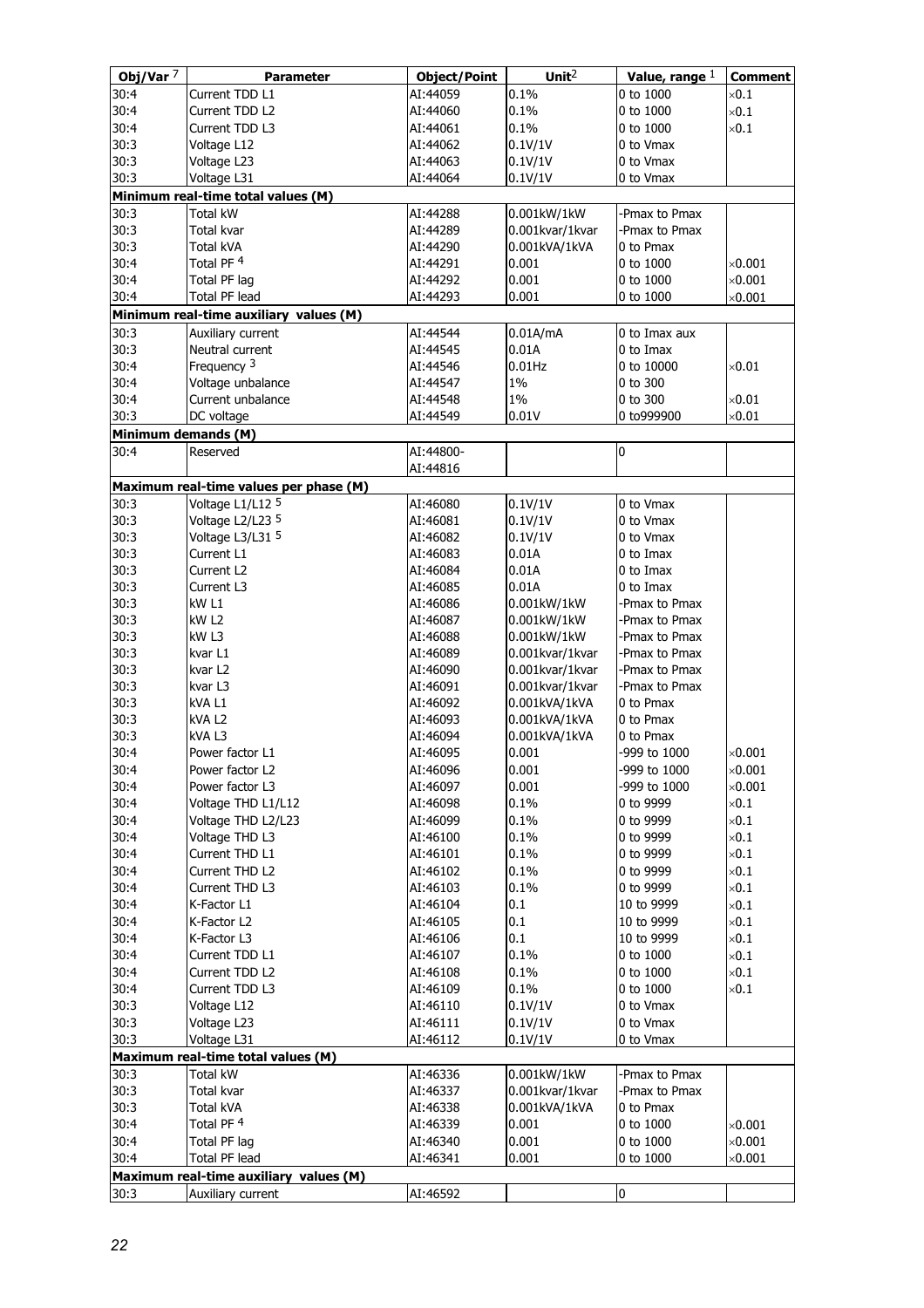| Obj/Var $^7$               | <b>Parameter</b>                          | <b>Object/Point</b> | Unit $2$        | Value, range $1$ | <b>Comment</b> |
|----------------------------|-------------------------------------------|---------------------|-----------------|------------------|----------------|
| 30:3                       | Neutral current                           | AI:46593            | 0.01A           | 0 to Imax        |                |
| 30:4                       | Frequency <sup>3</sup>                    | AI:46594            | $0.01$ Hz       | 0 to 10000       | $\times$ 0.01  |
| 30:4                       | Voltage unbalance                         | AI:46595            | $1\%$           | 0 to 300         |                |
| 30:4                       | Current unbalance                         | AI:46596            | $1\%$           | 0 to 300         | $\times 0.01$  |
| 30:3                       | DC voltage                                | AI:46597            | 0.01V           | 0 to999900       | $\times 0.01$  |
| <b>Maximum demands (M)</b> |                                           |                     |                 |                  |                |
| 30:3                       | Max. volt demand L1/L12 5                 | AI:46848            | 0.1V/1V         | 0 to Vmax        |                |
| 30:3                       | Max. volt demand L2/L23 5                 | AI:46849            | 0.1V/1V         | 0 to Vmax        |                |
| 30:3                       | Max. volt demand L3/L31 5                 | AI:46850            | 0.1V/1V         | 0 to Vmax        |                |
| 30:3                       | Max. ampere demand L1                     | AI:46851            | 0.01A           | 0 to Imax        |                |
| 30:3                       | Max. ampere demand L2                     | AI:46852            | 0.01A           | 0 to Imax        |                |
| 30:3                       | Max. ampere demand L3                     | AI:46853            | 0.01A           | 0 to Imax        |                |
| 30:4                       | Reserved                                  | AI:46854            |                 | 0                |                |
| 30:4                       | Reserved                                  | AI:46855            |                 | 0                |                |
| 30:4                       | Reserved                                  | AI:46856            |                 | ŋ                |                |
| 30:3                       | Max. kW import sliding window<br>demand   | AI:46857            | 0.001kW/1kW     | 0 to Pmax        |                |
| 30:3                       | Max. kvar import sliding window<br>demand | AI:46858            | 0.001kvar/1kvar | 0 to Pmax        |                |
| 30:3                       | Max. kVA sliding window demand            | AI:46859            | 0.001kVA/1kVA   | 0 to Pmax        |                |
| 30:4                       | Max. kW import thermal demand             | AI:46860            | 0.001kW/1kW     | 0 to Pmax        |                |
| 30:4                       | Max. kvar import thermal demand           | AI:46861            | 0.001kvar/1kvar | 0 to Pmax        |                |
| 30:4                       | Max. kVA thermal demand                   | AI:46862            | 0.001kVA/1kVA   | 0 to Pmax        |                |
| 30:3                       | Max. kW export sliding window<br>demand   | AI:46863            | 0.001kW/1kW     | 0 to Pmax        |                |
| 30:3                       | Max. kvar export sliding window<br>demand | AI:46864            | 0.001kvar/1kvar | 0 to Pmax        |                |
| 30:3                       | Max. kW export thermal demand             | AI:46865            | 0.001kW/1kW     | 0 to Pmax        |                |
| 30:3                       | Max. kvar export thermal demand           | AI:46866            | 0.001kvar/1kvar | 0 to Pmax        |                |

<sup>1</sup> For the parameter limits, see Note<sup>1</sup> to Table 3-1.

2 When using direct wiring (PT Ratio = 1), voltages are transmitted in 0.1V units, currents in 0.01A units, and powers in 0.001 kW/kvar/kVA units. For wiring via PT (PT Ratio > 1), voltages are transmitted in 1V units, currents in 0.01A units, and powers in 1 kW/kvar/kVA units.

- <sup>3</sup> The actual frequency range is 45.00 65.00 Hz.
- 4 New absolute min/max value (lag or lead).
- 5 When the 4LN3 or 3LN3 wiring mode is selected, the voltages will be line-to-neutral; for any other wiring mode, they will be line-to-line voltages.
- 6 Operate limit for the voltage disturbance trigger specifies the voltage deviation allowed in percentage of nominal (full scale) voltage, which refers to line-to-line voltage in 3OP2 and 3OP3 wiring modes, and lineto-neutral voltage in other modes. The nominal voltage is  $120 \times PT$  Ratio VRMS for instruments with the 120 V input option,  $380 \times PT$  Ratio VRMS for instruments with the 690 V input option.
- 7 Variations specified in the table show those that should be used to read a full-range value without a possible over-range error when no scaling is used to accommodate the value to the requested object size (see Section 2).

(M) These parameters are logged to the Min/Max log.

## <span id="page-22-0"></span>**Analog Output Setup**

These registers are used to obtain or change the allocation of the internal multiplexed analog output channels. For the output parameters that can be selected see Table 3-18.

#### **Table 3-16 Analog Output Allocation Registers**

| <b>Channel</b> | <b>Points</b> |
|----------------|---------------|
| Channel $#1$   | 192-194       |
| Channel $#2$   | 195-197       |

|  |  |  | <b>Table 3-17 Analog Channel Allocation Registers</b> |  |
|--|--|--|-------------------------------------------------------|--|
|--|--|--|-------------------------------------------------------|--|

| <b>Channel</b> | Object/Var                      | <b>Register contents</b> | Object/<br><b>Point</b> | Range/scale    |
|----------------|---------------------------------|--------------------------|-------------------------|----------------|
| #1             | $40:2$ (read)<br>41:2(write)    | Output parameter ID      | AO:192                  | see Table 3-18 |
|                | $40:1$ (read)<br>$41:1$ (write) | Zero scale (0/4 mA)      | AO:193                  |                |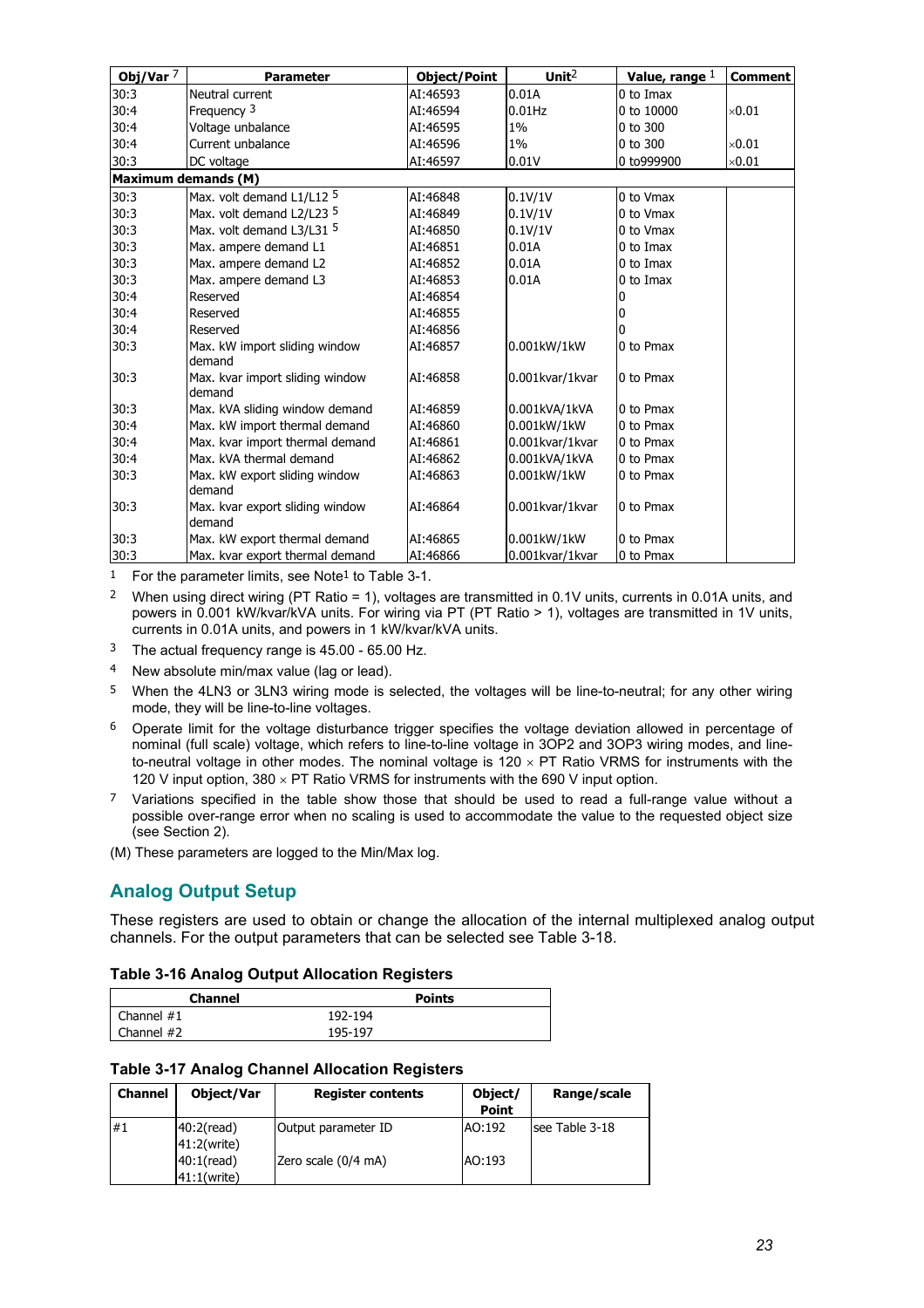| <b>Channel</b> | Object/Var     | <b>Register contents</b> | Object/<br><b>Point</b> | Range/scale    |
|----------------|----------------|--------------------------|-------------------------|----------------|
|                | $40:1$ (read)  | Full scale (20/1 mA)     | AO:194                  |                |
|                | $41:1$ (write) |                          |                         |                |
| #2             | $40:2$ (read)  | Output parameter ID      | AO:195                  | see Table 3-18 |
|                | 41:2(write)    |                          |                         |                |
|                | $40:1$ (read)  | Zero scale (0/4 mA)      | AO:196                  |                |
|                | 41:1(write)    |                          |                         |                |
|                | $40:1$ (read)  | Full scale (20/1 mA)     | AO:197                  |                |
|                | 41:1(write)    |                          |                         |                |

### **NOTES**

- 1. Except for the signed power factor (see Note 3 to Table 3-18), the output scale is linear within the value range. The scale range will be inverted if the full scale specified is less than the zero scale.
- 2. For bi-directional analog output  $(\pm 1 \text{ mA})$ , the zero scale corresponds to the center of the scale range (0 mA) and the direction of current matches the sign of the output parameter. For signed (bi-directional) values, such as powers and signed power factor, the scale is always symmetrical with regard to 0 mA, and the full scale corresponds to +1 mA output for positive readings and to -1 mA output for negative readings. For these, the zero scale (0 mA output) is permanently set in the instrument to zero for all parameters except of signed power factor for which it is set to 1.000. In the write request, the zero scale is ignored. No error will occur when you attempt to change it. Unsigned parameters are output within the current range 0 to +1 mA and can be scaled using both zero and full scales as in the event of single-ended analog output.

| <b>Parameter</b>                                     | ID          | Unit $2$           | Scale range $1$      | <b>Modulus</b> |
|------------------------------------------------------|-------------|--------------------|----------------------|----------------|
| <b>None</b>                                          | $\mathbf 0$ | n/a                | 0                    |                |
| Real-time values per phase                           |             |                    |                      |                |
| Voltage L1/L12 5                                     | 3072        | 0.1V/1V            | 0 to Vmax            |                |
| Voltage L2/L23 5                                     | 3073        | 0.1V/1V            | 0 to Vmax            |                |
| Voltage L3/L31 5                                     | 3074        | 0.1V/1V            | 0 to Vmax            |                |
| Current L1                                           | 3075        | 0.01A              | 0 to Imax            |                |
| Current L <sub>2</sub>                               | 3076        | 0.01A              | 0 to Imax            |                |
| Current L3                                           | 3077        | 0.01A              | 0 to Imax            |                |
| Voltage THD L1/L12                                   | 3090        | 0.1%               | 0 to 9999            | $\times 0.1$   |
| Voltage THD L2/L23                                   | 3091        | 0.1%               | 0 to 9999            | $\times 0.1$   |
| Voltage THD L3                                       | 3092        | 0.1%               | 0 to 9999            | $\times 0.1$   |
| Current THD L1                                       | 3093        | 0.1%               | 0 to 9999            | $\times 0.1$   |
| Current THD L2                                       | 3094        | 0.1%               | 0 to 9999            | $\times 0.1$   |
| Current THD L3                                       | 3095        | 0.1%               | 0 to 9999            | $\times 0.1$   |
| K-Factor L1                                          | 3096        | 0.1                | 10 to 9999           | $\times 0.1$   |
| K-Factor L2                                          | 3097        | 0.1                | 10 to 9999           | $\times 0.1$   |
| K-Factor L3                                          | 3098        | 0.1                | 10 to 9999           | $\times 0.1$   |
| Current TDD L1                                       | 3099        | 0.1%               | $0 \text{ to } 1000$ | $\times 0.1$   |
| Current TDD L2                                       | 3100        | 0.1%               | 0 to 1000            | $\times 0.1$   |
| Current TDD L3                                       | 3101        | 0.1%               | 0 to 1000            | $\times 0.1$   |
| Voltage L12                                          | 3102        | 0.1V/1V            | 0 to Vmax            |                |
| Voltage L23                                          | 3103        | 0.1V/1V            | 0 to Vmax            |                |
| Voltage L31                                          | 3104        | 0.1V/1V            | 0 to Vmax            |                |
| <b>Real-time total values</b>                        |             |                    |                      |                |
| <b>Total kW</b>                                      | 3840        | 0.001kW/1kW        | -Pmax to Pmax        |                |
| <b>Total kvar</b>                                    | 3841        | 0.001kvar/1kvar    | -Pmax to Pmax        |                |
| Total kVA                                            | 3842        | 0.001kVA/1kVA      | 0 to Pmax            |                |
| Total PF <sup>4</sup>                                | 3843        | 0.001              | -999 to 1000         | $\times 0.001$ |
| Total PF lag                                         | 3844        | 0.001              | -999 to 1000         | $\times$ 0.001 |
| <b>Total PF lead</b>                                 | 3845        | 0.001              | -999 to 1000         | $\times 0.001$ |
| <b>Real-time auxiliary values</b>                    |             |                    |                      |                |
| Auxiliary current                                    | 4096        | 0.01A/mA           | 0 to Imax aux        |                |
| Neutral current                                      | 4097        | 0.01A              | 0 to Imax            |                |
| Frequency 3                                          | 4098        | $0.01$ Hz          | 0 to 10000           | $\times 0.01$  |
| DC voltage                                           | 4899        | 0.01V              | 0 to 999900          | $\times$ 0.01  |
| Average values per phase                             |             |                    |                      |                |
| Voltage L1/L12 5                                     | 4352        | 0.1V/1V            | 0 to Vmax            |                |
| Voltage L2/L23 5                                     | 4353        | 0.1V/1V            | 0 to Vmax            |                |
| Voltage L3/L31 5                                     | 4354        | 0.1V/1V            | 0 to Vmax            |                |
| Current L1                                           | 4355        | 0.01A<br>0 to Imax |                      |                |
| 4356<br>0.01A<br>0 to Imax<br>Current L <sub>2</sub> |             |                    |                      |                |
| Current L3                                           | 4357        | 0.01A              | 0 to Imax            |                |

**Table 3-18 Analog Output Parameters**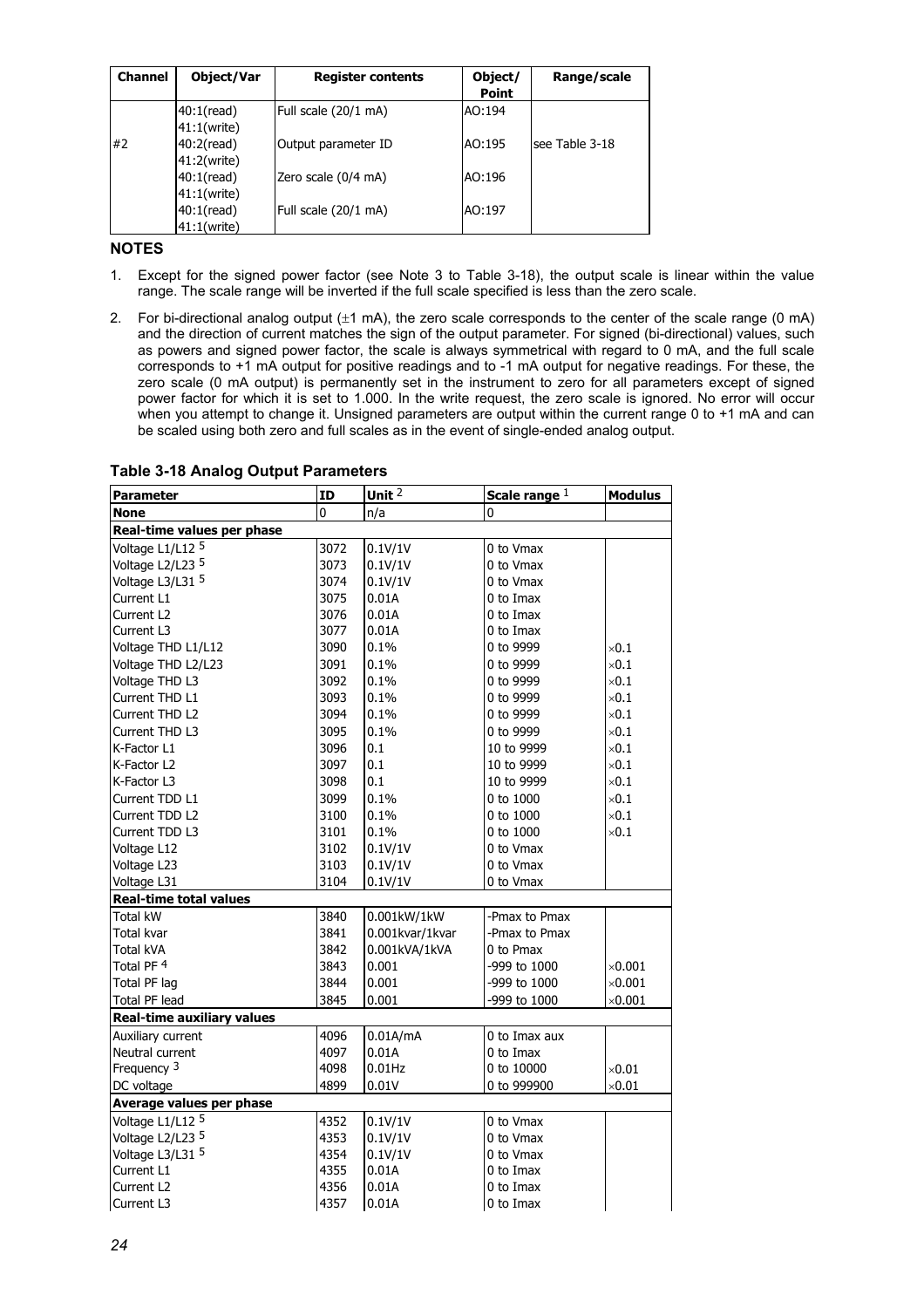| <b>Parameter</b>                | ID   | Unit $2$        | Scale range $1$ | <b>Modulus</b> |
|---------------------------------|------|-----------------|-----------------|----------------|
| Voltage L12                     | 4358 | 0.1V/1V         | 0 to Vmax       |                |
| Voltage L23                     | 4359 | 0.1V/1V         | 0 to Vmax       |                |
| Voltage L31                     | 4360 | 0.1V/1V         | 0 to Vmax       |                |
| <b>Average total values</b>     |      |                 |                 |                |
| <b>Total kW</b>                 | 5120 | 0.001kW/1kW     | -Pmax to Pmax   |                |
| Total kvar                      | 5121 | 0.001kvar/1kvar | -Pmax to Pmax   |                |
| Total kVA                       | 5122 | 0.001kVA/1kVA   | 0 to Pmax       |                |
| Total PF <sup>4</sup>           | 5123 | 0.001           | -999 to 1000    | $\times$ 0.001 |
| Total PF lag                    | 5124 | 0.001           | -999 to 1000    | $\times$ 0.001 |
| <b>Total PF lead</b>            | 5125 | 0.001           | -999 to 1000    | $\times$ 0.001 |
| 3-phase average voltage 5       | 5126 | 0.1V/1V         | 0 to Vmax       |                |
| 3-phase average L-L voltage     | 5127 | 0.1V/1V         | 0 to Vmax       |                |
| 3-phase average current         | 5128 | 0.01A           | 0 to Imax       |                |
| <b>Average auxiliary values</b> |      |                 |                 |                |
| Auxiliary current               | 5376 | 0.01A/mA        | 0 to Imax aux   |                |
| Neutral current                 | 5377 | 0.01A           | 0 to Imax       |                |
| Frequency 3                     | 5378 | $0.01$ Hz       | 0 to 10000      | $\times$ 0.01  |
| <b>Present demands</b>          |      |                 |                 |                |
| Accumulated kW import demand    | 5647 | 0.001kW/1kW     | 0 to Pmax       |                |
| Accumulated kvar import demand  | 5648 | 0.001kvar/1kvar | 0 to Pmax       |                |
| Accumulated kVA demand          | 5649 | 0.001kVA/1kVA   | 0 to Pmax       |                |
| Accumulated kW export demand    | 5658 | 0.001kW/1kW     | 0 to Pmax       |                |
| Accumulated kvar export demand  | 5659 | 0.001kvar/1kvar | 0 to Pmax       |                |

<sup>1</sup> For the parameter limits, see Note  $1$  to Table 3.1.

- 2 When using direct wiring (PT Ratio = 1), voltages are transmitted in 0.1V units, currents in 0.01A units, and powers in 0.001 kW/kvar/kVA units. For wiring via PTs (PT Ratio > 1), voltages are transmitted in 1V units, currents in 0.01A units, and powers in 1 kW/kvar/kVA units.
- <sup>3</sup> The actual frequency range is 45.00 to 65.00 Hz
- <sup>4</sup> The output scale for signed (bi-directional) power factor is symmetrical with regard to  $\pm$ 1.000 and is linear from -0 to -1.000, and from 1.000 to +0 (note that -1.000  $\equiv$  +1.000). Negative power factor is output as [-1.000 minus measured value], and non-negative power factor is output as [+1.000 minus measured value]. To define the entire range for power factor from -0 to +0, the scales would be specified as -0/0. Because a negative zero may not be transmitted, the value of -0.001 is used to specify the scale of -0, and both +0.001 and 0.000 are used to specify the scale of +0. To define the range of -0 to 0, you must send -1/1 or -1/0 (considering the modulus of  $\times$ 0.001).
- 5 When the 4LN3 or 3LN3 wiring mode is selected, the voltages will be line-to-neutral; for any other wiring mode they will be line-to-line voltages.

## <span id="page-24-0"></span>**Analog Expander Channels Allocation Registers**

These registers are used to obtain or change the allocation of the analog expander channels. For the output parameters that can be selected see Table 3-18.

| <b>Channel</b> | <b>Points</b> | <b>Channel</b> | <b>Points</b> |
|----------------|---------------|----------------|---------------|
| Channel $#1$   | 256-258       | Channel #9     | 280-282       |
| Channel $#2$   | 259-261       | Channel #10    | 283-285       |
| Channel $#3$   | 262-264       | Channel $#11$  | 286-288       |
| Channel #4     | 265-267       | Channel $#12$  | 289-291       |
| Channel #5     | 268-270       | Channel $#13$  | 292-294       |
| Channel $#6$   | 271-273       | Channel $#14$  | 295-297       |
| Channel #7     | 274-276       | Channel $#15$  | 298-300       |
| Channel #8     | 277-279       | Channel $#16$  | 301-303       |

#### **Table 3-19 Analog Expander Allocation Registers**

#### **Table 3-20 Analog Expander Channel Allocation Registers**

| <b>Channel</b> | Object/<br>Var.                      | <b>Register contents</b> | Object/<br><b>Point</b> | Range/scale    |
|----------------|--------------------------------------|--------------------------|-------------------------|----------------|
| #1             | 40:2(read)<br>41:2(write)            | Output parameter ID      | AO:256                  | See Table 3-18 |
|                | $40:1$ (read)<br>41:1(write)         | Zero scale (0/4 mA)      | AO:257                  |                |
|                | $40:1$ (read)<br>$41:1$ (write)<br>. | Full scale (20 mA)       | AO:258                  |                |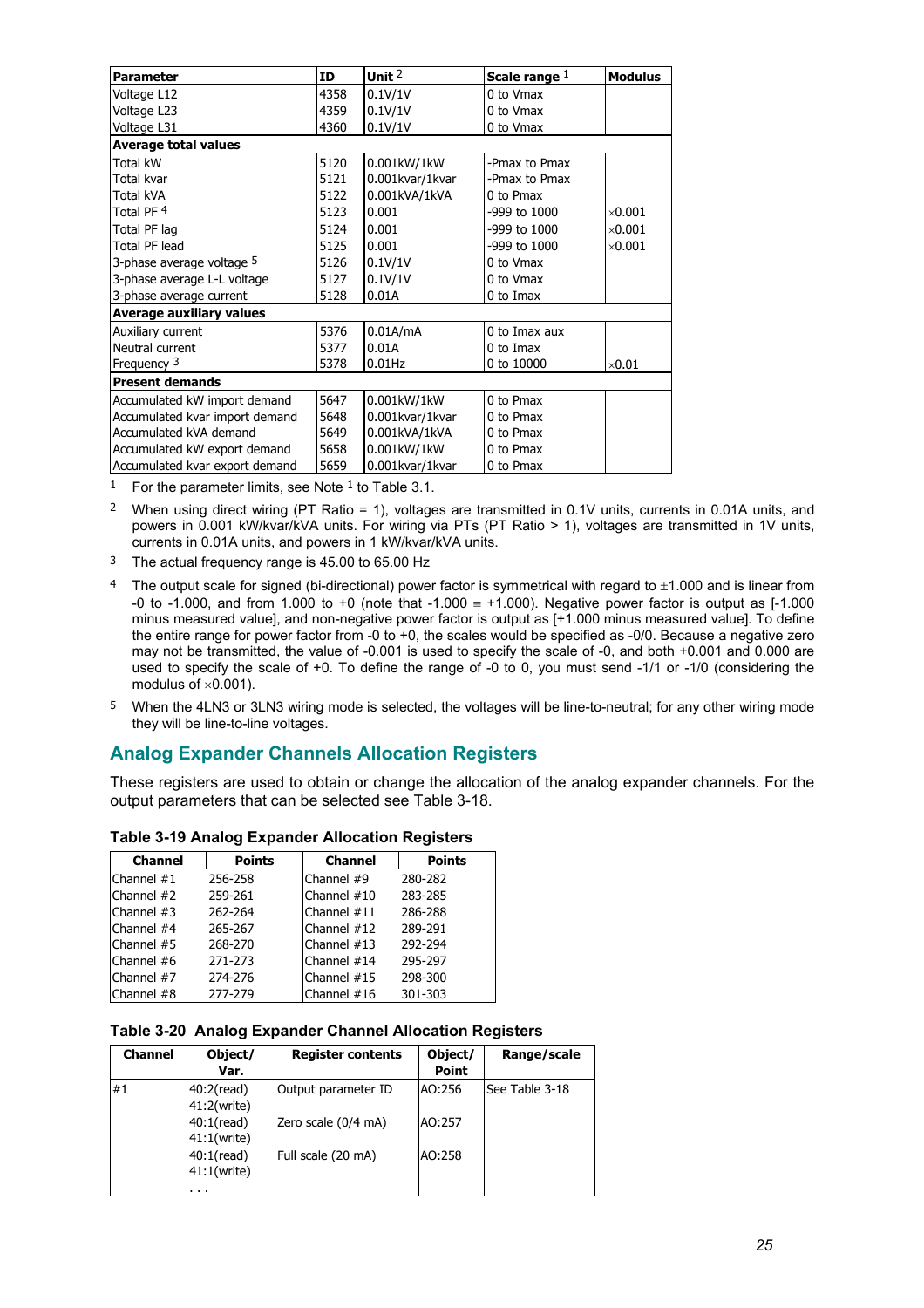| <b>Channel</b> | Object/<br>Var.                 | <b>Register contents</b> | Object/<br><b>Point</b> | Range/scale    |
|----------------|---------------------------------|--------------------------|-------------------------|----------------|
| #16            | 40:2(read)<br>41:2(write)       | Output parameter ID      | AO:301                  | see Table 3-18 |
|                | $40:1$ (read)<br>41:1(write)    | Zero scale (0/4 mA)      | AO:302                  |                |
|                | $40:1$ (read)<br>$41:1$ (write) | Full scale (20 mA)       | AO:303                  |                |

## **NOTE**

Settings you made for analog expander outputs will not be in effect until the analog expander output is globally enabled. To activate the analog expander output, set the analog expander option to the enabled state in the user selectable options setup (see Table 3-3).

## <span id="page-25-0"></span>**Digital Inputs Allocation Registers**

These registers are used to obtain or change the digital inputs allocation available in your instrument.

**Table 3-21 Digital Inputs Allocation Registers** 

| Object/<br>Var. | <b>Register contents</b>                   | Object/<br>Point | Range          |
|-----------------|--------------------------------------------|------------------|----------------|
| 40:2(read)      | Status inputs allocation mask 1            | AO:130           | See Table 3-22 |
| 41:2(write)     |                                            |                  |                |
| $40:2$ (read)   | Pulse inputs allocation mask               | AO:131           | See Table 3-22 |
| 41:2(write)     |                                            |                  |                |
| $40:2$ (read)   | Not used $1$                               | AO:132           | Read as 0      |
| 41:2(write)     |                                            |                  |                |
| $40:2$ (read)   | External demand synchronization input mask | AO:133           | See Table 3-22 |
| 41:2(write)     |                                            |                  |                |
| $40:2$ (read)   | Time synchronization input mask            | AO:134           | See Table 3-22 |
| 41:2(write)     |                                            |                  |                |

1 Writing to these locations is ignored. No error will occur.

#### **NOTES**

- 1. All digital inputs that are not allocated as pulse inputs will be automatically configured as status inputs.
- 2. A digital input allocated for the external demand synchronization pulse or time synchronization pulse will be automatically configured as a pulse input.

**Table 3-22 Digital Inputs Allocation Mask** 

| <b>Bit number</b> | <b>Description</b>                     |
|-------------------|----------------------------------------|
| ŋ                 | Digital input $# 1$ allocation status  |
|                   | Digital input $#$ 2 allocation status  |
|                   | Digital input $# 3$ allocation status  |
|                   | Digital input $#$ 4 allocation status  |
| 4                 | Digital input $# 5$ allocation status  |
| 5                 | Digital input $# 6$ allocation status  |
| 6                 | Digital input $# 7$ allocation status  |
|                   | Digital input $#8$ allocation status   |
| 8                 | Digital input $# 9$ allocation status  |
| 9                 | Digital input $#$ 10 allocation status |
| 10                | Digital input $#$ 11 allocation status |
| 11                | Digital input $#$ 12 allocation status |
| 12-15             | $N/A$ (read as 0)                      |

Bit meaning:  $0 =$  input not allocated,  $1 =$  input allocated to the group

## <span id="page-25-1"></span>**Pulsing Setpoints Registers**

These registers are used to obtain or change the setup of the pulsing output for any of two relays.

### **NOTE**

Allocating a relay as a pulsing relay will unconditionally disable all setpoints associated with this relay. If a relay was manually operated or released, it will automatically revert to normal operation.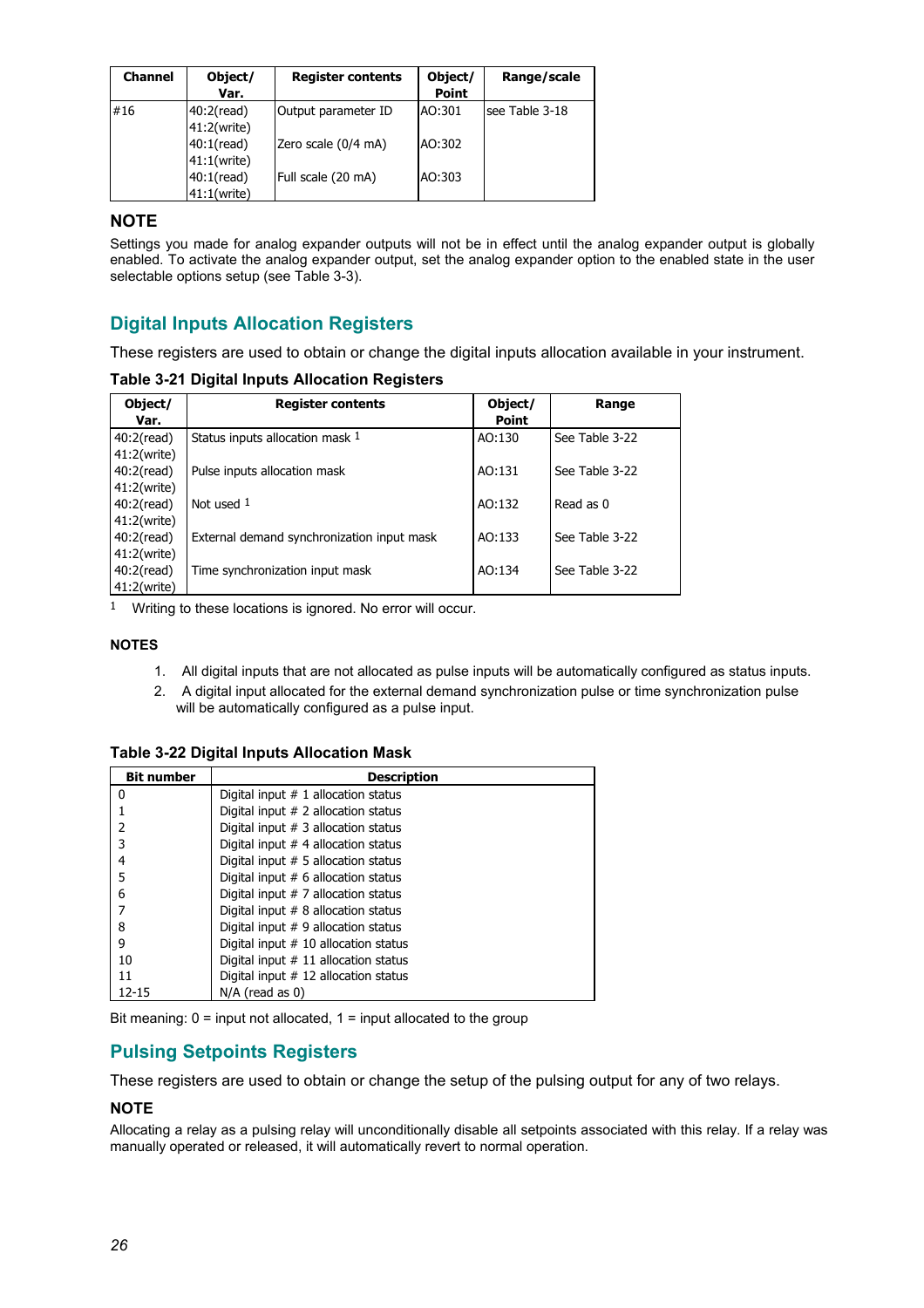#### **Table 3-23 Pulsing Setpoints**

| Relav      | <b>Registers</b> |
|------------|------------------|
| Relay $#1$ | 768-769          |
| Relay $#2$ | 770-771          |
| Relay $#3$ | 772-773          |
| Relay #4   | 774-775          |
| Relay #5   | 776-777          |
| Relay $#6$ | 778-779          |

#### **Table 3-24 Pulsing Setpoint Registers**

| Object/<br>Var. | <b>Register contents</b>       | Object/<br><b>Point</b> | Range                      |
|-----------------|--------------------------------|-------------------------|----------------------------|
| $40:2$ (read)   | Output parameter ID            | AO:768                  | See Table 3-25             |
| 41:2(write)     |                                |                         |                            |
| $40:2$ (read)   | Number of unit-hours per pulse | AO:769                  | 0-9999 for energy pulsing, |
| 41:2(write)     |                                |                         | otherwise write 0.         |
| $\cdots$        |                                | $\cdots$                | $\cdots$                   |
| $40:2$ (read)   | Output parameter ID            | AO:778                  | See Table 3-25             |
| 41:2(write)     |                                |                         |                            |
| $40:2$ (read)   | Number of unit-hours per pulse | AO:779                  | 0-9999 for energy pulsing, |
| 41:2(write)     |                                |                         | otherwise write 0.         |

#### **Table 3-25 Pulsing Output Parameters**

| <b>Pulsing parameter</b>    | Identifier |
|-----------------------------|------------|
| None                        |            |
| KWh import                  |            |
| KWh export                  | 2          |
| KWh total (absolute)        | 3          |
| Kvarh import (inductive)    |            |
| Kvarh export (capacitive)   | 5          |
| Kvarh total (absolute)      | 6          |
| <b>KVAh</b>                 |            |
| Start power demand interval |            |

## <span id="page-26-0"></span>**Relay Operation Control**

These points allow the user to manually override relay operation normally operated via alarm setpoints.

### **NOTE**

 A relay allocated as a pulsing relay may not be manually operated or released. When a relay is allocated for pulsing, it automatically reverts to normal operation.

| rable 3-20 Neiay Operation Control Negisters |                                              |                         |                      |
|----------------------------------------------|----------------------------------------------|-------------------------|----------------------|
| Object/<br>Var.                              | <b>Register contents</b>                     | Object/<br><b>Point</b> | <b>State Range</b>   |
| $10:2$ (read)<br>12:1(write)                 | Relay #1 Force operate/Force release/Normal  | BO:80<br>CROB:80        | $0/1$ = state OFF/ON |
| $10:2$ (read)<br>12:1(write)                 | Relay #2 Force operate/Force release/Normal  | BO:81<br>CROB:81        | $0/1$ = state OFF/ON |
| $10:2$ (read)<br>12:1(write)                 | Relay #3 Force operate/Force release/Normal  | BO:82<br>CROB:82        | $0/1$ = state OFF/ON |
| $10:2$ (read)<br>12:1(write)                 | Relay #4 Force operate/Force release/Normal  | BO:83<br>CROB:83        | $0/1$ = state OFF/ON |
| $10:2$ (read)<br>12:1(write)                 | Relay #5 Force operate/Force release/Normal  | BO:84<br>CROB:84        | $0/1$ = state OFF/ON |
| $10:2$ (read)<br>12:1(write)                 | Relay #6 Force operate/Force release /Normal | BO:85<br>CROB:85        | $0/1$ = state OFF/ON |

**Table 3-26 Relay Operation Control Registers** 

The following restrictions should be noted when using object 12 to control the listed points:

- The Count byte is ignored.
- The Control Code byte is checked:

- Pulse On, Pulse Off, Latch On, Latch Off are valid for all points; others Codes are invalid and will be rejected;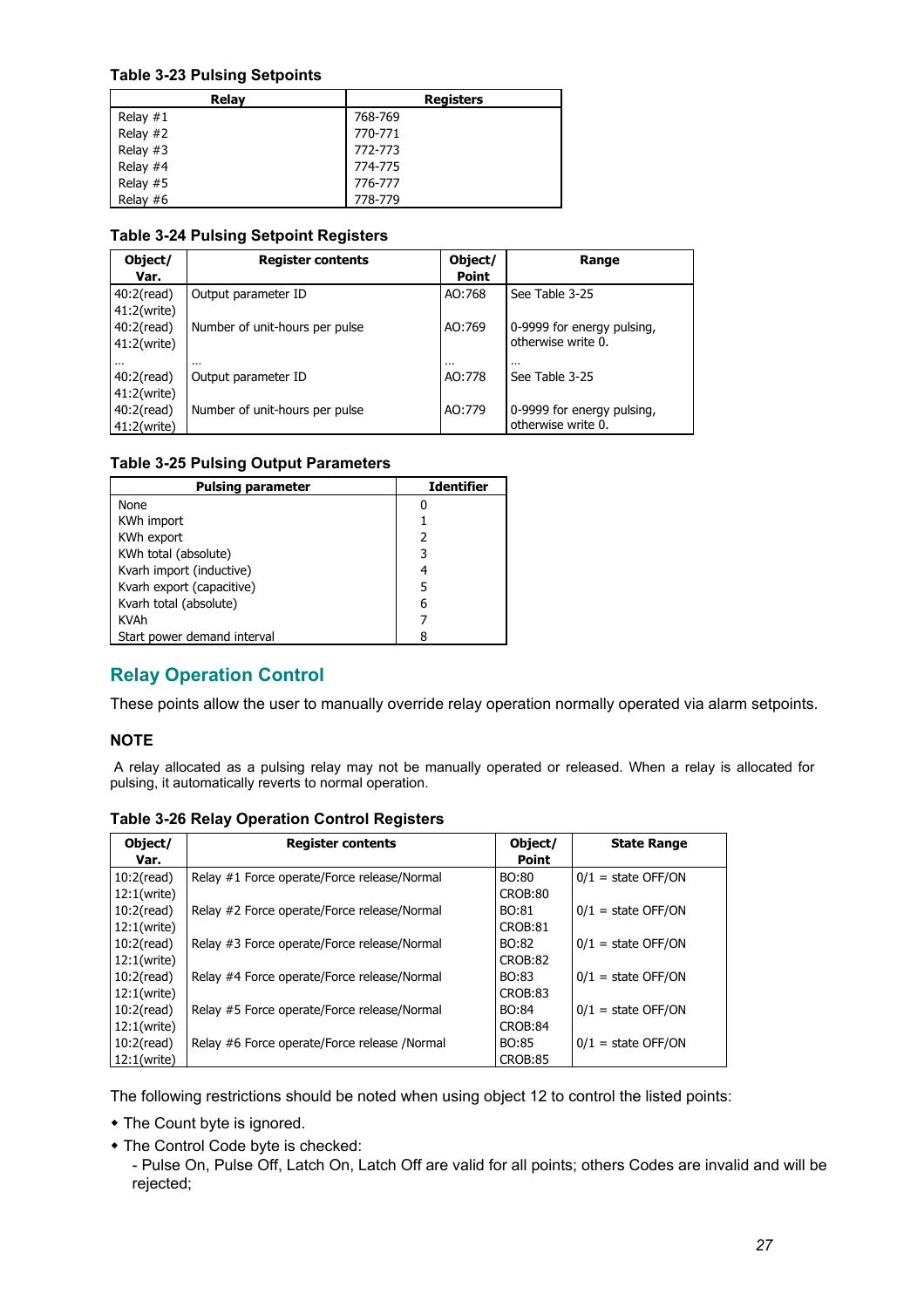- Clear sub-field is valid; others sub-fields are ignored.

- The On Time specifies in ms the amount of time the digital point is to be turned on. The minimal value of the On Time is 500 ms and the actual value may differ from the specified value by up to 50 ms.
- The Off Time specifies in ms the amount of time the digital point is to be turned off. The minimal value of the Off Time is 500 ms and the actual value may differ from the specified value by up to 50 ms.
- The Status byte in the response will reflect the success or failure of the control operation:
	- Request Accepted (0) will be return if the command was accepted;
	- Request not Accepted due to Formatting Errors (3) will be returned if the Control Code byte was incorrectly formatted or an invalid Code was present in the command;
	- Control Operation not Supported for this Point (4) will be returned if the Control Point was out of control (for instance, a relay is allocated for pulsing via Basic Setup).

To manually operate relays 1-6, use the Direct-Operate (or SBO/Operate or Direct-Operate-No-Acknowledge) command to points 80-85 of the Control-Relay-Output-Block object with the Control Code value Latch On. To manually release relays 1-6, use the Direct-Operate (or SBO/Operate or Direct-Operate-No-Acknowledge) command to point 80-85 of the Control-Relay-Output-Block object with the Control Code value Latch Off. To revert relays 1-6 to normal operation, use the Direct-Operate (or SBO/Operate or Direct-Operate-No-Acknowledge) command to the correspondent point of the Control-Relay-Output-Block object with the Control Code value Null Operation and Clear sub-field set to 1.

## <span id="page-27-0"></span>**Pulse Counter Setup**

| Counter       | Setup registers (see Table 3-28) |
|---------------|----------------------------------|
| Counter $#1$  | 832-833                          |
| Counter #2    | 834-835                          |
| Counter $#3$  | 836-837                          |
| Counter #4    | 838-839                          |
| Counter #5    | 840-841                          |
| Counter #6    | 842-843                          |
| Counter #7    | 844-845                          |
| Counter #8    | 846-847                          |
| Counter #9    | 848-849                          |
| Counter $#10$ | 850-851                          |
| Counter $#11$ | 852-853                          |
| Counter $#12$ | 854-855                          |
| Counter $#13$ | 856-857                          |
| Counter $#14$ | 858-859                          |
| Counter #15   | 860-861                          |
| Counter #16   | 862-863                          |

### **Table 3-27 Pulse Counter Registers**

#### **Table 3-28 Pulse Counter Setup Registers**

| Object/<br>Var.     | <b>Register contents</b>                | Object/<br><b>Point</b> | Range          |
|---------------------|-----------------------------------------|-------------------------|----------------|
| $40:2(\text{read})$ | Associated digital input ID             | AO:832                  | See Table 3-29 |
| 41:2(write)         |                                         |                         |                |
| $40:2$ (read)       | Scale factor (number of units per input | AO:833                  | 1-9999         |
| 41:2(write)         | pulse)                                  |                         |                |
| $\cdots$            | $\cdots$                                | $\cdots$                | $\cdots$       |
| $40:2$ (read)       | Associated digital input ID             | AO:862                  | See Table 3-29 |
| 41:2(write)         |                                         |                         |                |
| $40:2$ (read)       | Scale factor (number of units per input | AO:863                  | 1-9999         |
| 41:2(write)         | pulse)                                  |                         |                |

#### **Table 3-29 Pulsing Output Parameters**

| Discrete input   | <b>Input ID</b> |
|------------------|-----------------|
| Not allocated    |                 |
| Digital input #1 |                 |
| Digital input #2 | 2               |
| Digital input #3 | 3               |
| Digital input #4 | 4               |
| Digital input #5 | 5               |
| Digital input #6 | 6               |
| Digital input #7 |                 |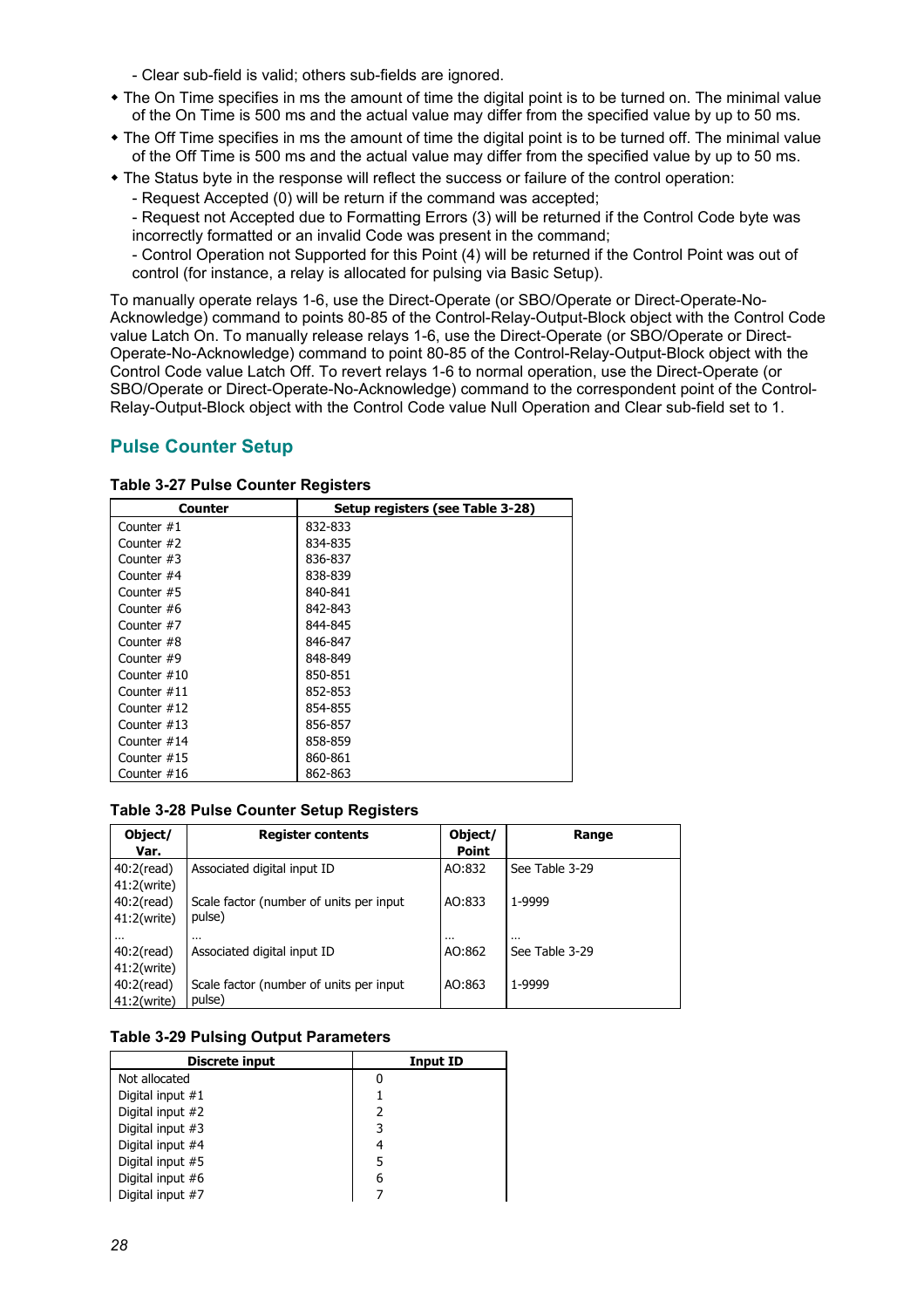| Discrete input    | <b>Input ID</b> |
|-------------------|-----------------|
| Digital input #8  | 8               |
| Digital input #9  | q               |
| Digital input #10 | 10              |
| Digital input #11 | 11              |
| Digital input #12 | 12              |

## <span id="page-28-0"></span>**Class 0 Point Assignment**

These registers are used to obtain or change the assignment of the DNP Read objects to the Class 0 polling response.

## **Table 3-30 Class 0 Assignment Register Groups**

| <b>Points</b> |
|---------------|
| 1152-1154     |
| 1155-1157     |
|               |
| 1245-1247     |
|               |

## **Table 3-31 Class 0 Point Assignment Setup Registers**

| Group    | Object/<br>Var.                 | <b>Register Contents</b> | Object/<br><b>Point</b> | Range/scale                            |
|----------|---------------------------------|--------------------------|-------------------------|----------------------------------------|
|          | #1 $40:1$ (read)<br>41:1(write) | DNP Object and Variation | AO:1152                 | See Table 3-32                         |
|          | $40:1$ (read)<br>41:1(write)    | DNP Point number         | AO:1153                 | $0 - 65535$                            |
|          | $40:1$ (read)<br>41:1(write)    | Number of the DNP points | AO:1154                 | $>1$ if Point number is<br>correct     |
|          | #2 40:1(read)<br>41:1(write)    | DNP Object and Variation | AO:1155                 | See Table 3-32                         |
|          | $40:1$ (read)<br>41:1(write)    | DNP Point number         | AO:1156                 | $0 - 65535$                            |
|          | $40:1$ (read)<br>41:1(write)    | Number of the DNP points | AO:1157                 | $>1$ if Point number is<br>correct     |
| $\cdots$ | #32 40:1(read)<br>41:1(write)   | DNP Object and Variation | AO:1245                 | See Table 3-32                         |
|          | $40:1$ (read)<br>41:1(write)    | DNP Point number         | AO:1246                 | $0 - 65535$                            |
|          | $40:1$ (read)<br>41:1(write)    | Number of the DNP points | AO:1247                 | $\geq$ 1 if Point number is<br>correct |

### **Table 3-32 DNP Read Objects for Class 0**

| No.          | <b>Object &amp; Variation</b> | Code               |                      |  |
|--------------|-------------------------------|--------------------|----------------------|--|
|              |                               | <b>Hexadecimal</b> | Decimal <sup>1</sup> |  |
| $\mathbf{1}$ | Analog Input 30:01            | 0x1E01             | 7681                 |  |
| 2            | Analog Input 30:02            | 0x1E02             | 7682                 |  |
| 3            | Analog Input 30:03            | 0x1E03             | 7683                 |  |
| 4            | Analog Input 30:04            | 0x1E04             | 7684                 |  |
| 5            | Analog Output 40:01           | 0x2801             | 10241                |  |
| 6            | Analog Output 40:02           | 0x2802             | 10242                |  |
| 7            | Binary Input 01:01            | 0x0101             | 257                  |  |
| 8            | Binary Input 01:02            | 0x0101             | 258                  |  |
| 9            | Binary Output 10:01 2         | 0x0A01             | 2561                 |  |
| 10           | Binary Output Status 10:02    | 0x0A02             | 2562                 |  |
| 11           | Binary Counter 20:01          | 0x1401             | 5121                 |  |
| 12           | Binary Counter 20:02          | 0x1402             | 5122                 |  |
| 13           | Binary Counter 20:05          | 0x1405             | 5125                 |  |
| 14           | Binary Counter 20:06          | 0x1406             | 5126                 |  |
| 15           | Frozen Counter 21:01          | 0x1501             | 5377                 |  |
| 16           | Frozen Counter 21:02          | 0x1502             | 5378                 |  |
| 17           | Frozen Counter 21:05          | 0x1505             | 5381                 |  |
| 18           | Frozen Counter 21:06          | 0x1506             | 5382                 |  |
| 19           | Frozen Counter 21:09          | 0x1509             | 5385                 |  |
| 20           | Frozen Counter 21:10          | 0x150A             | 5386                 |  |

1 The decimal value is calculated as follow: Object \* 256 + Variation. For instance, Analog Input object 30, variation 03: 30 \*  $256 + 3 = 7683.$ 

2 Available with F/W Versions 2.26.3/2.36.3 and 2.27.2/2.37.2 or later.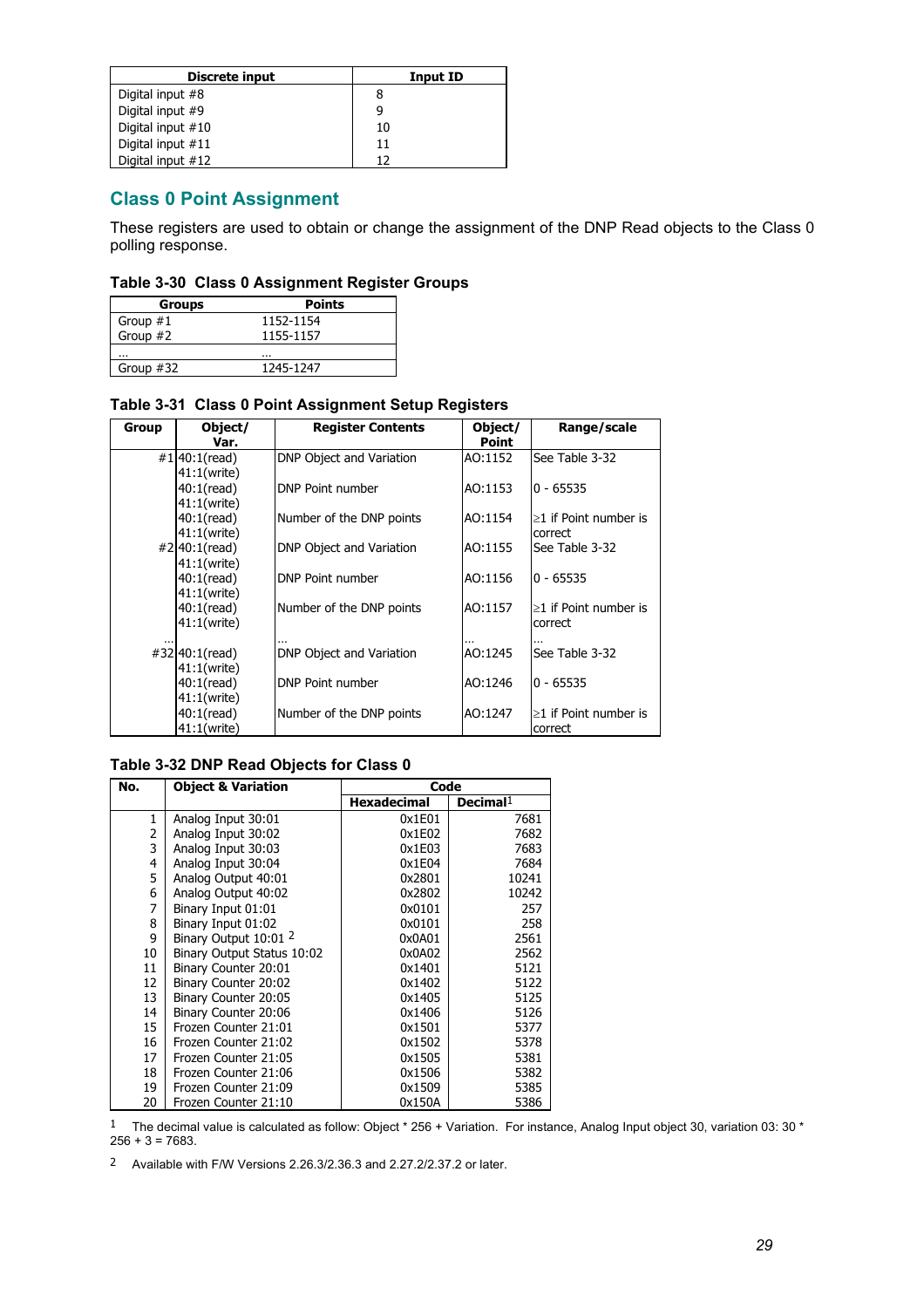## **Appendix A DNP Application Messages**

<span id="page-29-0"></span>The Powermeter is a DNP IED responding to external DNP Master requests. Table A-1 describes the PM296/RPM096 application level responses to external requests, including object variations, functions, codes and qualifiers supported by the instrument. The object and formats are detailed in the DNP Basic 4 Documentation Set.

| Func.<br><b>Description</b><br><b>Func. Code</b><br>Qual.<br>Qual.<br>Obj<br>Var<br>Code<br>Code<br>Code<br>B<br>01<br>1<br>129<br>01<br>0<br>Single Bit Binary Input<br>$\mathbf{1}$<br>A<br>129<br>С<br>01<br>1<br>Single Bit Binary Input<br>C<br>$\overline{2}$<br>$\mathbf{1}$<br>Α<br>01<br><b>Binary Input with Status</b><br>129<br>02<br>$\mathbf{1}$<br>06<br>0<br>Binary Input Change<br>129<br>17,28<br>02<br>$\mathbf{1}$<br>07,08<br>Binary Input Change without Time<br>129<br>17,28<br>1<br>02<br>$\overline{2}$<br>$\mathbf{1}$<br>Binary Input Change with Time<br>07,08<br>129<br>17,28<br>$\mathbf{1}$<br>B<br>10<br>0<br>129<br>01<br><b>Binary Output</b><br>C<br>Binary Output <sup>4</sup><br>10<br>$\mathbf{1}$<br>1<br>A<br>129<br>A<br>$\mathsf C$<br>$\overline{2}$<br>$\mathbf{1}$<br>10<br><b>Binary Output Status</b><br>129<br>$\mathsf{C}$<br>12<br>3,4,5<br>A<br>Control Relay Output Block<br>129<br>1<br>A<br>12<br>N/A<br>1<br>Control Relay Output Block<br>6<br>None<br>1,<br>$\sf B$<br>20<br>129<br>0<br><b>Binary Counter</b><br>01<br>N/R<br>7,9,<br>B<br>129<br>8,10<br>B<br>129<br>N/A<br>A<br>129<br>C<br>20<br>1<br>32-bit Binary Counter<br>1<br>C<br>2<br>A<br>129<br>20<br>16-bit Binary Counter<br>1<br>A<br>C<br>20<br>5<br>32-bit Binary Counter without flag<br>$\mathbf{1}$<br>129<br>C<br>20<br>1<br>A<br>129<br>6<br>16-bit Binary Counter without flag<br>$\mathbf{1}$<br>B<br>21<br>0<br>129<br>01<br>Frozen Counter<br>21<br>1<br>32-bit Frozen Counter<br>21<br>2<br>16-bit Frozen Counter<br>5<br>21<br>32-bit Frozen Counter with time of freeze<br>21<br>6<br>16-bit Frozen Counter with time of freeze<br>21<br>9<br>32-bit Frozen Counter without flag<br>21<br>16-bit Frozen Counter without flag<br>10<br>22<br>0<br>Counter Change Event<br>06<br>17<br>129<br>1<br>07,08<br>22<br>$\mathbf{1}$<br>32-bit Counter Change Event without Time<br>1<br>129<br>17<br>22<br>$\overline{2}$<br>1<br>07,08<br>129<br>17<br>16-bit Counter Change Event without Time<br>22<br>5<br>$\mathbf{1}$<br>32-bit Counter Change Event with Time<br>07,08<br>129<br>17<br>22<br>$\mathbf{1}$<br>6<br>07,08<br>17<br>16-bit Counter Change Event with Time<br>129<br>$\mathbf{1}$<br>B<br>30<br>0<br>Analog Input (responds like 30:3)<br>129<br>01<br>30<br>32-bit Analog Input<br>1<br>A<br>129<br>C<br>1<br>$\overline{C}$<br>$\overline{2}$<br>$\mathbf{1}$<br>A<br>30<br>16-bit Analog Input<br>129<br>C<br>$\mathbf{1}$<br>A<br>3<br>30<br>32-bit Analog Input without flag<br>129<br>C<br>$\overline{4}$<br>$\mathbf{1}$<br>A<br>129<br>30<br>16-bit Analog Input without flag<br>06<br>17<br>32<br>0<br>$\mathbf{1}$<br>Analog Change Event<br>129<br>32<br>11<br>$\mathbf{1}$<br>07,08<br>129<br>32-bit Analog Change Event without Time<br>17<br>2<br>$\mathbf 1$<br>32<br>129<br>17<br>16-bit Analog Change Event without Time<br>07,08<br>$\mathbf{1}$<br>32<br>3<br>32-bit Analog Change Event with Time<br>07,08<br>129<br>17<br>$\mathbf 1$<br>$\overline{\mathsf{4}}$<br>32<br>16-bit Analog Change Event with Time<br>07,08<br>17<br>129<br>Analog Output Status (responds like 40:1)<br>1<br>40<br>0<br>В<br>129<br>01<br>1<br>40<br>A<br>C<br>32-bit Analog Output Status<br>129<br>1<br>$\overline{C}$<br>$\mathbf{1}$<br>A<br>$\overline{2}$<br>40<br>16-bit Analog Output Status<br>129<br>C<br>3,4,5<br>A<br>$\mathbf{1}$<br>41<br>32-bit Analog Output Block<br>129<br>C<br>2<br>3,4,5<br>A<br>41<br>16-bit Analog Output Block<br>129<br>A<br>32-bit Analog Output Block<br>6<br>41<br>$\mathbf{1}$<br>N/A<br>None<br>6<br>A<br>41<br>$\overline{2}$<br>16-bit Analog Output Block<br>N/A<br>None<br>A<br>C<br>50<br>Time and Date 1<br>1,2<br>129<br>1 |    |   | <b>OBJECT</b> | <b>REQUEST</b> |   | <b>RESPONSE</b> |    |
|--------------------------------------------------------------------------------------------------------------------------------------------------------------------------------------------------------------------------------------------------------------------------------------------------------------------------------------------------------------------------------------------------------------------------------------------------------------------------------------------------------------------------------------------------------------------------------------------------------------------------------------------------------------------------------------------------------------------------------------------------------------------------------------------------------------------------------------------------------------------------------------------------------------------------------------------------------------------------------------------------------------------------------------------------------------------------------------------------------------------------------------------------------------------------------------------------------------------------------------------------------------------------------------------------------------------------------------------------------------------------------------------------------------------------------------------------------------------------------------------------------------------------------------------------------------------------------------------------------------------------------------------------------------------------------------------------------------------------------------------------------------------------------------------------------------------------------------------------------------------------------------------------------------------------------------------------------------------------------------------------------------------------------------------------------------------------------------------------------------------------------------------------------------------------------------------------------------------------------------------------------------------------------------------------------------------------------------------------------------------------------------------------------------------------------------------------------------------------------------------------------------------------------------------------------------------------------------------------------------------------------------------------------------------------------------------------------------------------------------------------------------------------------------------------------------------------------------------------------------------------------------------------------------------------------------------------------------------------------------------------------------------------------------------------------------------------------------------------------------------------------------------------------------------------------------------------------------------------------------------------------------------------------------------------------------------------------------------------------------------------------------------------------------------------------------------------------------------------------------------------------------------------------------------------------------------------------------------------------------------------------------------------------------------------------------------------------------------------------------|----|---|---------------|----------------|---|-----------------|----|
|                                                                                                                                                                                                                                                                                                                                                                                                                                                                                                                                                                                                                                                                                                                                                                                                                                                                                                                                                                                                                                                                                                                                                                                                                                                                                                                                                                                                                                                                                                                                                                                                                                                                                                                                                                                                                                                                                                                                                                                                                                                                                                                                                                                                                                                                                                                                                                                                                                                                                                                                                                                                                                                                                                                                                                                                                                                                                                                                                                                                                                                                                                                                                                                                                                                                                                                                                                                                                                                                                                                                                                                                                                                                                                                                      |    |   |               |                |   |                 |    |
|                                                                                                                                                                                                                                                                                                                                                                                                                                                                                                                                                                                                                                                                                                                                                                                                                                                                                                                                                                                                                                                                                                                                                                                                                                                                                                                                                                                                                                                                                                                                                                                                                                                                                                                                                                                                                                                                                                                                                                                                                                                                                                                                                                                                                                                                                                                                                                                                                                                                                                                                                                                                                                                                                                                                                                                                                                                                                                                                                                                                                                                                                                                                                                                                                                                                                                                                                                                                                                                                                                                                                                                                                                                                                                                                      |    |   |               |                |   |                 |    |
|                                                                                                                                                                                                                                                                                                                                                                                                                                                                                                                                                                                                                                                                                                                                                                                                                                                                                                                                                                                                                                                                                                                                                                                                                                                                                                                                                                                                                                                                                                                                                                                                                                                                                                                                                                                                                                                                                                                                                                                                                                                                                                                                                                                                                                                                                                                                                                                                                                                                                                                                                                                                                                                                                                                                                                                                                                                                                                                                                                                                                                                                                                                                                                                                                                                                                                                                                                                                                                                                                                                                                                                                                                                                                                                                      |    |   |               |                |   |                 |    |
|                                                                                                                                                                                                                                                                                                                                                                                                                                                                                                                                                                                                                                                                                                                                                                                                                                                                                                                                                                                                                                                                                                                                                                                                                                                                                                                                                                                                                                                                                                                                                                                                                                                                                                                                                                                                                                                                                                                                                                                                                                                                                                                                                                                                                                                                                                                                                                                                                                                                                                                                                                                                                                                                                                                                                                                                                                                                                                                                                                                                                                                                                                                                                                                                                                                                                                                                                                                                                                                                                                                                                                                                                                                                                                                                      |    |   |               |                |   |                 |    |
|                                                                                                                                                                                                                                                                                                                                                                                                                                                                                                                                                                                                                                                                                                                                                                                                                                                                                                                                                                                                                                                                                                                                                                                                                                                                                                                                                                                                                                                                                                                                                                                                                                                                                                                                                                                                                                                                                                                                                                                                                                                                                                                                                                                                                                                                                                                                                                                                                                                                                                                                                                                                                                                                                                                                                                                                                                                                                                                                                                                                                                                                                                                                                                                                                                                                                                                                                                                                                                                                                                                                                                                                                                                                                                                                      |    |   |               |                |   |                 |    |
|                                                                                                                                                                                                                                                                                                                                                                                                                                                                                                                                                                                                                                                                                                                                                                                                                                                                                                                                                                                                                                                                                                                                                                                                                                                                                                                                                                                                                                                                                                                                                                                                                                                                                                                                                                                                                                                                                                                                                                                                                                                                                                                                                                                                                                                                                                                                                                                                                                                                                                                                                                                                                                                                                                                                                                                                                                                                                                                                                                                                                                                                                                                                                                                                                                                                                                                                                                                                                                                                                                                                                                                                                                                                                                                                      |    |   |               |                |   |                 |    |
|                                                                                                                                                                                                                                                                                                                                                                                                                                                                                                                                                                                                                                                                                                                                                                                                                                                                                                                                                                                                                                                                                                                                                                                                                                                                                                                                                                                                                                                                                                                                                                                                                                                                                                                                                                                                                                                                                                                                                                                                                                                                                                                                                                                                                                                                                                                                                                                                                                                                                                                                                                                                                                                                                                                                                                                                                                                                                                                                                                                                                                                                                                                                                                                                                                                                                                                                                                                                                                                                                                                                                                                                                                                                                                                                      |    |   |               |                |   |                 |    |
|                                                                                                                                                                                                                                                                                                                                                                                                                                                                                                                                                                                                                                                                                                                                                                                                                                                                                                                                                                                                                                                                                                                                                                                                                                                                                                                                                                                                                                                                                                                                                                                                                                                                                                                                                                                                                                                                                                                                                                                                                                                                                                                                                                                                                                                                                                                                                                                                                                                                                                                                                                                                                                                                                                                                                                                                                                                                                                                                                                                                                                                                                                                                                                                                                                                                                                                                                                                                                                                                                                                                                                                                                                                                                                                                      |    |   |               |                |   |                 |    |
|                                                                                                                                                                                                                                                                                                                                                                                                                                                                                                                                                                                                                                                                                                                                                                                                                                                                                                                                                                                                                                                                                                                                                                                                                                                                                                                                                                                                                                                                                                                                                                                                                                                                                                                                                                                                                                                                                                                                                                                                                                                                                                                                                                                                                                                                                                                                                                                                                                                                                                                                                                                                                                                                                                                                                                                                                                                                                                                                                                                                                                                                                                                                                                                                                                                                                                                                                                                                                                                                                                                                                                                                                                                                                                                                      |    |   |               |                |   |                 |    |
|                                                                                                                                                                                                                                                                                                                                                                                                                                                                                                                                                                                                                                                                                                                                                                                                                                                                                                                                                                                                                                                                                                                                                                                                                                                                                                                                                                                                                                                                                                                                                                                                                                                                                                                                                                                                                                                                                                                                                                                                                                                                                                                                                                                                                                                                                                                                                                                                                                                                                                                                                                                                                                                                                                                                                                                                                                                                                                                                                                                                                                                                                                                                                                                                                                                                                                                                                                                                                                                                                                                                                                                                                                                                                                                                      |    |   |               |                |   |                 |    |
|                                                                                                                                                                                                                                                                                                                                                                                                                                                                                                                                                                                                                                                                                                                                                                                                                                                                                                                                                                                                                                                                                                                                                                                                                                                                                                                                                                                                                                                                                                                                                                                                                                                                                                                                                                                                                                                                                                                                                                                                                                                                                                                                                                                                                                                                                                                                                                                                                                                                                                                                                                                                                                                                                                                                                                                                                                                                                                                                                                                                                                                                                                                                                                                                                                                                                                                                                                                                                                                                                                                                                                                                                                                                                                                                      |    |   |               |                |   |                 |    |
|                                                                                                                                                                                                                                                                                                                                                                                                                                                                                                                                                                                                                                                                                                                                                                                                                                                                                                                                                                                                                                                                                                                                                                                                                                                                                                                                                                                                                                                                                                                                                                                                                                                                                                                                                                                                                                                                                                                                                                                                                                                                                                                                                                                                                                                                                                                                                                                                                                                                                                                                                                                                                                                                                                                                                                                                                                                                                                                                                                                                                                                                                                                                                                                                                                                                                                                                                                                                                                                                                                                                                                                                                                                                                                                                      |    |   |               |                |   |                 |    |
|                                                                                                                                                                                                                                                                                                                                                                                                                                                                                                                                                                                                                                                                                                                                                                                                                                                                                                                                                                                                                                                                                                                                                                                                                                                                                                                                                                                                                                                                                                                                                                                                                                                                                                                                                                                                                                                                                                                                                                                                                                                                                                                                                                                                                                                                                                                                                                                                                                                                                                                                                                                                                                                                                                                                                                                                                                                                                                                                                                                                                                                                                                                                                                                                                                                                                                                                                                                                                                                                                                                                                                                                                                                                                                                                      |    |   |               |                |   |                 |    |
|                                                                                                                                                                                                                                                                                                                                                                                                                                                                                                                                                                                                                                                                                                                                                                                                                                                                                                                                                                                                                                                                                                                                                                                                                                                                                                                                                                                                                                                                                                                                                                                                                                                                                                                                                                                                                                                                                                                                                                                                                                                                                                                                                                                                                                                                                                                                                                                                                                                                                                                                                                                                                                                                                                                                                                                                                                                                                                                                                                                                                                                                                                                                                                                                                                                                                                                                                                                                                                                                                                                                                                                                                                                                                                                                      |    |   |               |                |   |                 |    |
|                                                                                                                                                                                                                                                                                                                                                                                                                                                                                                                                                                                                                                                                                                                                                                                                                                                                                                                                                                                                                                                                                                                                                                                                                                                                                                                                                                                                                                                                                                                                                                                                                                                                                                                                                                                                                                                                                                                                                                                                                                                                                                                                                                                                                                                                                                                                                                                                                                                                                                                                                                                                                                                                                                                                                                                                                                                                                                                                                                                                                                                                                                                                                                                                                                                                                                                                                                                                                                                                                                                                                                                                                                                                                                                                      |    |   |               |                |   |                 |    |
|                                                                                                                                                                                                                                                                                                                                                                                                                                                                                                                                                                                                                                                                                                                                                                                                                                                                                                                                                                                                                                                                                                                                                                                                                                                                                                                                                                                                                                                                                                                                                                                                                                                                                                                                                                                                                                                                                                                                                                                                                                                                                                                                                                                                                                                                                                                                                                                                                                                                                                                                                                                                                                                                                                                                                                                                                                                                                                                                                                                                                                                                                                                                                                                                                                                                                                                                                                                                                                                                                                                                                                                                                                                                                                                                      |    |   |               |                |   |                 |    |
|                                                                                                                                                                                                                                                                                                                                                                                                                                                                                                                                                                                                                                                                                                                                                                                                                                                                                                                                                                                                                                                                                                                                                                                                                                                                                                                                                                                                                                                                                                                                                                                                                                                                                                                                                                                                                                                                                                                                                                                                                                                                                                                                                                                                                                                                                                                                                                                                                                                                                                                                                                                                                                                                                                                                                                                                                                                                                                                                                                                                                                                                                                                                                                                                                                                                                                                                                                                                                                                                                                                                                                                                                                                                                                                                      |    |   |               |                |   |                 |    |
|                                                                                                                                                                                                                                                                                                                                                                                                                                                                                                                                                                                                                                                                                                                                                                                                                                                                                                                                                                                                                                                                                                                                                                                                                                                                                                                                                                                                                                                                                                                                                                                                                                                                                                                                                                                                                                                                                                                                                                                                                                                                                                                                                                                                                                                                                                                                                                                                                                                                                                                                                                                                                                                                                                                                                                                                                                                                                                                                                                                                                                                                                                                                                                                                                                                                                                                                                                                                                                                                                                                                                                                                                                                                                                                                      |    |   |               |                |   |                 |    |
|                                                                                                                                                                                                                                                                                                                                                                                                                                                                                                                                                                                                                                                                                                                                                                                                                                                                                                                                                                                                                                                                                                                                                                                                                                                                                                                                                                                                                                                                                                                                                                                                                                                                                                                                                                                                                                                                                                                                                                                                                                                                                                                                                                                                                                                                                                                                                                                                                                                                                                                                                                                                                                                                                                                                                                                                                                                                                                                                                                                                                                                                                                                                                                                                                                                                                                                                                                                                                                                                                                                                                                                                                                                                                                                                      |    |   |               |                |   |                 |    |
|                                                                                                                                                                                                                                                                                                                                                                                                                                                                                                                                                                                                                                                                                                                                                                                                                                                                                                                                                                                                                                                                                                                                                                                                                                                                                                                                                                                                                                                                                                                                                                                                                                                                                                                                                                                                                                                                                                                                                                                                                                                                                                                                                                                                                                                                                                                                                                                                                                                                                                                                                                                                                                                                                                                                                                                                                                                                                                                                                                                                                                                                                                                                                                                                                                                                                                                                                                                                                                                                                                                                                                                                                                                                                                                                      |    |   |               |                |   |                 |    |
|                                                                                                                                                                                                                                                                                                                                                                                                                                                                                                                                                                                                                                                                                                                                                                                                                                                                                                                                                                                                                                                                                                                                                                                                                                                                                                                                                                                                                                                                                                                                                                                                                                                                                                                                                                                                                                                                                                                                                                                                                                                                                                                                                                                                                                                                                                                                                                                                                                                                                                                                                                                                                                                                                                                                                                                                                                                                                                                                                                                                                                                                                                                                                                                                                                                                                                                                                                                                                                                                                                                                                                                                                                                                                                                                      |    |   |               |                |   |                 |    |
|                                                                                                                                                                                                                                                                                                                                                                                                                                                                                                                                                                                                                                                                                                                                                                                                                                                                                                                                                                                                                                                                                                                                                                                                                                                                                                                                                                                                                                                                                                                                                                                                                                                                                                                                                                                                                                                                                                                                                                                                                                                                                                                                                                                                                                                                                                                                                                                                                                                                                                                                                                                                                                                                                                                                                                                                                                                                                                                                                                                                                                                                                                                                                                                                                                                                                                                                                                                                                                                                                                                                                                                                                                                                                                                                      |    |   |               |                |   |                 |    |
|                                                                                                                                                                                                                                                                                                                                                                                                                                                                                                                                                                                                                                                                                                                                                                                                                                                                                                                                                                                                                                                                                                                                                                                                                                                                                                                                                                                                                                                                                                                                                                                                                                                                                                                                                                                                                                                                                                                                                                                                                                                                                                                                                                                                                                                                                                                                                                                                                                                                                                                                                                                                                                                                                                                                                                                                                                                                                                                                                                                                                                                                                                                                                                                                                                                                                                                                                                                                                                                                                                                                                                                                                                                                                                                                      |    |   |               |                |   |                 |    |
|                                                                                                                                                                                                                                                                                                                                                                                                                                                                                                                                                                                                                                                                                                                                                                                                                                                                                                                                                                                                                                                                                                                                                                                                                                                                                                                                                                                                                                                                                                                                                                                                                                                                                                                                                                                                                                                                                                                                                                                                                                                                                                                                                                                                                                                                                                                                                                                                                                                                                                                                                                                                                                                                                                                                                                                                                                                                                                                                                                                                                                                                                                                                                                                                                                                                                                                                                                                                                                                                                                                                                                                                                                                                                                                                      |    |   |               |                |   |                 |    |
|                                                                                                                                                                                                                                                                                                                                                                                                                                                                                                                                                                                                                                                                                                                                                                                                                                                                                                                                                                                                                                                                                                                                                                                                                                                                                                                                                                                                                                                                                                                                                                                                                                                                                                                                                                                                                                                                                                                                                                                                                                                                                                                                                                                                                                                                                                                                                                                                                                                                                                                                                                                                                                                                                                                                                                                                                                                                                                                                                                                                                                                                                                                                                                                                                                                                                                                                                                                                                                                                                                                                                                                                                                                                                                                                      |    |   |               |                |   |                 |    |
|                                                                                                                                                                                                                                                                                                                                                                                                                                                                                                                                                                                                                                                                                                                                                                                                                                                                                                                                                                                                                                                                                                                                                                                                                                                                                                                                                                                                                                                                                                                                                                                                                                                                                                                                                                                                                                                                                                                                                                                                                                                                                                                                                                                                                                                                                                                                                                                                                                                                                                                                                                                                                                                                                                                                                                                                                                                                                                                                                                                                                                                                                                                                                                                                                                                                                                                                                                                                                                                                                                                                                                                                                                                                                                                                      |    |   |               |                |   |                 |    |
|                                                                                                                                                                                                                                                                                                                                                                                                                                                                                                                                                                                                                                                                                                                                                                                                                                                                                                                                                                                                                                                                                                                                                                                                                                                                                                                                                                                                                                                                                                                                                                                                                                                                                                                                                                                                                                                                                                                                                                                                                                                                                                                                                                                                                                                                                                                                                                                                                                                                                                                                                                                                                                                                                                                                                                                                                                                                                                                                                                                                                                                                                                                                                                                                                                                                                                                                                                                                                                                                                                                                                                                                                                                                                                                                      |    |   |               |                |   |                 |    |
|                                                                                                                                                                                                                                                                                                                                                                                                                                                                                                                                                                                                                                                                                                                                                                                                                                                                                                                                                                                                                                                                                                                                                                                                                                                                                                                                                                                                                                                                                                                                                                                                                                                                                                                                                                                                                                                                                                                                                                                                                                                                                                                                                                                                                                                                                                                                                                                                                                                                                                                                                                                                                                                                                                                                                                                                                                                                                                                                                                                                                                                                                                                                                                                                                                                                                                                                                                                                                                                                                                                                                                                                                                                                                                                                      |    |   |               |                |   |                 |    |
|                                                                                                                                                                                                                                                                                                                                                                                                                                                                                                                                                                                                                                                                                                                                                                                                                                                                                                                                                                                                                                                                                                                                                                                                                                                                                                                                                                                                                                                                                                                                                                                                                                                                                                                                                                                                                                                                                                                                                                                                                                                                                                                                                                                                                                                                                                                                                                                                                                                                                                                                                                                                                                                                                                                                                                                                                                                                                                                                                                                                                                                                                                                                                                                                                                                                                                                                                                                                                                                                                                                                                                                                                                                                                                                                      |    |   |               |                |   |                 |    |
|                                                                                                                                                                                                                                                                                                                                                                                                                                                                                                                                                                                                                                                                                                                                                                                                                                                                                                                                                                                                                                                                                                                                                                                                                                                                                                                                                                                                                                                                                                                                                                                                                                                                                                                                                                                                                                                                                                                                                                                                                                                                                                                                                                                                                                                                                                                                                                                                                                                                                                                                                                                                                                                                                                                                                                                                                                                                                                                                                                                                                                                                                                                                                                                                                                                                                                                                                                                                                                                                                                                                                                                                                                                                                                                                      |    |   |               |                |   |                 |    |
|                                                                                                                                                                                                                                                                                                                                                                                                                                                                                                                                                                                                                                                                                                                                                                                                                                                                                                                                                                                                                                                                                                                                                                                                                                                                                                                                                                                                                                                                                                                                                                                                                                                                                                                                                                                                                                                                                                                                                                                                                                                                                                                                                                                                                                                                                                                                                                                                                                                                                                                                                                                                                                                                                                                                                                                                                                                                                                                                                                                                                                                                                                                                                                                                                                                                                                                                                                                                                                                                                                                                                                                                                                                                                                                                      |    |   |               |                |   |                 |    |
|                                                                                                                                                                                                                                                                                                                                                                                                                                                                                                                                                                                                                                                                                                                                                                                                                                                                                                                                                                                                                                                                                                                                                                                                                                                                                                                                                                                                                                                                                                                                                                                                                                                                                                                                                                                                                                                                                                                                                                                                                                                                                                                                                                                                                                                                                                                                                                                                                                                                                                                                                                                                                                                                                                                                                                                                                                                                                                                                                                                                                                                                                                                                                                                                                                                                                                                                                                                                                                                                                                                                                                                                                                                                                                                                      |    |   |               |                |   |                 |    |
|                                                                                                                                                                                                                                                                                                                                                                                                                                                                                                                                                                                                                                                                                                                                                                                                                                                                                                                                                                                                                                                                                                                                                                                                                                                                                                                                                                                                                                                                                                                                                                                                                                                                                                                                                                                                                                                                                                                                                                                                                                                                                                                                                                                                                                                                                                                                                                                                                                                                                                                                                                                                                                                                                                                                                                                                                                                                                                                                                                                                                                                                                                                                                                                                                                                                                                                                                                                                                                                                                                                                                                                                                                                                                                                                      |    |   |               |                |   |                 |    |
|                                                                                                                                                                                                                                                                                                                                                                                                                                                                                                                                                                                                                                                                                                                                                                                                                                                                                                                                                                                                                                                                                                                                                                                                                                                                                                                                                                                                                                                                                                                                                                                                                                                                                                                                                                                                                                                                                                                                                                                                                                                                                                                                                                                                                                                                                                                                                                                                                                                                                                                                                                                                                                                                                                                                                                                                                                                                                                                                                                                                                                                                                                                                                                                                                                                                                                                                                                                                                                                                                                                                                                                                                                                                                                                                      |    |   |               |                |   |                 |    |
|                                                                                                                                                                                                                                                                                                                                                                                                                                                                                                                                                                                                                                                                                                                                                                                                                                                                                                                                                                                                                                                                                                                                                                                                                                                                                                                                                                                                                                                                                                                                                                                                                                                                                                                                                                                                                                                                                                                                                                                                                                                                                                                                                                                                                                                                                                                                                                                                                                                                                                                                                                                                                                                                                                                                                                                                                                                                                                                                                                                                                                                                                                                                                                                                                                                                                                                                                                                                                                                                                                                                                                                                                                                                                                                                      |    |   |               |                |   |                 |    |
|                                                                                                                                                                                                                                                                                                                                                                                                                                                                                                                                                                                                                                                                                                                                                                                                                                                                                                                                                                                                                                                                                                                                                                                                                                                                                                                                                                                                                                                                                                                                                                                                                                                                                                                                                                                                                                                                                                                                                                                                                                                                                                                                                                                                                                                                                                                                                                                                                                                                                                                                                                                                                                                                                                                                                                                                                                                                                                                                                                                                                                                                                                                                                                                                                                                                                                                                                                                                                                                                                                                                                                                                                                                                                                                                      |    |   |               |                |   |                 |    |
|                                                                                                                                                                                                                                                                                                                                                                                                                                                                                                                                                                                                                                                                                                                                                                                                                                                                                                                                                                                                                                                                                                                                                                                                                                                                                                                                                                                                                                                                                                                                                                                                                                                                                                                                                                                                                                                                                                                                                                                                                                                                                                                                                                                                                                                                                                                                                                                                                                                                                                                                                                                                                                                                                                                                                                                                                                                                                                                                                                                                                                                                                                                                                                                                                                                                                                                                                                                                                                                                                                                                                                                                                                                                                                                                      |    |   |               |                |   |                 |    |
|                                                                                                                                                                                                                                                                                                                                                                                                                                                                                                                                                                                                                                                                                                                                                                                                                                                                                                                                                                                                                                                                                                                                                                                                                                                                                                                                                                                                                                                                                                                                                                                                                                                                                                                                                                                                                                                                                                                                                                                                                                                                                                                                                                                                                                                                                                                                                                                                                                                                                                                                                                                                                                                                                                                                                                                                                                                                                                                                                                                                                                                                                                                                                                                                                                                                                                                                                                                                                                                                                                                                                                                                                                                                                                                                      |    |   |               |                |   |                 |    |
|                                                                                                                                                                                                                                                                                                                                                                                                                                                                                                                                                                                                                                                                                                                                                                                                                                                                                                                                                                                                                                                                                                                                                                                                                                                                                                                                                                                                                                                                                                                                                                                                                                                                                                                                                                                                                                                                                                                                                                                                                                                                                                                                                                                                                                                                                                                                                                                                                                                                                                                                                                                                                                                                                                                                                                                                                                                                                                                                                                                                                                                                                                                                                                                                                                                                                                                                                                                                                                                                                                                                                                                                                                                                                                                                      |    |   |               |                |   |                 |    |
|                                                                                                                                                                                                                                                                                                                                                                                                                                                                                                                                                                                                                                                                                                                                                                                                                                                                                                                                                                                                                                                                                                                                                                                                                                                                                                                                                                                                                                                                                                                                                                                                                                                                                                                                                                                                                                                                                                                                                                                                                                                                                                                                                                                                                                                                                                                                                                                                                                                                                                                                                                                                                                                                                                                                                                                                                                                                                                                                                                                                                                                                                                                                                                                                                                                                                                                                                                                                                                                                                                                                                                                                                                                                                                                                      |    |   |               |                |   |                 |    |
|                                                                                                                                                                                                                                                                                                                                                                                                                                                                                                                                                                                                                                                                                                                                                                                                                                                                                                                                                                                                                                                                                                                                                                                                                                                                                                                                                                                                                                                                                                                                                                                                                                                                                                                                                                                                                                                                                                                                                                                                                                                                                                                                                                                                                                                                                                                                                                                                                                                                                                                                                                                                                                                                                                                                                                                                                                                                                                                                                                                                                                                                                                                                                                                                                                                                                                                                                                                                                                                                                                                                                                                                                                                                                                                                      |    |   |               |                |   |                 |    |
|                                                                                                                                                                                                                                                                                                                                                                                                                                                                                                                                                                                                                                                                                                                                                                                                                                                                                                                                                                                                                                                                                                                                                                                                                                                                                                                                                                                                                                                                                                                                                                                                                                                                                                                                                                                                                                                                                                                                                                                                                                                                                                                                                                                                                                                                                                                                                                                                                                                                                                                                                                                                                                                                                                                                                                                                                                                                                                                                                                                                                                                                                                                                                                                                                                                                                                                                                                                                                                                                                                                                                                                                                                                                                                                                      |    |   |               |                |   |                 |    |
|                                                                                                                                                                                                                                                                                                                                                                                                                                                                                                                                                                                                                                                                                                                                                                                                                                                                                                                                                                                                                                                                                                                                                                                                                                                                                                                                                                                                                                                                                                                                                                                                                                                                                                                                                                                                                                                                                                                                                                                                                                                                                                                                                                                                                                                                                                                                                                                                                                                                                                                                                                                                                                                                                                                                                                                                                                                                                                                                                                                                                                                                                                                                                                                                                                                                                                                                                                                                                                                                                                                                                                                                                                                                                                                                      |    |   |               |                |   |                 |    |
|                                                                                                                                                                                                                                                                                                                                                                                                                                                                                                                                                                                                                                                                                                                                                                                                                                                                                                                                                                                                                                                                                                                                                                                                                                                                                                                                                                                                                                                                                                                                                                                                                                                                                                                                                                                                                                                                                                                                                                                                                                                                                                                                                                                                                                                                                                                                                                                                                                                                                                                                                                                                                                                                                                                                                                                                                                                                                                                                                                                                                                                                                                                                                                                                                                                                                                                                                                                                                                                                                                                                                                                                                                                                                                                                      |    |   |               |                |   |                 |    |
|                                                                                                                                                                                                                                                                                                                                                                                                                                                                                                                                                                                                                                                                                                                                                                                                                                                                                                                                                                                                                                                                                                                                                                                                                                                                                                                                                                                                                                                                                                                                                                                                                                                                                                                                                                                                                                                                                                                                                                                                                                                                                                                                                                                                                                                                                                                                                                                                                                                                                                                                                                                                                                                                                                                                                                                                                                                                                                                                                                                                                                                                                                                                                                                                                                                                                                                                                                                                                                                                                                                                                                                                                                                                                                                                      |    |   |               |                |   |                 |    |
|                                                                                                                                                                                                                                                                                                                                                                                                                                                                                                                                                                                                                                                                                                                                                                                                                                                                                                                                                                                                                                                                                                                                                                                                                                                                                                                                                                                                                                                                                                                                                                                                                                                                                                                                                                                                                                                                                                                                                                                                                                                                                                                                                                                                                                                                                                                                                                                                                                                                                                                                                                                                                                                                                                                                                                                                                                                                                                                                                                                                                                                                                                                                                                                                                                                                                                                                                                                                                                                                                                                                                                                                                                                                                                                                      |    |   |               |                |   |                 |    |
|                                                                                                                                                                                                                                                                                                                                                                                                                                                                                                                                                                                                                                                                                                                                                                                                                                                                                                                                                                                                                                                                                                                                                                                                                                                                                                                                                                                                                                                                                                                                                                                                                                                                                                                                                                                                                                                                                                                                                                                                                                                                                                                                                                                                                                                                                                                                                                                                                                                                                                                                                                                                                                                                                                                                                                                                                                                                                                                                                                                                                                                                                                                                                                                                                                                                                                                                                                                                                                                                                                                                                                                                                                                                                                                                      |    |   |               |                |   |                 |    |
|                                                                                                                                                                                                                                                                                                                                                                                                                                                                                                                                                                                                                                                                                                                                                                                                                                                                                                                                                                                                                                                                                                                                                                                                                                                                                                                                                                                                                                                                                                                                                                                                                                                                                                                                                                                                                                                                                                                                                                                                                                                                                                                                                                                                                                                                                                                                                                                                                                                                                                                                                                                                                                                                                                                                                                                                                                                                                                                                                                                                                                                                                                                                                                                                                                                                                                                                                                                                                                                                                                                                                                                                                                                                                                                                      |    |   |               |                |   |                 |    |
|                                                                                                                                                                                                                                                                                                                                                                                                                                                                                                                                                                                                                                                                                                                                                                                                                                                                                                                                                                                                                                                                                                                                                                                                                                                                                                                                                                                                                                                                                                                                                                                                                                                                                                                                                                                                                                                                                                                                                                                                                                                                                                                                                                                                                                                                                                                                                                                                                                                                                                                                                                                                                                                                                                                                                                                                                                                                                                                                                                                                                                                                                                                                                                                                                                                                                                                                                                                                                                                                                                                                                                                                                                                                                                                                      |    |   |               |                |   |                 |    |
|                                                                                                                                                                                                                                                                                                                                                                                                                                                                                                                                                                                                                                                                                                                                                                                                                                                                                                                                                                                                                                                                                                                                                                                                                                                                                                                                                                                                                                                                                                                                                                                                                                                                                                                                                                                                                                                                                                                                                                                                                                                                                                                                                                                                                                                                                                                                                                                                                                                                                                                                                                                                                                                                                                                                                                                                                                                                                                                                                                                                                                                                                                                                                                                                                                                                                                                                                                                                                                                                                                                                                                                                                                                                                                                                      | 60 | 1 | Class 0       | $\mathbf{1}$   | B | 129             | 01 |

#### **Table A-1 Application Responses**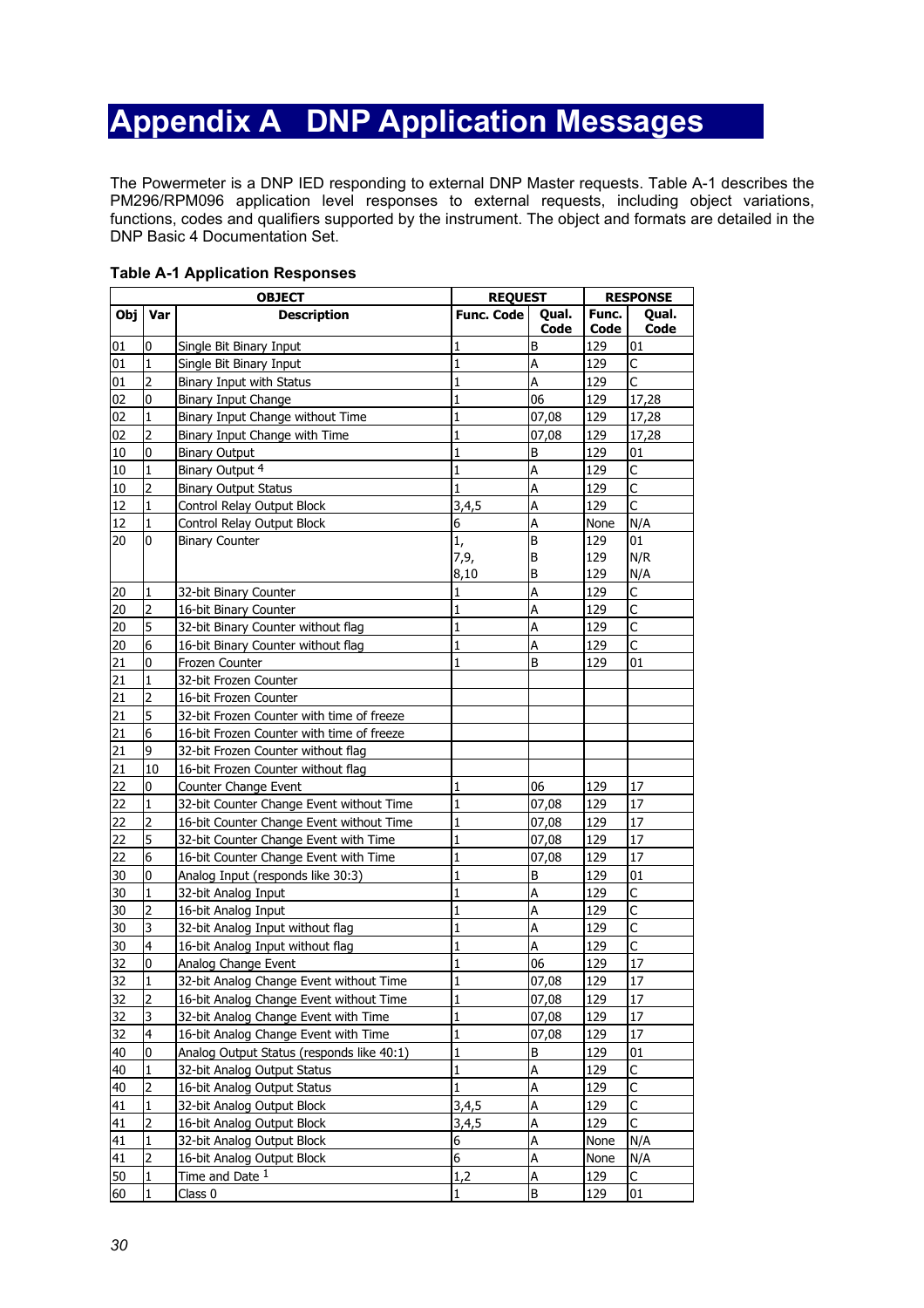|     |     | <b>OBJECT</b>                               | <b>REOUEST</b>    |               |               | <b>RESPONSE</b> |
|-----|-----|---------------------------------------------|-------------------|---------------|---------------|-----------------|
| Obj | Var | <b>Description</b>                          | <b>Func. Code</b> | Qual.<br>Code | Func.<br>Code | Qual.<br>Code   |
| 60  | 12  | Class 1                                     |                   | 06,07,08 129  |               | 17              |
| 60  |     | Class 2                                     |                   | 06,07,08 129  |               | 17              |
| 60  | 14  | Class 3                                     |                   | 06,07,08 129  |               | 17              |
| 80  |     | Internal indication 2                       |                   |               | 129           |                 |
| N/A | N/A | Cold Restart $3$ (responds by Object 52:2)  | 13                | N/A           | 129           | 07              |
| N/A | N/A | Delay Measurement (responds by Object 52:2) | 23                | N/A           | 129           | 07              |

<sup>1</sup> For this object, the quantity specified in the request must be exactly 1or an index of 0, as there is only one instance of this object defined in the instrument.

2 For this object, the qualifier code must specify an index 7 only.

3 Responds with time object 50 variation 2 indicating time until instrument availability.

4 Available with F/W Versions 2.26.3/2.36.3 and 2.27.2/2.37.2 or later.

Qualifier Hex Codes for each category:

A - 00,01,03,04,07,17,27,08,18,28 C - Qualifier echo

N/A - Not Available, N/R- Null Response.

B - 06 only D - 00,01,03,04,17,27,18,28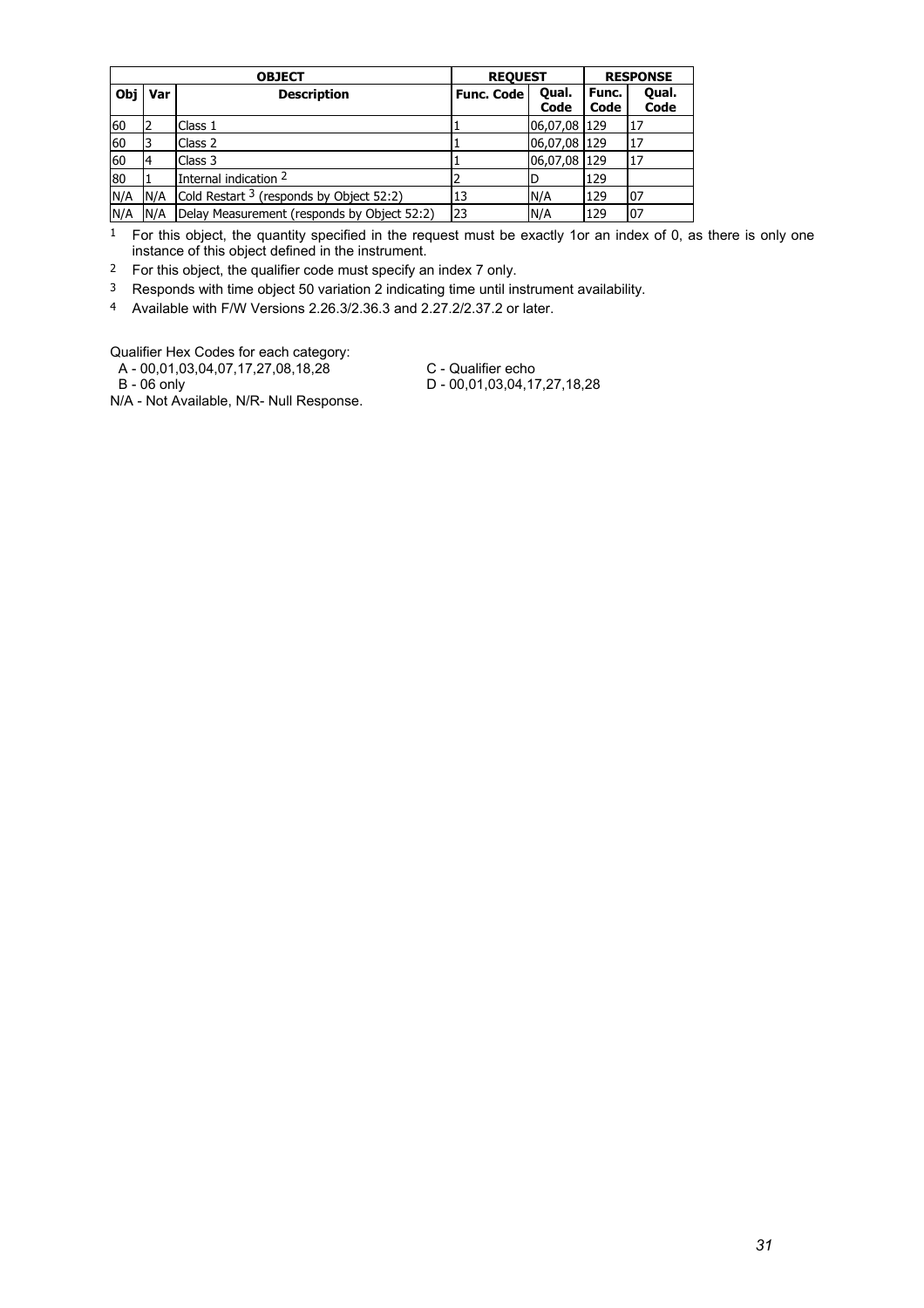# **Appendix B DNP Device Profile**

<span id="page-31-0"></span>

| <b>DNP3-2000</b>                                                            |                                                                                                                                                                                                                                                                                   |  |  |  |
|-----------------------------------------------------------------------------|-----------------------------------------------------------------------------------------------------------------------------------------------------------------------------------------------------------------------------------------------------------------------------------|--|--|--|
| <b>DEVICE PROFILE DOCUMENT</b>                                              |                                                                                                                                                                                                                                                                                   |  |  |  |
| This document must be accompanied by a table having the following headings: |                                                                                                                                                                                                                                                                                   |  |  |  |
| <b>Object Group</b><br><b>Request Function Codes</b>                        | <b>Response Function Codes</b>                                                                                                                                                                                                                                                    |  |  |  |
| Object Variation<br><b>Request Qualifiers</b>                               | <b>Response Qualifiers</b>                                                                                                                                                                                                                                                        |  |  |  |
| Object Name (optional)                                                      |                                                                                                                                                                                                                                                                                   |  |  |  |
| Vendor Name: SATEC Ltd.                                                     |                                                                                                                                                                                                                                                                                   |  |  |  |
| Device Name: Powermeter PM296/RPM096                                        |                                                                                                                                                                                                                                                                                   |  |  |  |
| Highest DNP Level Supported:                                                | Device Function:                                                                                                                                                                                                                                                                  |  |  |  |
| For Requests<br>L <sub>2</sub>                                              | □ Master ■ Slave                                                                                                                                                                                                                                                                  |  |  |  |
| For Responses L2                                                            |                                                                                                                                                                                                                                                                                   |  |  |  |
| Treats range field of qualifier 07 and 08 to mean point range [0N-1].       | Instrument supports READ of each object using either all points (Qualifier = 6) or specific<br>points using qualifier defined in Basic 4 Documentation Set: 00, 01, 03, 04, 07, 17, 27,<br>08, 18, 28. Control Relay Block requires specific parameters described in this manual. |  |  |  |
| Maximum Data Link Frame Size                                                | Maximum Application Fragment Size (octets):                                                                                                                                                                                                                                       |  |  |  |
| (octets):                                                                   | Transmitted<br>2048                                                                                                                                                                                                                                                               |  |  |  |
| Transmitted<br>292                                                          | Received<br>249                                                                                                                                                                                                                                                                   |  |  |  |
| Received<br>292<br>Maximum Data Link Re-tries:                              |                                                                                                                                                                                                                                                                                   |  |  |  |
|                                                                             | Maximum Application Layer Re-tries:<br>$\blacksquare$ None                                                                                                                                                                                                                        |  |  |  |
| $\blacksquare$ None                                                         |                                                                                                                                                                                                                                                                                   |  |  |  |
| □ Fixed at<br>□ Configurable, range ___ to____                              | □ Configurable, range ____ to ______<br>(Fixed is not permitted)                                                                                                                                                                                                                  |  |  |  |
| Requires Data Link Layer Confirmation:                                      |                                                                                                                                                                                                                                                                                   |  |  |  |
| $\blacksquare$ Never                                                        |                                                                                                                                                                                                                                                                                   |  |  |  |
| $\square$ Always                                                            |                                                                                                                                                                                                                                                                                   |  |  |  |
| □ Sometimes                                                                 | If 'Sometimes', when?<br><u>If</u> 'Sometimes', when?                                                                                                                                                                                                                             |  |  |  |
| □ Configurable                                                              |                                                                                                                                                                                                                                                                                   |  |  |  |
| Requires Application Layer Confirmation:                                    |                                                                                                                                                                                                                                                                                   |  |  |  |
| $\square$ Never                                                             |                                                                                                                                                                                                                                                                                   |  |  |  |
| □ Always (not recommended)                                                  |                                                                                                                                                                                                                                                                                   |  |  |  |
| ■ When reporting Event Data (Slave devices only)                            |                                                                                                                                                                                                                                                                                   |  |  |  |
| □ When sending multi-fragment responses (Slave devices only)                |                                                                                                                                                                                                                                                                                   |  |  |  |
| $\square$ Sometimes                                                         |                                                                                                                                                                                                                                                                                   |  |  |  |
| □ Configurable                                                              | If 'Configurable', how?                                                                                                                                                                                                                                                           |  |  |  |
|                                                                             |                                                                                                                                                                                                                                                                                   |  |  |  |
| Timeouts while waiting for:                                                 |                                                                                                                                                                                                                                                                                   |  |  |  |
| Data Link Confirm ■ None ロ Fixed at _______ ロ Variable ロ Configurable       |                                                                                                                                                                                                                                                                                   |  |  |  |
|                                                                             |                                                                                                                                                                                                                                                                                   |  |  |  |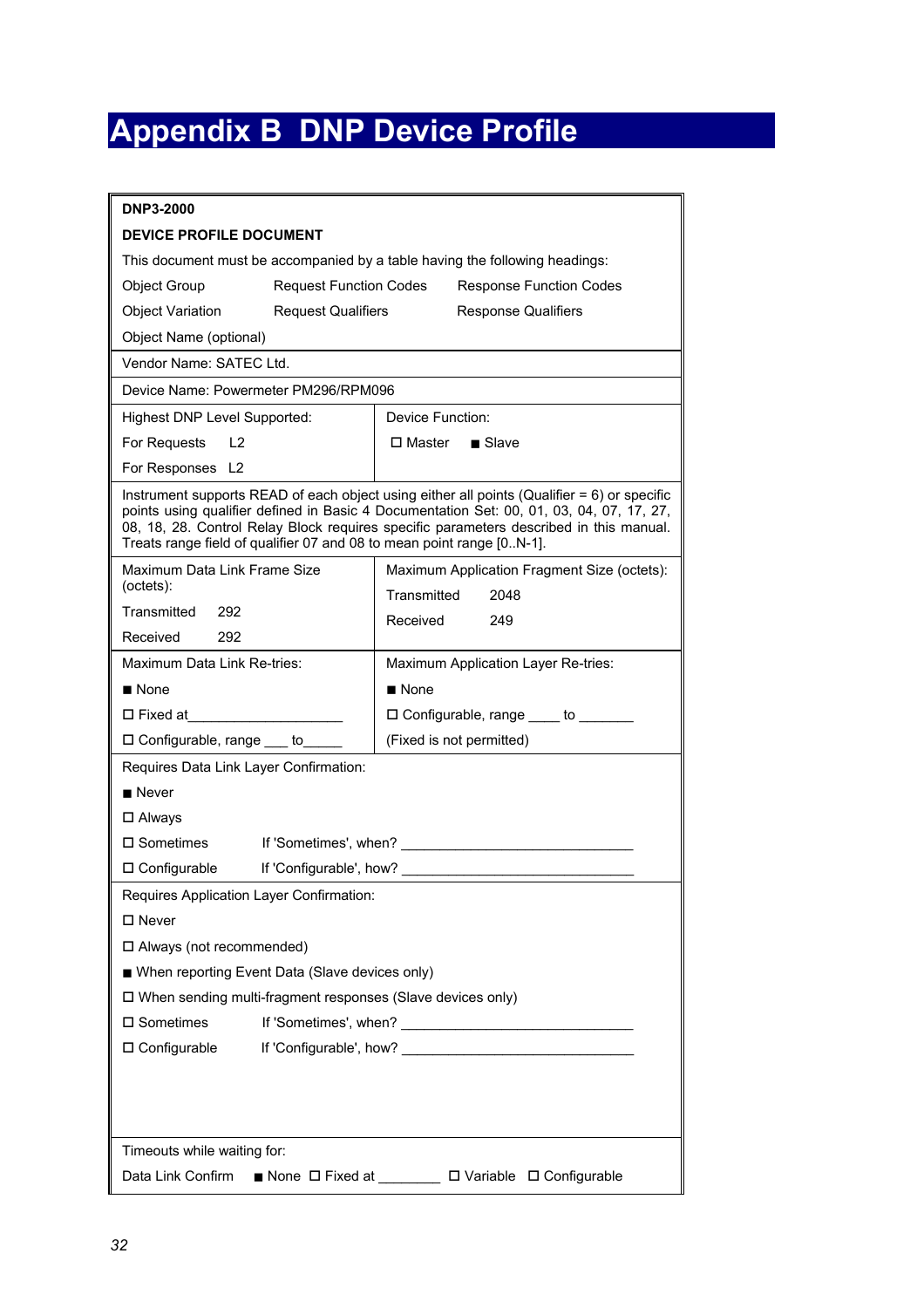| Complete Appl.<br>Fragment                                                                                                                                                                                                                                                                                                                                                                                                                                         | ■ None □ Fixed at ________ □ Variable □ Configurable                                        |  |  |  |  |
|--------------------------------------------------------------------------------------------------------------------------------------------------------------------------------------------------------------------------------------------------------------------------------------------------------------------------------------------------------------------------------------------------------------------------------------------------------------------|---------------------------------------------------------------------------------------------|--|--|--|--|
| Application Confirm $\Box$ None Fixed at $5 \text{ sec}$ $\Box$ Variable $\Box$ Configurable                                                                                                                                                                                                                                                                                                                                                                       |                                                                                             |  |  |  |  |
| Complete Appl.<br>■ None ロ Fixed at ________ ロ Variable ロ Configurable<br>Response                                                                                                                                                                                                                                                                                                                                                                                 |                                                                                             |  |  |  |  |
| <b>Others</b>                                                                                                                                                                                                                                                                                                                                                                                                                                                      |                                                                                             |  |  |  |  |
| Timeouts between fragments of the multi-fragment responses. Configurable:                                                                                                                                                                                                                                                                                                                                                                                          |                                                                                             |  |  |  |  |
| 50-500 ms (50 ms by default).                                                                                                                                                                                                                                                                                                                                                                                                                                      |                                                                                             |  |  |  |  |
| Attach explanation if 'Variable' or 'Configurable' was checked for any timeout                                                                                                                                                                                                                                                                                                                                                                                     |                                                                                             |  |  |  |  |
| Sends/Executes Control Operations:                                                                                                                                                                                                                                                                                                                                                                                                                                 |                                                                                             |  |  |  |  |
| <b>WRITE Binary Outputs</b><br>$\blacksquare$ Never $\Box$ Always                                                                                                                                                                                                                                                                                                                                                                                                  | $\square$ Sometimes<br>$\square$ Configurable                                               |  |  |  |  |
| SELECT/OPERATE<br>$\Box$ Never Always                                                                                                                                                                                                                                                                                                                                                                                                                              | $\square$ Sometimes<br>$\square$ Configurable                                               |  |  |  |  |
| DIRECT OPERATE<br>$\square$ Never $\square$ Always                                                                                                                                                                                                                                                                                                                                                                                                                 | $\square$ Sometimes<br>$\Box$ Configurable                                                  |  |  |  |  |
| <b>DIRECT OPERATE -</b>                                                                                                                                                                                                                                                                                                                                                                                                                                            |                                                                                             |  |  |  |  |
| <b>NO ACK</b><br>$\Box$ Never Always                                                                                                                                                                                                                                                                                                                                                                                                                               | $\square$ Sometimes<br>$\Box$ Configurable                                                  |  |  |  |  |
| Count $> 1$<br>$\blacksquare$ Never $\Box$ Always                                                                                                                                                                                                                                                                                                                                                                                                                  | $\square$ Sometimes<br>$\square$ Configurable                                               |  |  |  |  |
| Pulse On<br>$\Box$ Never $\Box$ Always                                                                                                                                                                                                                                                                                                                                                                                                                             | ■ Sometimes <sup>14</sup> 9□ Configurable                                                   |  |  |  |  |
| Pulse Off<br>$\blacksquare$ Never $\Box$ Always                                                                                                                                                                                                                                                                                                                                                                                                                    | $\square$ Sometimes<br>$\square$ Configurable                                               |  |  |  |  |
| Latch On<br>$\Box$ Never $\Box$ Always                                                                                                                                                                                                                                                                                                                                                                                                                             | ■ Sometimes2 □ Configurable                                                                 |  |  |  |  |
| Latch Off<br>□ Never □ Always                                                                                                                                                                                                                                                                                                                                                                                                                                      | ■ Sometimes <sup>3</sup> ロ Configurable                                                     |  |  |  |  |
| Never $\Box$ Always<br>Queue                                                                                                                                                                                                                                                                                                                                                                                                                                       | $\square$ Sometimes<br>□ Configurable                                                       |  |  |  |  |
| <b>Clear Queue</b><br>■ Sometimes $\circledcirc$<br>□ Configurable<br>$\Box$ Never $\Box$ Always                                                                                                                                                                                                                                                                                                                                                                   |                                                                                             |  |  |  |  |
| Select timeout period is configurable : 2s to 30s<br>10 used to activate the Reset function associated with points 0 to 37<br>2 3 4 used to control Relays associated with points 80 to 85<br>3 used to reset the self-check alarm registers associated with points 64 to 75                                                                                                                                                                                       |                                                                                             |  |  |  |  |
| Maximum number of CROB (object 12, variation 1) objects supported in a single<br>message<br>1<br>Maximum number of analog output (object 41, any variation) objects supported in a<br>single message 3<br>supported. If so, describe any restrictions.<br>$\Box$ CROB (object 12) and analog output (object 41) permitted together in a single<br>message.                                                                                                         | $\Box$ Pattern Control Block and Pattern Mask (object 12, variations 2 and 3, respectively) |  |  |  |  |
| Reports Binary Input Change Events<br>Reports time-tagged Binary Input Change<br>when no specific variation requested:<br>Events when no specific variation<br>requested:<br>$\square$ Never<br>$\square$ Never<br>□ Only time-tagged<br>Binary Input Change With Time<br>□ Only non-time-tagged<br>□ Binary Input Change With Relative<br>Configurable to send both, one or the<br>Time<br>other (attach explanation)<br>$\Box$ Configurable (attach explanation) |                                                                                             |  |  |  |  |